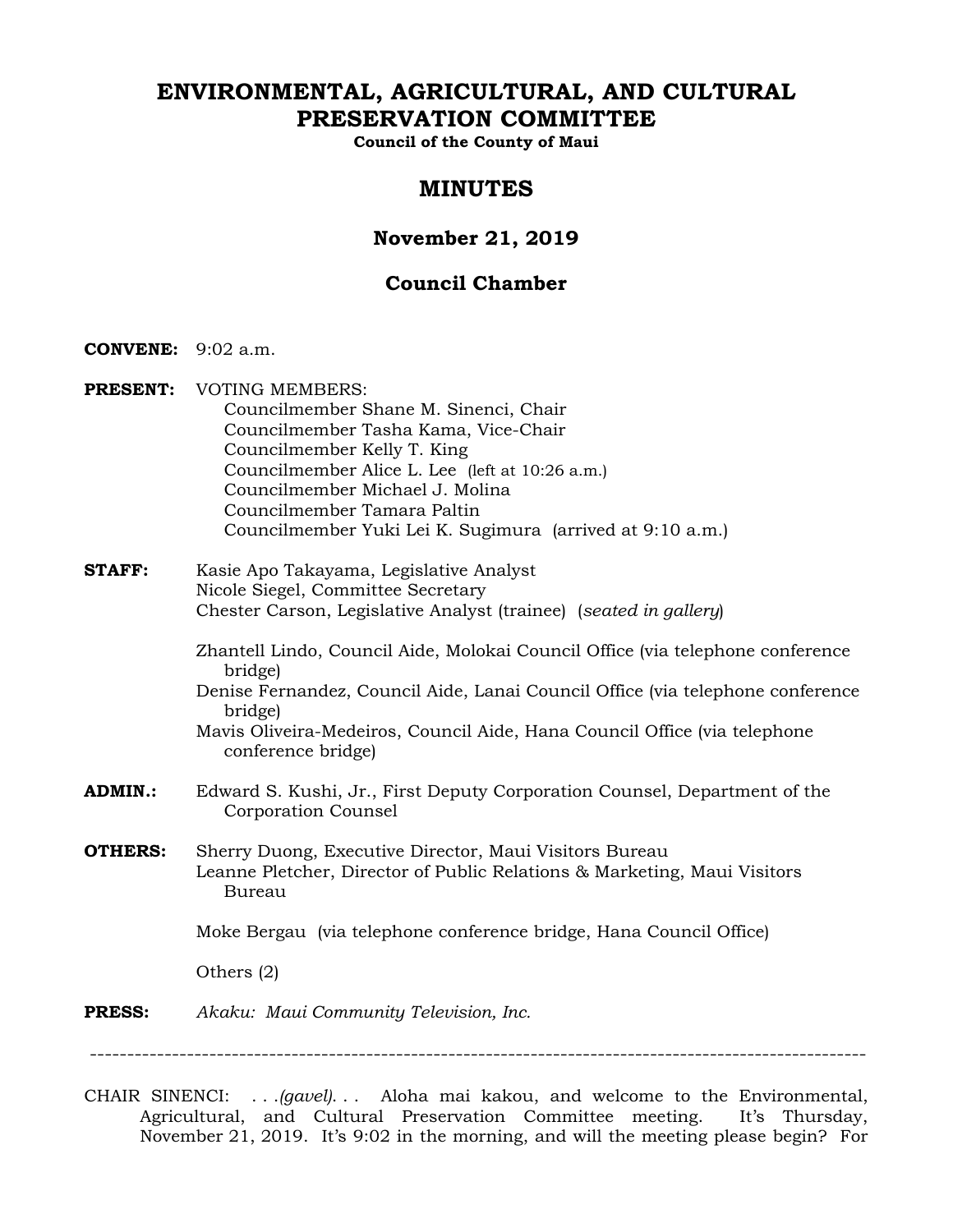#### **November 21, 2019**

our members out in TV land, just to let you know that we've switched, so the EACP with the EDB meeting, so that's why we're here this morning. Before we get started, I'm Shane Sinenci, the Committee Chair. May I please ask that everyone silence their cell phones and noise-making devices? Thank you. Introductions for our Members present today, we have our Committee Vice-Chair Tasha Kama. Aloha.

VICE-CHAIR KAMA: Aloha kakahiaka, Chair.

CHAIR SINENCI: Aloha kakahiaka.

VICE-CHAIR KAMA: Aloha kakahiaka.

CHAIR SINENCI: From Lahaina ma, Tamara Paltin. Aloha.

COUNCILMEMBER PALTIN: Aloha kakahiaka, Chair.

CHAIR SINENCI: Aloha. From Wailuku, we also have Member Alice Lee. Welcome.

COUNCILMEMBER LEE: Thank you. And from Ireland, we say dia dhuit.

CHAIR SINENCI: Dia dhuit.

COUNCILMEMBER LEE: Dia dhuit.

CHAIR SINENCI: Welcome. And from Upcountry, we have Member Michael Molina. Aloha.

COUNCILMEMBER MOLINA: Aloha, Mr. Chairman.

CHAIR SINENCI: And finally we have our Council Chair Kelly King.

COUNCILMEMBER KING: Aloha kakahiaka.

CHAIR SINENCI: Aloha.

- COUNCILMEMBER KING: Boy, I leave for a week and you guys change the whole schedule around.
- CHAIR SINENCI: Right, yeah. See what happens, the Galapagos. So, we also have Mr. Riki Hokama and Ms. Keani Rawlins-Fernandez, who are non-voting Members. For our representatives with us today, we have from Corporation Counsel, Mr. Ed Kushi. For Staff members we have Ms. Kasie Apo Takayama, our Legislative Analyst; Ms. Nicole Siegel, our Committee Secretary. And in our District Offices, we have Mavis Oliveira-Medeiros; excuse me, Denise Fernandez at the Lanai District Office; and Ms. Zhantell Lindo at our Molokai District Office. So, Members, we have one item today with two resolutions, the Visitor Impacts to County Environmental and Infrastructural Resources. We'll begin with testimony. For individuals testifying in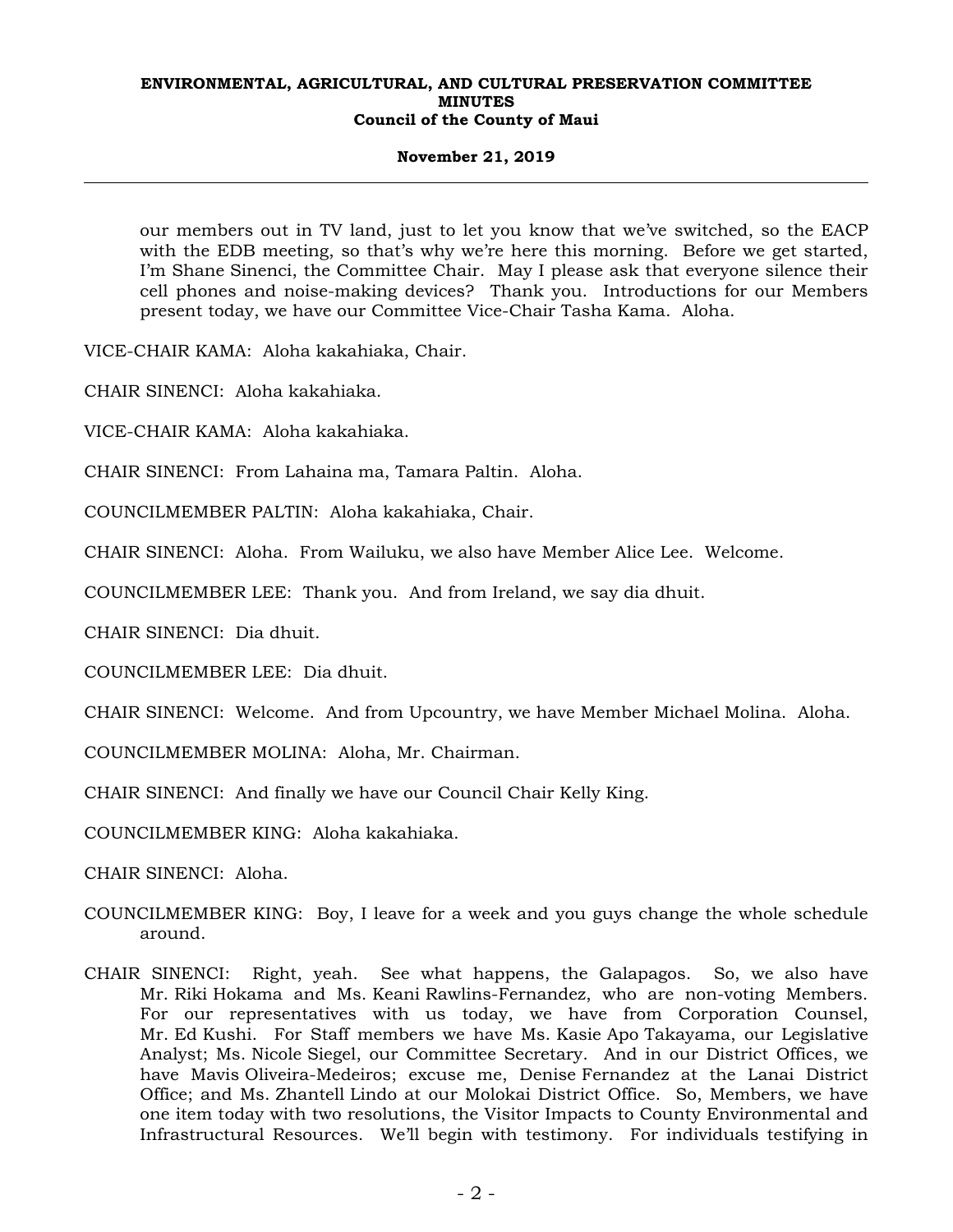#### **November 21, 2019**

the Chamber, please sign up at the desk just outside the Chamber door. If testifying from one of the remote testimony sites, please sign up with District Office Staff. Testimony will be limited to the item on the agenda today. And pursuant to the Rules of the Council, each testifier will be allowed to testify for up to three minutes. When testifying, please state your name, and the name of any organization you may be representing. Pursuant to the Rules of the Council, if you are a paid lobbyist, please inform the Committee. So, we have established a connection to Council District Offices. So, Ms. Apo Takayama, would you like to call the first testifier?

### *. . . BEGIN PUBLIC TESTIMONY . . .*

- MS. APO TAKAYAMA: Chair, currently, we do not have anyone signed up in the Council Chamber to testify, but I believe we have one in Hana.
- CHAIR SINENCI: Just in Hana? Okay. So, we'll go to our Hana Office. Ms. Mavis Oliveira-Medeiros, do you have a testifier there?
- MS. OLIVEIRA-MEDEIROS: Aloha, Chair. I have one testifier, Moke Bergau.
- MR. BERGAU: Good morning, Mr. Chair, Councilmembers. My name is Moke Bergau from lower Nahiku. I'm addressing the issue on the Visitor Impacts to County Environmental and Infrastructure Resources, yeah, EACP-6, yeah. The resolution is…it's kind of, on item two, it's kind of a vague language that's put forward. It only addresses the fee, possibility to address the financial impacts only. I am here to address the spiritual condition and the physical condition of the rural communities. It does not address any of those issues in this statement…on this item. All it does is address the fee, impact fees. And I have ohana in the mainland. Are they visitors? Are they being impacted? Are they affected by the impact fees? I don't see any of the take on this. The visitors count, I don't see. I do believe on this resolution it should be added somewhere in this language, a cap on the industry. It should be here to consider in the future. And mahalo again for taking this into consideration. My name is Moke Bergau. I'm from lower Nahiku. Aloha.

CHAIR SINENCI: Aloha, Mr. Bergau. Members, do we have any questions for Mr. Bergau?

COUNCILMEMBER KING: Chair?

CHAIR SINENCI: We have one from Chair King.

- COUNCILMEMBER KING: Yeah, actually I just wanted to ask what version he's looking at because the version that I have on Granicus does mention culture and environment *. . .(inaudible). . .*
- MS. OLIVEIRA-MEDEIROS: Shane, you're going to have to repeat the question.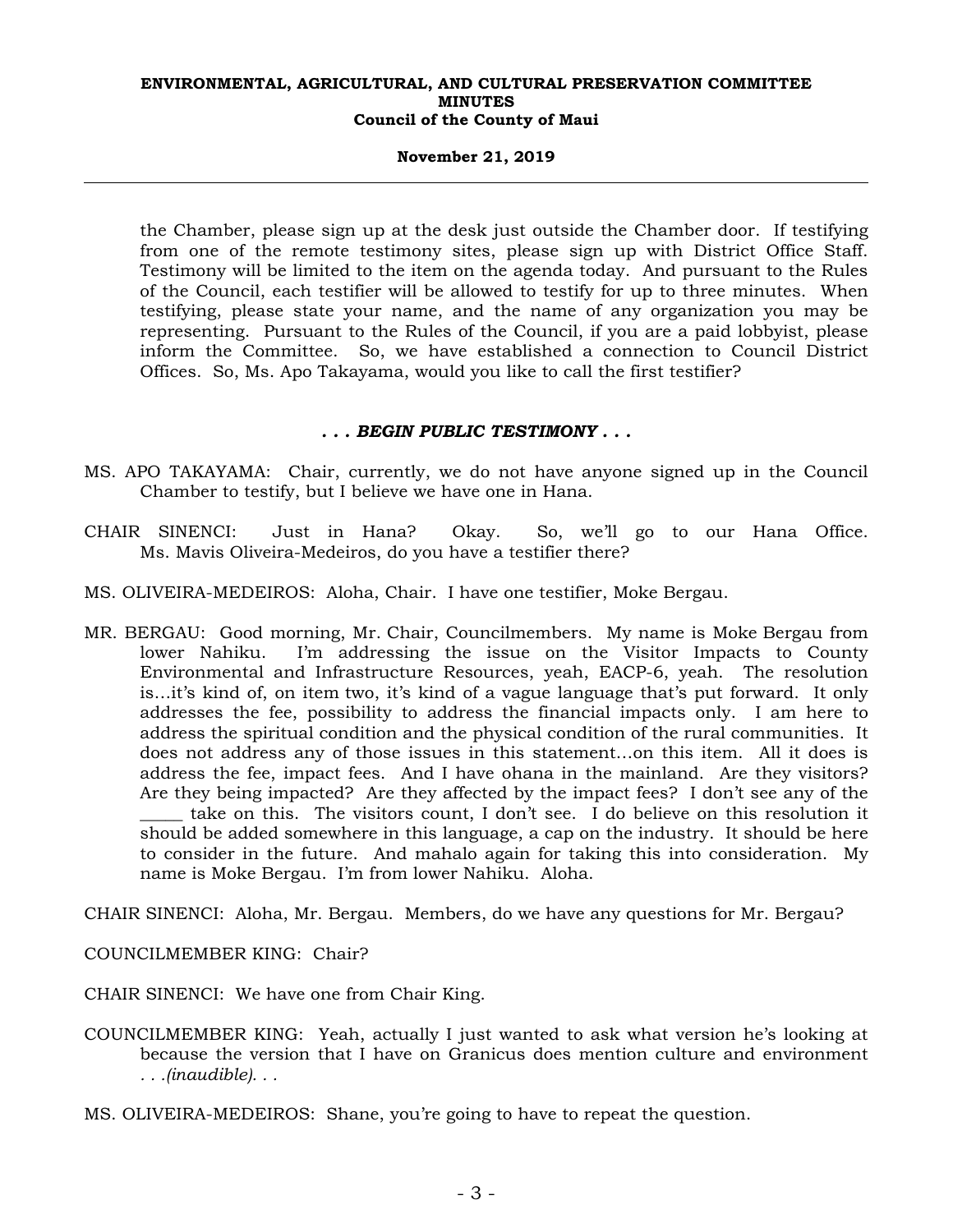#### **November 21, 2019**

- COUNCILMEMBER KING: So, can you just find out if he's looking at the same version that we have?
- CHAIR SINENCI: Okay. Ms. Oliveira, the question was if he's looking at the same reso that's on Granicus? Because the reso on Granicus has both cultural and --

COUNCILMEMBER KING: And environmental --

CHAIR SINENCI: --and environmental --

COUNCILMEMBER KING: --references.

CHAIR SINENCI: --references in the bill.

- COUNCILMEMBER KING: It's the one dated 11/13.
- MS. OLIVEIRA-MEDEIROS: Shane, I believe he addressing number two.
- CHAIR SINENCI: On impact fees, yeah.

MR. BERGAU: Yes.

- CHAIR SINENCI: Okay. And so in the…1.c of the be it resolved it states, share a portion of the proceeds generated from impact fees with the counties to supplement the budgets of agencies impacted by tourism such as those dealing with parks and recreation, fire protection and rescue, ocean safety, emergency services, law enforcement.
- COUNCILMEMBER KING: Okay, I apologize, Chair. I think I'm looking at the wrong…I was looking at the 11/13 version, the November 13.

CHAIR SINENCI: Eleven 13 version.

COUNCILMEMBER KING: Maybe I'm looking at the wrong one.

CHAIR SINENCI: Okay, yeah. There is a November 13th version.

COUNCILMEMBER KING: Reso. Is that the one that you're looking at?

CHAIR SINENCI: Yeah.

COUNCILMEMBER KING: 'Cause I only see two items under the be it resolved. There's only two items so I'm not sure what you're talking about, about impact fees. There's nothing about impact fees.

MR. BERGAU: Mr. Chair?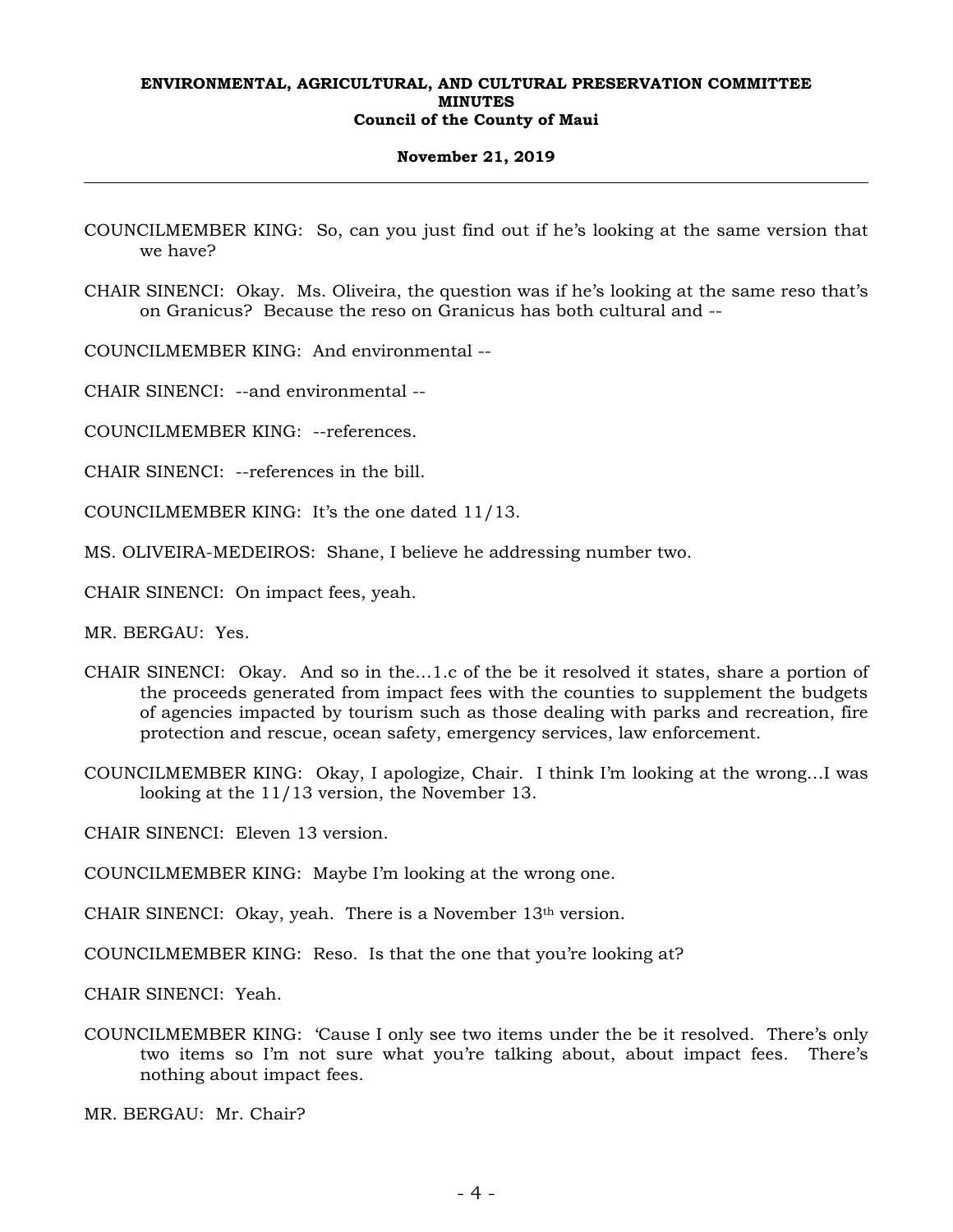#### **November 21, 2019**

CHAIR SINENCI: Go ahead. You want to respond, Mr. Bergau?

- MR. BERGAU: Yes. I was just concerned about this impact fees being established and the distribution of it. It really doesn't addresses the impact itself. It only addresses the fee that causes…the impact causes. It'll escalate 'cause of the cap of numbers that's involved in this. It's a number issue. It's not the impact itself. That's all I'm addressing, sir. Thank you.
- CHAIR SINENCI: Thank you, Mr. Bergau. And yes, for the resolution that's on today's Committee meeting, it's…we're just urging…the reso urges the State Legislature to establish impact fees for visitors. So, and then we'll go into it further. We have one more question from Member Lee.
- COUNCILMEMBER KING: Okay, Chair. Can I just state for the record, I don't see that version of it under two. I don't see impact fees listed on my version of the reso on Granicus. So, I don't know if you have a hard copy.

VICE-CHAIR KAMA: There's 1.a, b, c.

- CHAIR SINENCI: Okay, Ms. Nicole, can we get copies?
- VICE-CHAIR KAMA: And then there's two.
- CHAIR SINENCI: Okay, we'll get copies for you from…

COUNCILMEMBER KING: Okay.

- CHAIR SINENCI: And then in the meantime, we'll take Ms. Lee's question.
- COUNCILMEMBER LEE: Thank you, Chair. Mr. Bergau? Hi, can you hear me? I'm Alice Lee, I'd like to ask you a question, if you don't mind. 'Cause I thought I heard you say something about you were concerned about these fees because they would also affect local travelers. Is that what I heard?
- CHAIR SINENCI: Mr. Bergau, the question from Member Lee is that if the impact fees would affect local travelers. Was that your question?

MR. BERGAU: That's correct, sir.

- COUNCILMEMBER LEE: Thank you. I just needed that clarification because I have that same concern. Thank you.
- CHAIR SINENCI: Okay. She shares your sentiments. We also have a question from Member Paltin.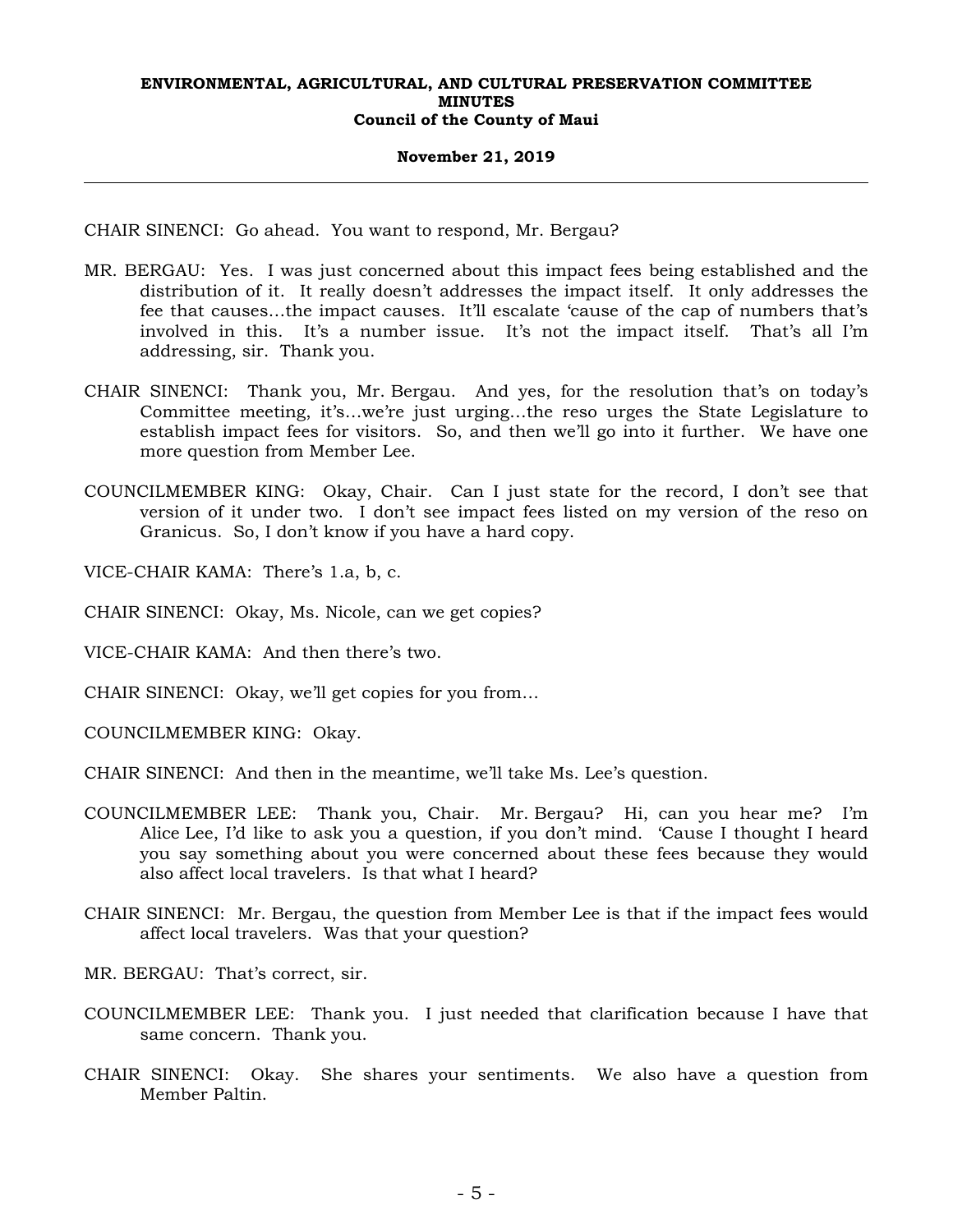#### **November 21, 2019**

- COUNCILMEMBER PALTIN: Aloha, Mr. Bergau. This is Tamara Paltin. I just was…wanted to clarify that your sentiment is that you don't support the impact fees. You just want there to be less tourists to where a point that it's a manageable number. You don't want to put a impact fee to make that occur?
- CHAIR SINENCI: Mr. Bergau, the question is if you support the impact fees, or are you stating that you want to limit the numbers of visitors?
- MR. BERGAU: Yes, thank you for the question, ma'am. The impact fees should not be an urgent thing on this. It should be the consideration of the impact itself. And that is why I threw in…I added that. It should be added to take a look at this capping thing, especially on Maui. Oahu, I don't know how, what can do about that. But we still have a thing on Maui that we'd like to preserve. And numbers that seems to be the only issue here, that's impacting Hana. Mahalo.
- COUNCILMEMBER PALTIN: I just wanted to clarify what you think that would look like, capping people, like you know, having a bouncer at the Hana entrance, or I mean I'm not sure. I understand what you want, but I'm not sure how you want it implemented.
- CHAIR SINENCI: Mr. Bergau, the…go ahead.
- MR. BERGAU: Go ahead. Yes, you know, I'm just here to testify here. And this agenda's up. And I appreciate the question. But I made…I'm not in the position of extending out planning this. I only know the physical thing that's happening here. And there's a lot of consideration in it, you know. But this…with the adding this fee, which is cool. I agree with the fees. But we cannot make it a priority, or another cause for it, yeah. It has to be that physical impact. That's all the statement that I'm making. Thank you.
- COUNCILMEMBER PALTIN: Thank you, Mr. Bergau, for your clarification.
- MR. BERGAU: You're welcome.
- CHAIR SINENCI: Any other questions? Seeing none, thank you. Ms. Apo Takayama?
- MS. APO TAKAYAMA: Chair, currently, we don't have anyone signed up in our District Offices, or in the Council Chamber.
- CHAIR SINENCI: Okay. Thank you. So, Members, if there are no objections, we'll close testimony this morning.
- COUNCILMEMBERS: No objections.

*. . . END OF PUBLIC TESTIMONY . . .*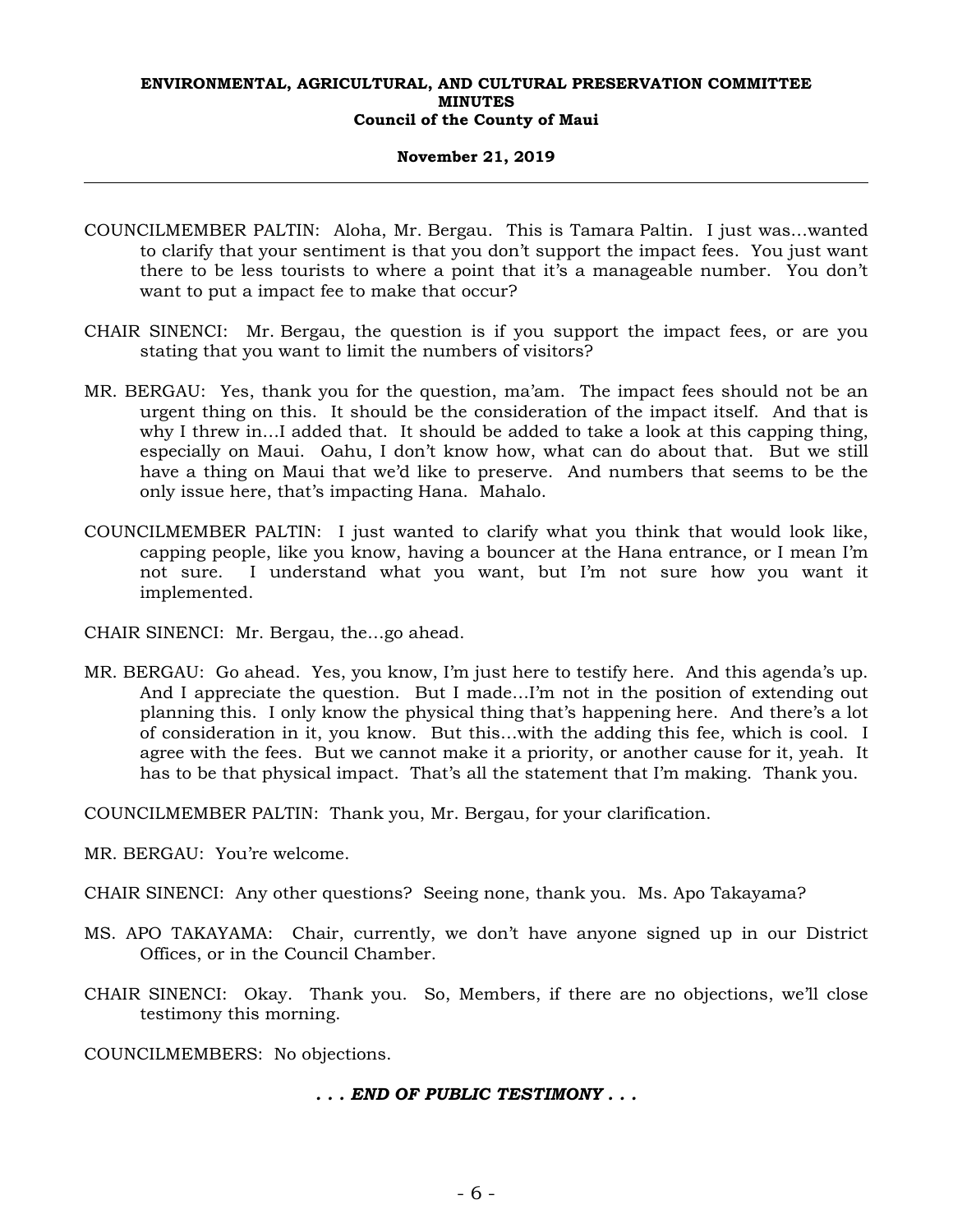**November 21, 2019** 

CHAIR SINENCI: Okay. Thank you.

# **EACP-6 VISITOR IMPACTS TO COUNTY ENVIRONMENTAL AND INFRASTRUCTURAL RESOURCES (CC 17-231)**

CHAIR SINENCI: Okay. So, moving on, again, Members, we have one item, Visitor Impacts to County Environmental and Infrastructural Resources. The agenda is the County Communication 17-231. It was originally from Councilmember Elle K. Cochran relating to Visitor Impacts to County Environmental and Infrastructural Resources. The correspondence dated November 13, 2019, from the Committee Chair, transmitting a proposed resolution entitled, "URGING THE STATE LEGISLATURE TO ESTABLISH IMPACT FEES FOR TOURISTS." The purpose of the proposed resolution is to urge Hawaii State Legislature to establish impact fees for tourists; b, add the impact fee to the cost of every airline ticket and cruise ship ticket purchased by visitors to the islands; and c, share a portion of the proceeds generated from the tourist impact fees with the counties to supplement the budgets of county departments and agencies that are impacted by tourism, such as those dealing with parks and recreation, fire protection and rescue, ocean safety, emergency services, and law enforcement. Three, correspondence dated November 13, 2019, from the Committee Chair, transmitting a proposed resolution entitled, "URGING THE STATE LEGISLATURE TO REQUIRE TOUR, AIRLINE, AND CRUISE OPERATORS TO SHOW VISITORS AN INFORMATIONAL VIDEO UPON ENTERING THE STATE, OR BEFORE EMBARKING ON ACTIVITIES." The purpose of the proposed resolution is to urge the Hawaii State Legislature to enact legislation to require tour, airline, and cruise operators to show visitors an informational video upon entering the State or embarking on tour activities. So, Members, we began our discussion on this topic on June  $18<sup>th</sup>$  with the panel and lots of good discussion, and acknowledging the fact that Maui is at a tipping point in terms of visitors. On July  $2<sup>nd</sup>$  and August  $20<sup>th</sup>$ , we took up the topic again and had more informational…informative discussions. I wanted to follow up that discussion and continue the momentum with the attached resolutions encouraging action from the State Legislature. I'd like to start with the second resolution listed on today's meeting agenda which seeks to address visitor safety by urging the State Legislature to require tour, airline, and cruise operators to show informational safety videos. There is a great need for this safety information, and it's literally a matter of life and death. Last year, *Honolulu Civil Beat* reported nearly one tourist dies each week while engaged in common vacation activities like swimming, snorkeling, hiking, and going on scenic drives. The State of Hawaii Department of Health records…well, it shows that the following, over the past decade the rate of drowning for visitors was 13 times the national average, and 10 times the rate for residents with snorkeling the leading activity associated with drowning. Visitors represent 55 percent of the 682 ocean drownings from 2008 to 2017. And from 2009 to 2017, 81 percent of the 362 spinal cord injuries occurring during that time were incurred by visitors, with 142 of the injuries resulting from ocean waves. I also want to let the Committee know that we modeled our resolution after the City and County of Honolulu. Their council has also taken up this item as well. Today we have with us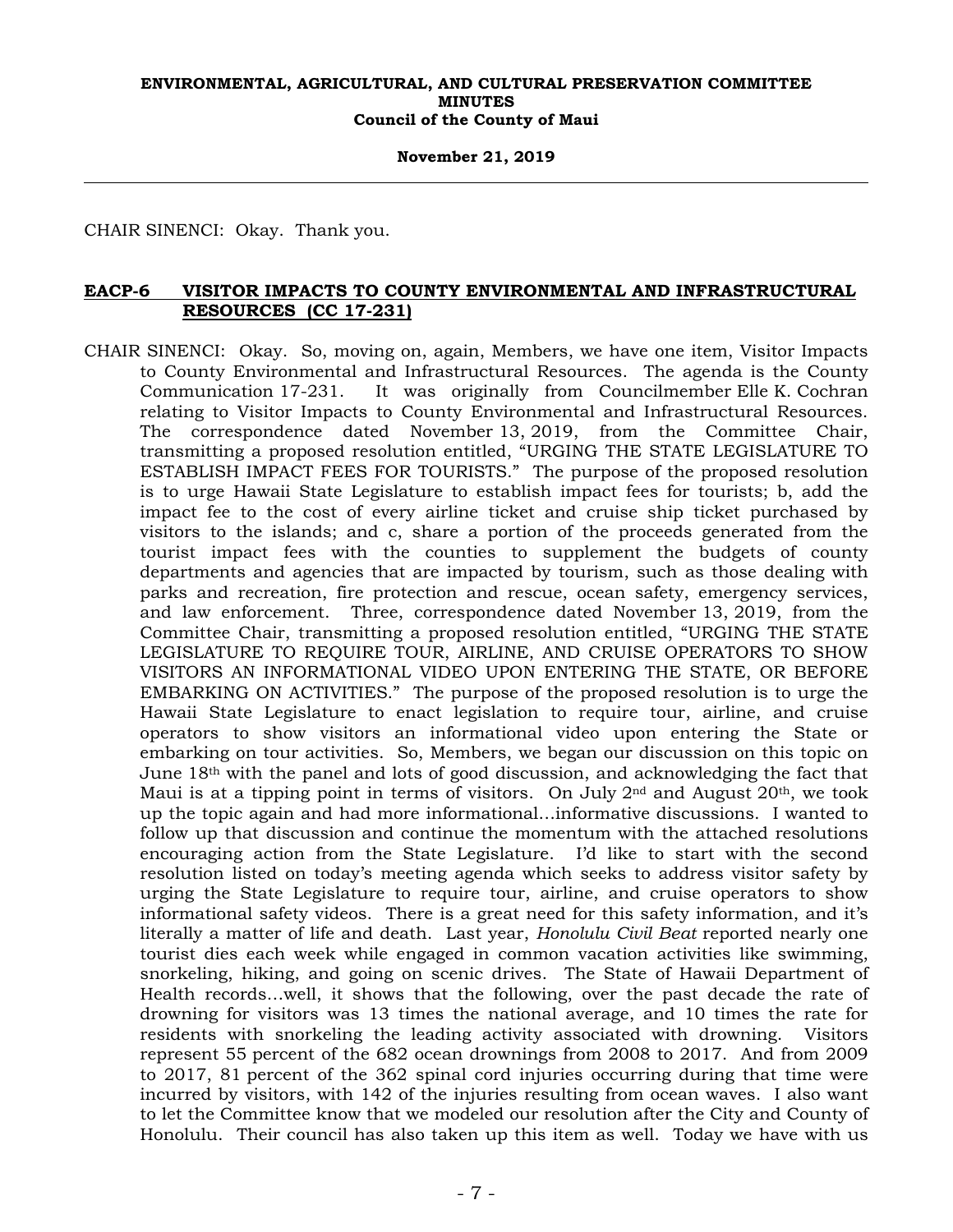#### **November 21, 2019**

Sherry Duong, Executive Director of Maui Visitors Bureau. She'll be showing us four visitor educational videos they produced last year. So, if there are no objections…oh, all right. Thank you, Member Paltin. We'd like to recognize Ms. Yuki Lei Sugimura. Thank you for joining us.

COUNCILMEMBER SUGIMURA: Thank you, thank you.

CHAIR SINENCI: Yeah. So, if there are no objections, the Chair would like to designate Ms. Duong. And she also has with her Ms. Leanne Pletcher as a resource person, pursuant to Rule 18(A) of the Rules of the Council.

COUNCILMEMBERS: No objections.

CHAIR SINENCI: No objections? Okay. So, to get our discussion started on the…

VICE-CHAIR KAMA: Should we get popcorn? Nah, nah.

- CHAIR SINENCI: Okay, we also have hard copies of their presentation that we're going to pass out. Okay.
- MS. DUONG: *(PowerPoint Presentation)* All right. Well, thank you very much, Chair, for having us here today. We're really excited. You know, given the increase in the residential population and the visitors that we've had in recent, you know, we've seen the toll that it's taken on --

CHAIR SINENCI: Sherry?

MS. DUONG: --its resources…

CHAIR SINENCI: Just a little, just closer to the mic.

MS. DUONG: A little closer?

CHAIR SINENCI: Yeah.

MS. DUONG: I always thought I had a loud voice, but I guess not. How's that? Okay, great.

CHAIR SINENCI: Perfect.

MS. DUONG: Thanks. As I was saying, you know, we've seen the toll that it's taken on its resources and so, you know, in light of this, the visitor industry has had a paradigm shift in the last several years in, you know, how we are marketing our efforts to now managing tourism. So, you know, wherever you go in Hawaii, and whether that be here on Maui, Kauai, Oahu, Hawaii Island, you know, what you're going to hear about is sustainable and responsible tourism. It's no longer just about the quantity of visitors coming in to our islands, but the quality of the visitors and those who value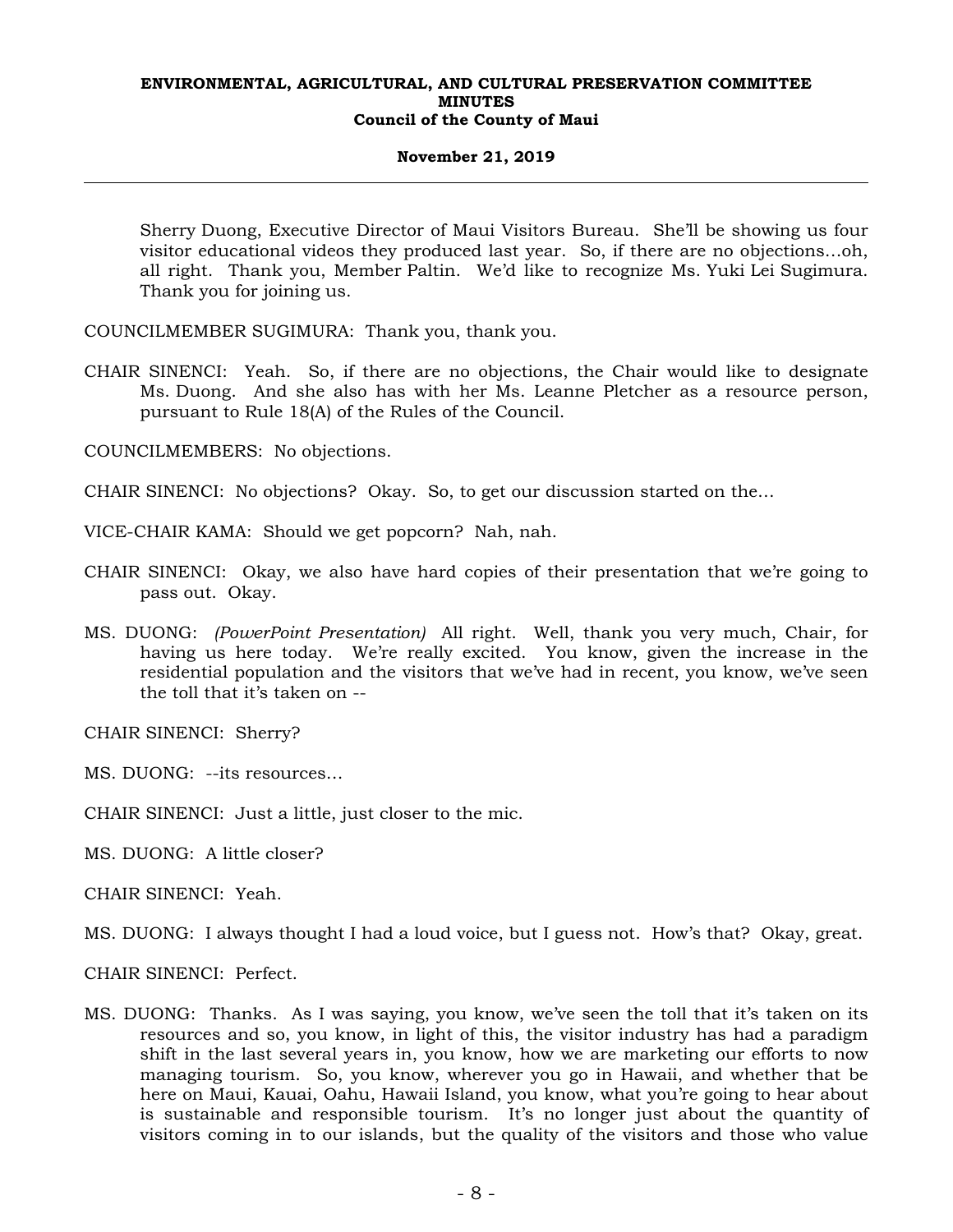#### **November 21, 2019**

the same things that we believe in. We just got back from, returned from the HTA Fall Tourism Conference on Hawaii Island. And you know, the message was very loud and clear over there that, you know, it's not quantity any more but sustainable and responsible tourism. And it's not just to our North America visitors, but this message was also conveyed to all of our international contractors as well that they need to share this message and educate their visitors in the international markets when they come here to Hawaii as well. So, you know, although MVB can't build another road, or we can't, you know, regulate the illegal rentals, what we can do is continue to educate our visitors and help manage that through our effective marketing. So, it's, you know, I'm really happy to share these videos with you today. Maui County was the first county to produce these videos, and because of its success, other counties followed suit with HVCB, our corporate office, producing a Statewide video that is now shown. So, if... I'll go ahead and show these videos then to you. Okay, like I said, these were videos here were the first ones that were produced, and it's all about safe and sustainable tourism. We finished these videos at the end of last year, and the campaign that we pushed these out to ran from December to June of this year. We're happy to say that these videos have been shown through resort communications through their TV channels, through…we partnered with the Outlets of Maui shuttle and Polynesian Adventures Tours. So, the visitors as they're in the shuttle tour, they're seeing these videos, through Spectrum TV so it's in all the hotel channels on Maui. Maui signature events that we help and support, they are now…have a link to these videos on to their communications and their confirmations when they send 'em out to their guests. And the…and it's very exciting. And you've been talking about them being on the airlines. They are now on the airlines. It's being shown on Southwest, Hawaiian Airlines, and we just found out at the conference that Alaska and United Airlines are now a part of it that's showing it. And the international airline of all, Nippon Airlines, are showing these as they're flying into Hawaii. So, it's a huge step. It's something that we've been trying for a long time to get videos onto an airline, and now we are making those little baby steps happen. So, now I'm told I have to go to YouTube. Okay, escape out of here. And they're all here? Okay. Okay, great, thank you. …(*Video starts)…* When you're here in Hawaii, you have to think about it from a Hawaiian perspective. And the Hawaiian perspective is that this is our ohana. We need to interact with it in that way. We need to give the land the same respect we would give somebody we love. Not only are we entering someone else's land, someone else's property, but we're actually like stepping on and walking in a living beat. I think that concept of asking for permission is probably the most important one that we have. You know, I'd rather ask for permission than beg for forgiveness. The old environmental credo still stands, right. We want to take only pictures, leave only footprints. And if we can take that mentality back and spread those ideas around the world, then the world would be a much better place. *. . .(Video ends). . .* That's our culture video. And that is actually the one that is viewed the most. Okay. *. . .(Video starts). . .* So, the problem with illegal rentals is twofold. One, for the visitor themselves, and the other for the locals. We know situations where visitors were scammed by unpermitted vacation rentals. There is one where they paid their bill in advance, arrived on Maui, and found that the property wasn't a vacation rental at all. And another situation where it was a completely different property than what had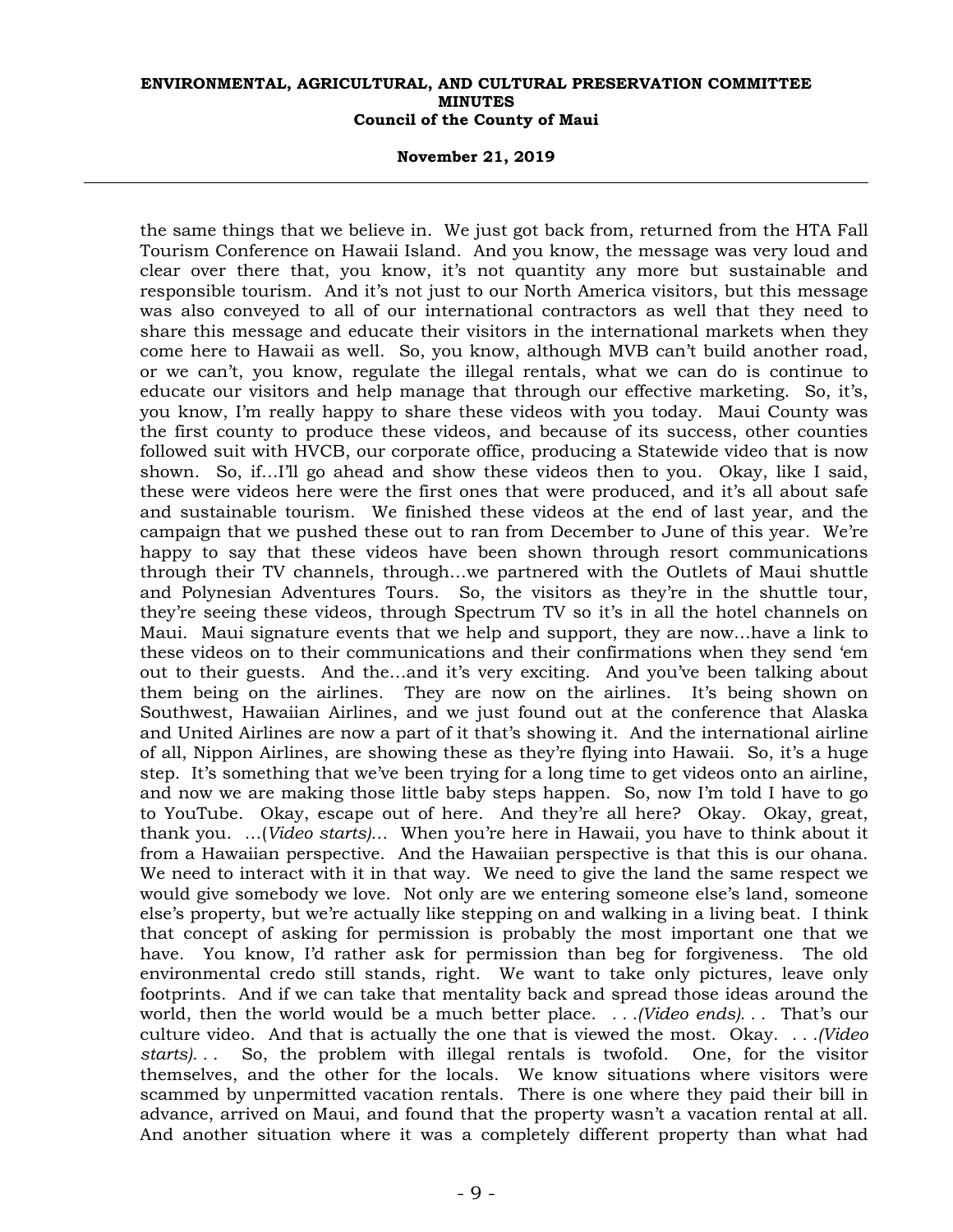#### **November 21, 2019**

been advertised. On the other side, it really impacts us locally because these illegal vacation rentals could be renting to locals. For the visitor themselves, they risk their deposit, their stay. You think that you're coming to this beautiful place, and it doesn't turn out the way that you had hoped. My advice to visitors is to just do your diligence, you know. Do a quick Google search. If there's anything that seems fishy about the rental that you're trying to book, just double-check it. There's so many different options for places to stay here on Maui, and we just want you to enjoy your stay. *. . .(Video ends). . .* Okay. *. . .(Video starts). . .* We encourage visitors to do what we call travel pono. Travel in a way that is positive for the thousands of miles of ocean that surround us. Reefs cover less than 1 percent of our earth surface, but have over 25 percent of the marine life. So, we have a really important job to protect this reef that's here. These are micro plastics. And this is what happens to your water bottle once it ends up in the ocean. Wildlife is very much interacting with the plastic that goes into our ocean, probably trigger fish bites, and maybe a small shark. The other really important thing is choose sunscreens that don't have toxic chemicals. Look at the label, and choose those that are only active ingredients of zinc oxide and/or titanium dioxide. The more people who experience what the ocean has to offer, I think the healthier our planet is going to be. *. . .(Video ends). . .* And our last video is ocean safety. *. . .(Video starts). . .* When you look out, you see a beautiful blue ocean, calm seas, and a lot of times people don't see the beast that's hidden within that beauty. And it doesn't necessarily mean big waves. It can deal with strong currents, strong winds. There's many dangers that exist, and the most important thing is always try and swim where there's a lifeguard. Something that Uncle Archie shared with me that I still carry today was be present in our environment and take some time to assess the conditions. Know and be aware of the wind, the current, where the waves are breaking, a safe place to enter and exit the water. See if there's any lifeguard warnings posted on the beach. If you're ever worried about the conditions or nervous at all, talk to a lifeguard. Mother Nature is always in control. It's about understanding Mother Nature, respecting Mother Nature. And that will allow you to have the most fun for the giving activity that you're doing. *. . .(Video ends). . .* So, year to date we have about 4 million views, impressions on these videos that have been shared. So, we're very quite happy with them. And we just received approval, and I shared this with Chair already, that we are going to produce a specific video for the road to Hana that is going to address the concerns that the Hana community has.

- CHAIR SINENCI: Thank you, Ms. Duong. I had a question. Is it a minute or 30 seconds, those?
- MS. DUONG: Yeah, so each video when it was originally produced are a minute each. And since then we've taken it so there's a 30-second clip that can be utilized, and a 15 as well.
- CHAIR SINENCI: Okay, thank you. I'll take the liberty for the first couple questions. You also mentioned, can you speak to the cost of producing them? And then also beyond the cost of actually, you know, giving out the videos and having them played at different establishments.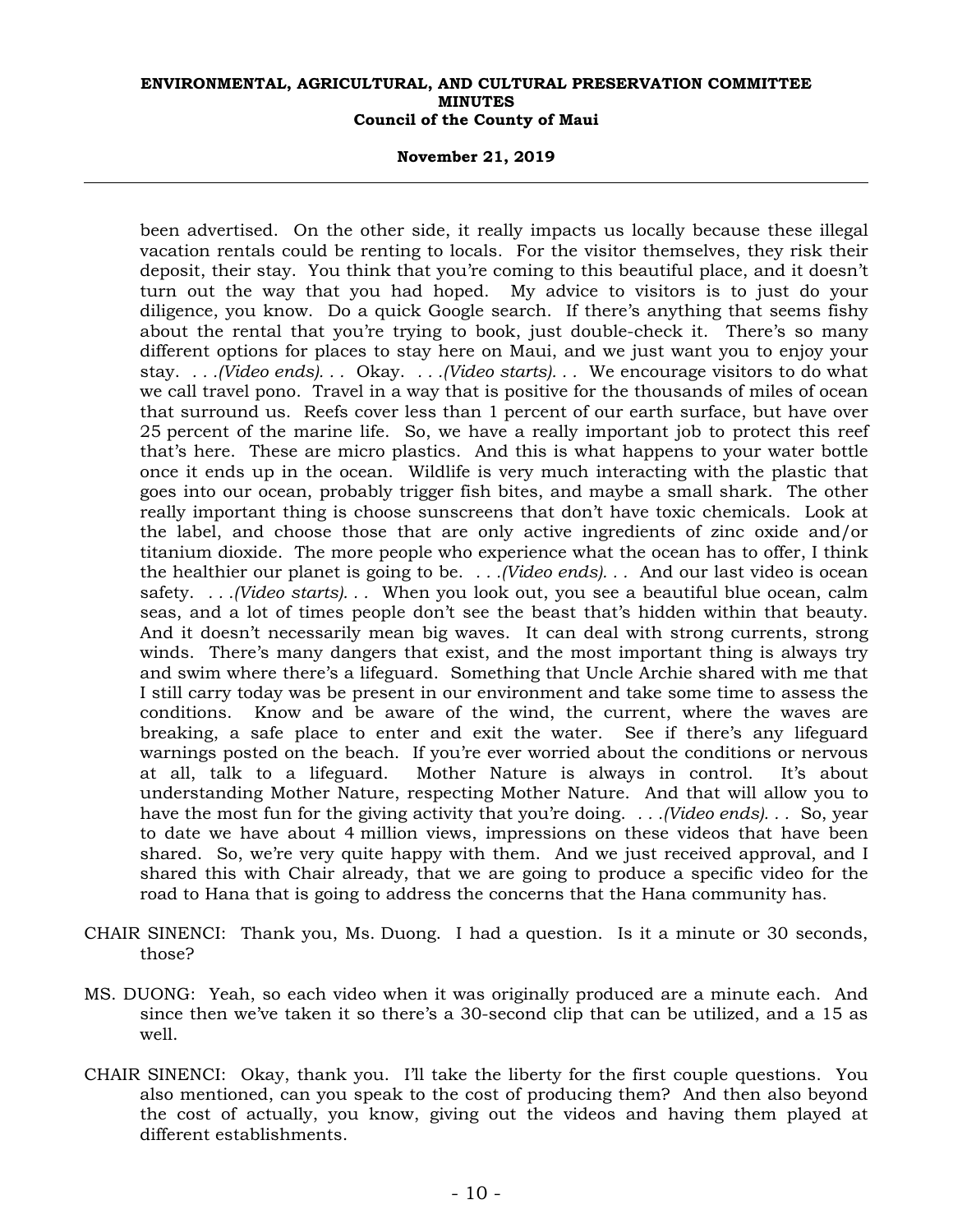#### **November 21, 2019**

MS DUONG: So, when we were in the consumption…or phase of producing these videos, it happened that HVCB, our corporate office, was going to be producing videos for themselves as well on island. We took that advantage and collaborated with them to reduce our cost on producing those videos. So, each video when it was produced, it was roughly about \$10,000. So, for the four videos, it's \$10,000 for the 1-minute, 30-second, and the 15-second versions. And then the cost to distribute it is…was roughly about 120,000. And that was to put it through our Facebook, through the Instagram, and through geotagging. So, typically, yes, you can put anything on Facebook and it doesn't cost you money, but if you're targeting a particular audience, that needs to be a paid boost, is what we called it. And so, that's what we're doing. When we say geotagging, we were targeting visitors that were arriving into Maui. When they turned on their phones and, you know, the videos came up right away 'cause it was targeting visitors that were coming into the island that had a location of more than 125 miles away from this island typically. So, that was very effective that they were seeing these videos when they landed into the islands.

CHAIR SINENCI: I'll open up the floor to questions. We have a question from Ms. Paltin.

COUNCILMEMBER PALTIN: Thank you, Chair. So, I don't know if it's a question or maybe a constructive criticism. For the illegal rentals, I think it could be helpful 'cause just putting the information that there's illegal rentals without giving them a website or a location to check if their rentals is legal or not, is…that's the next step, you know. And I think the County Department of Planning website has a list of legal rentals. So, I'm not sure if that can just be added on like as words, like check out this site and the link for all the legal rentals on Maui. And then it makes it like easier for them instead of like, oh, I wonder if my rental is legal? I don't know. How would I find that out? And then if they're so inclined, they can just go to that link maybe and check if their…the one that they chose is on the list. And then for the plastics one in our environment, personally I would try to add, please don't walk on our reefs. The advent of those rubber bootie, even the name, reef walker shoes, is so detrimental to our coral reefs because if you buy these reef walker shoes, what do you think they're for, you know. And then…so, it's…our reefs are living things and people walking and standing on it is detrimental. And for the ocean safety one, those are great watermen. The only thing I would say is more like practical advice. When you say strong winds are dangerous, like the average person doesn't know what's dangerous in the ocean about strong winds. Like, what is the danger of strong winds in the ocean? And basically, it's when you rent a standup paddle, you could be blown off shore to another island or out to sea, and I don't think somebody that's not maa to the ocean conditions around Maui would make that kind of connection like why is strong winds dangerous, you know. And then if you fall in the water, strong winds would cause a lot of chop so, you know, maybe we're looking for you and we can't see your head because of all the chop in the ocean. Another practical common sense information that I wish could be conveyed to ocean enthusiasts that are not maa to the ocean is, you know, generally speaking, if people are surfing, you don't want to be out there snorkeling. In the winter, mostly north-facing shores are for surfing, and in the summer they're for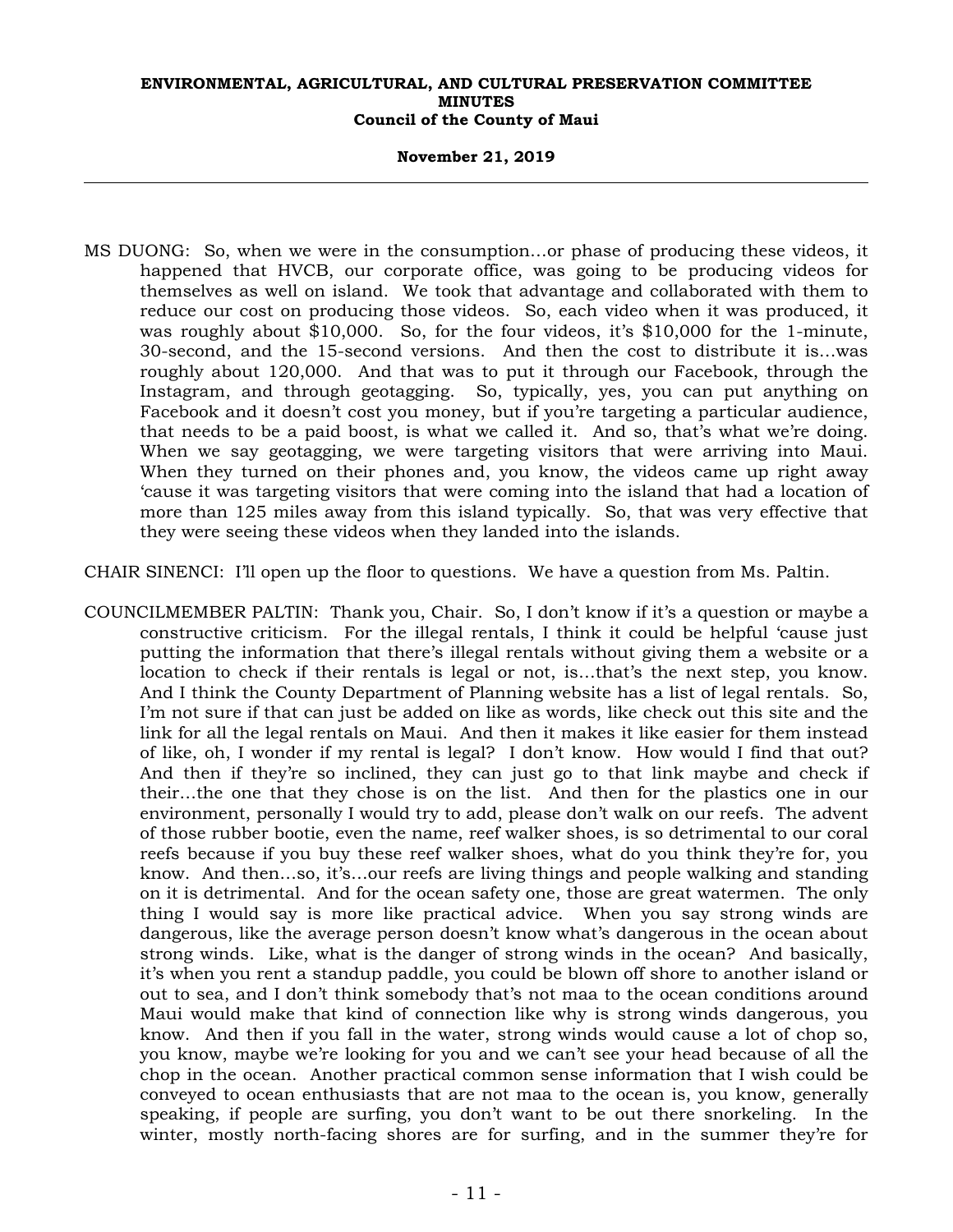#### **November 21, 2019**

snorkeling and vice versa because from being on the frontline, I cannot tell you how much times people show up with their snorkeling gear when it's four to six feet, you know, or vice versa. They'll come with a boogie and surf board, and it's snorkeling conditions. So, it's like that…ho, that basic level of knowledge that's lacking. And if we could get that information out because the number of lifeguarded beaches are so small. And people, even our own residents, don't understand the difference, you know, between County and State and all of that. And so, you know, a lot of times when I was at the beach, they're like this is the first time I've seen a lifeguard on the whole time I've been here, or something, you know. So, it's not that…personal responsibilities is really important in…for ocean enthusiasts. And I'm not sure, it felt a little bit tame. I always feel like the ocean videos are tame. No mention of spinal injuries which is a big thing, like everybody that becomes paralyzed due to spinal injuries, you know, they never knew that that was even a possibility, you know. And then it's the same thing with swimming pools, you know. That's why they tell you don't dive in on the shallow end. And that's like super common knowledge. But it's not common knowledge that you could go to the beach one day and never walk again for the rest of your life. And if people knew that, I think they would not be so frivolous. And from my experience, majority of the spinal injuries happen in small days because when it's super big, people are like they can feel the power. But when it's small, they just, you know, lackadaisical on the dive in and bang their head because they don't know if it's the reef bottom, like folks will just run in and think it's sandy all the way and there's reef. Or they'll dive in and not realize there's a rock there. It's not a swimming pool. It's natural environment.

- MS. DUONG: Well, thank you for all the suggestions. And I know Leanne was furiously writing down there, so we'll take those and see if we can maybe make some edits and, you know, to the video. That's great. But I also wanted to share, too, that our ocean video that we have that's played at the airport has some of those concerns that you're talking about. But we're also going to be updating that video as well, too, in 2020. Through HTA they had given us some funds for that to, through VASH, to redo that video. So, when we start that conversation, we'll be sure to reach out to you.
- COUNCILMEMBER PALTIN: Thank you. And then, you know, for the ones where you're putting it on Facebook, maybe it can just be the written blurb above like, or a link, you know, this is the County Department of Planning website of all the permitted legal vacation rentals, right. It doesn't need to be necessarily a full, new video, but just if it can be added on somehow.
- MS. DUONG: Yes, it's good to give 'em a link to where to go to. Thank you.
- CHAIR SINENCI: Mahalo, Member Paltin. Thank you for your lifeguarding experience. I was just reminded that growing up, just our kupuna just said, never turn your back on the ocean. So, just some basic manao, values that we've been brought up with. Member Sugimura?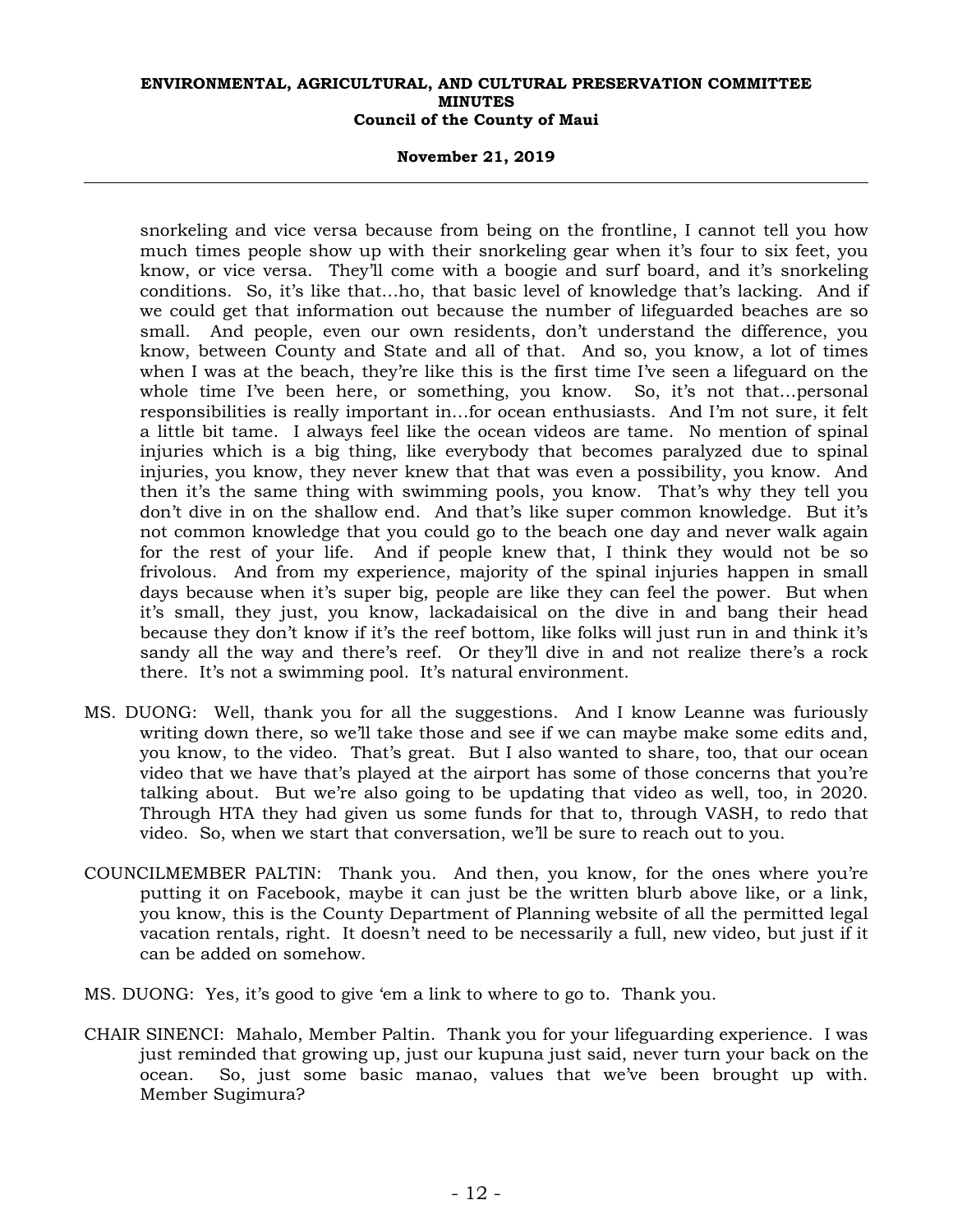#### **November 21, 2019**

- COUNCILMEMBER SUGIMURA: Yeah, thank you. Thank you, Chair. I'm glad to hear the Hana video is going to get done. And our Chair has a lot of input from the community. And we're going to take that up, yeah, one day. I think that there's legislation in the future that we can look towards. But what I wanted to say is I want to congratulate you because this has evolved. I remember I think in our first…my first budget year, same as Member King, this came up about how to educate the visitors. And the discussion came up about over-tourism. And one of the suggestions was to do this video through the Office of Economic Development. And I can see where it's evolved, and at that point from my recollection, the following year when you did it, was trying to figure out how to get this on every single airlines. And we couldn't because from what I understood, communication with MVB, it was Maui-specific. So, it wasn't the HCVB [*sic*]…is that who took it over now? To give it the Statewide seal of the message for all the visitors to hear. So, congratulations on taking this to the steps and keeping at it. I did see it at the…this presentation at the Chamber morning breakfast that they had. And I was impressed with what you've done. So, I just want to commend you on that and for sticking with the message as it is a message throughout the State that we heard at the…at our HSAC Conference, too, with Mufi Hannemann when he spoke to us in I think the opening day. So, your plans are, with the Hana one, do you have anything you could share with us? 'Cause I think that's such an important message.
- MS. DUONG: Well, we're still in the planning stages right now. And we've had some conversations with Chair Sinenci. And so as we're starting to build a storyboard as to what this video is, we'll, you know, we'll be a little bit more clear. We do know that this video is going to be more specific than the other videos because the fact that it's not just a overarching destination piece, but rather a specific, very specific, road to Hana like these are, you know. Again, we want to make sure that it's done in a way that is still…not a pointing-finger-kind of a video, but rather an educational. And it'll still keep, you know, finding the balance to share that road with both visitors and residents.
- COUNCILMEMBER SUGIMURA: Yeah, thank you. But congratulations. You've taken it and stuck with it, and now it has a Statewide message. So, appreciate you sharing. Thank you.
- MS. DUONG: Thank you. And I'd really like to thank the Council here for all of this as well, too, because we couldn't have done it without your support. So, thank you very much.
- CHAIR SINENCI: Thank you.
- COUNCILMEMBER LEE: Chair?
- CHAIR SINENCI: Ms. Lee?
- COUNCILMEMBER LEE: May I make a suggestion?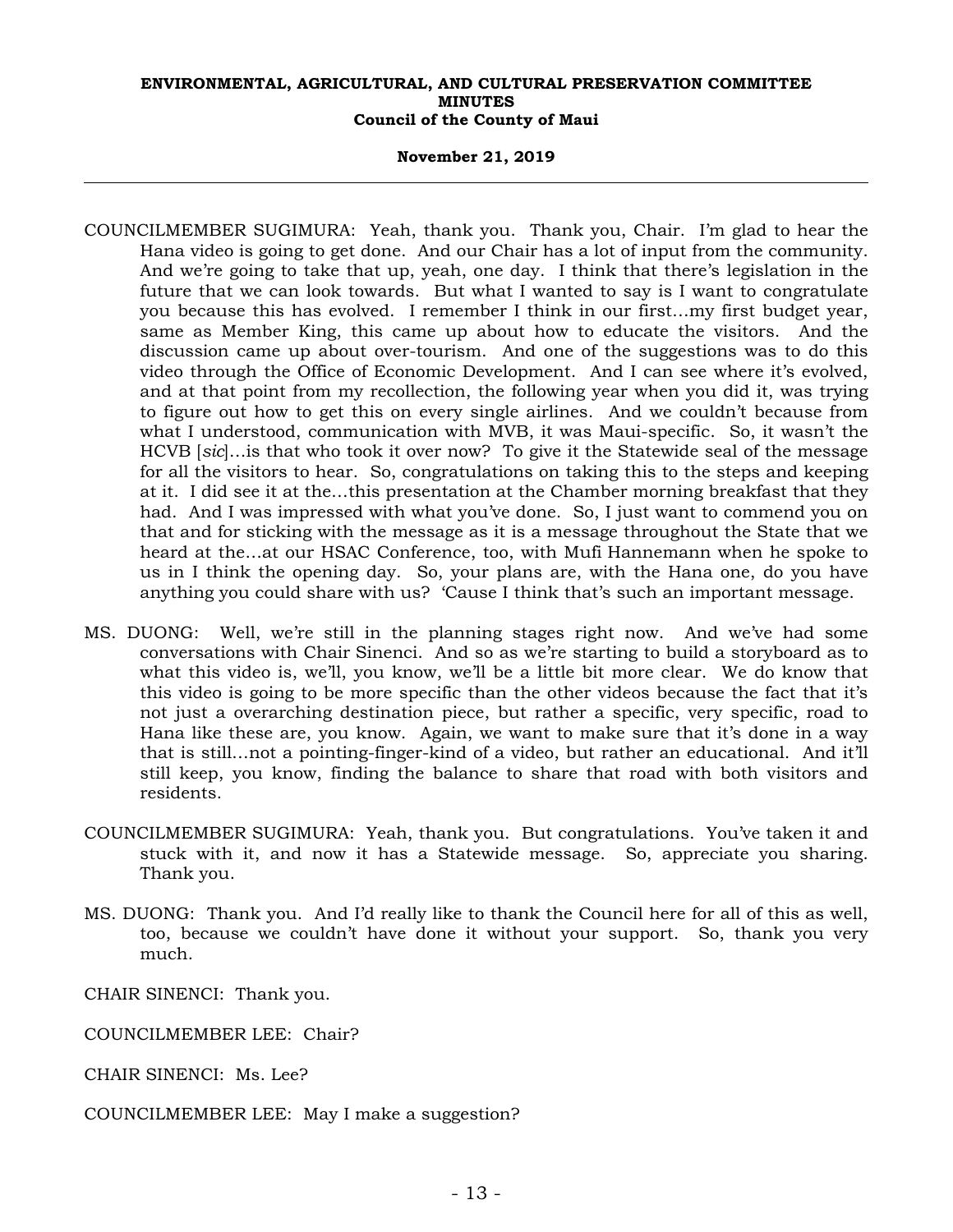#### **November 21, 2019**

CHAIR SINENCI: Yes.

- COUNCILMEMBER LEE: You know, there was a movie made years ago. And so, for the road to Hana movie, you might consider driving Aunty's Daisy, driving Aunty Daisy.
- CHAIR SINENCI: That's a good…okay. See, you're getting your ideas already. Thank you, Member Lee. Member Molina?
- COUNCILMEMBER MOLINA: Thank you, Mr. Chairman. Good morning, Sherry. Good morning, Leanne. Thanks for showing us the videos. I like them. The video on the rental, though, personally I think should be harder-hitting because…I mean it's nice to have the nice soft music in the background, but I'm trying to look at it as a visitor coming to Maui potentially trying to save money and the option of supporting an illegal vacation rental. So, I think maybe more should be said in it about this is what you're supporting if you patronize an illegal renter, you know. You have less long-term inventory, long-term rentals for our locals, our working people. Then there's the liability risk factor, too. I mean if you get hurt on the property of an illegal vacation rental, then what, you know, versus somebody who's permitted. And this industry illegals do not help our community. So, if that message could come out harder-hitting to the visitor and make them really think. And like it said in the video, what you see on the computer and the pictures and whatnot, and then you go there, it's a different story. So, in my mind I think they should be harder-hitting. Maybe with something really aggressive and to really catch the viewer's attention 'cause…I mean it looked too nice, but too soft. It just didn't convince me that I should go with somebody legal. So, that's just my thought. But otherwise, the other videos were fine. So, really hammer that point out about don't support these illegals. We don't need this kind of business in Maui, you know. And, of course too, now the visitors may be crooked themselves so, you know. So, that factor, I don't know how you control that aspect. But for those who may not be…some of the more naïve visitors who may not know any better and who may not be aware, especially the visitors from out of country, too, and that they could be taken advantage of, you know, by illegals as well. So, anyway just my thoughts, my two cents.

MS. DUONG: Thank you.

COUNCILMEMBER MOLINA: Thank you.

CHAIR SINENCI: Thank you, Member Molina. Maybe some, like a horror movie music.

COUNCILMEMBER MOLINA: Yeah, yeah. . . .(*inaudible*). . .

CHAIR SINENCI: Jaws, Jaws. Member King, Chair King, you had some questions?

COUNCILMEMBER KING: Yeah, I have some comments. And it's hard for me to sit here and listen to how excited everybody is because I proposed this for the last two years in the last term and didn't get support on the Council. But I'm glad you're doing it now. It's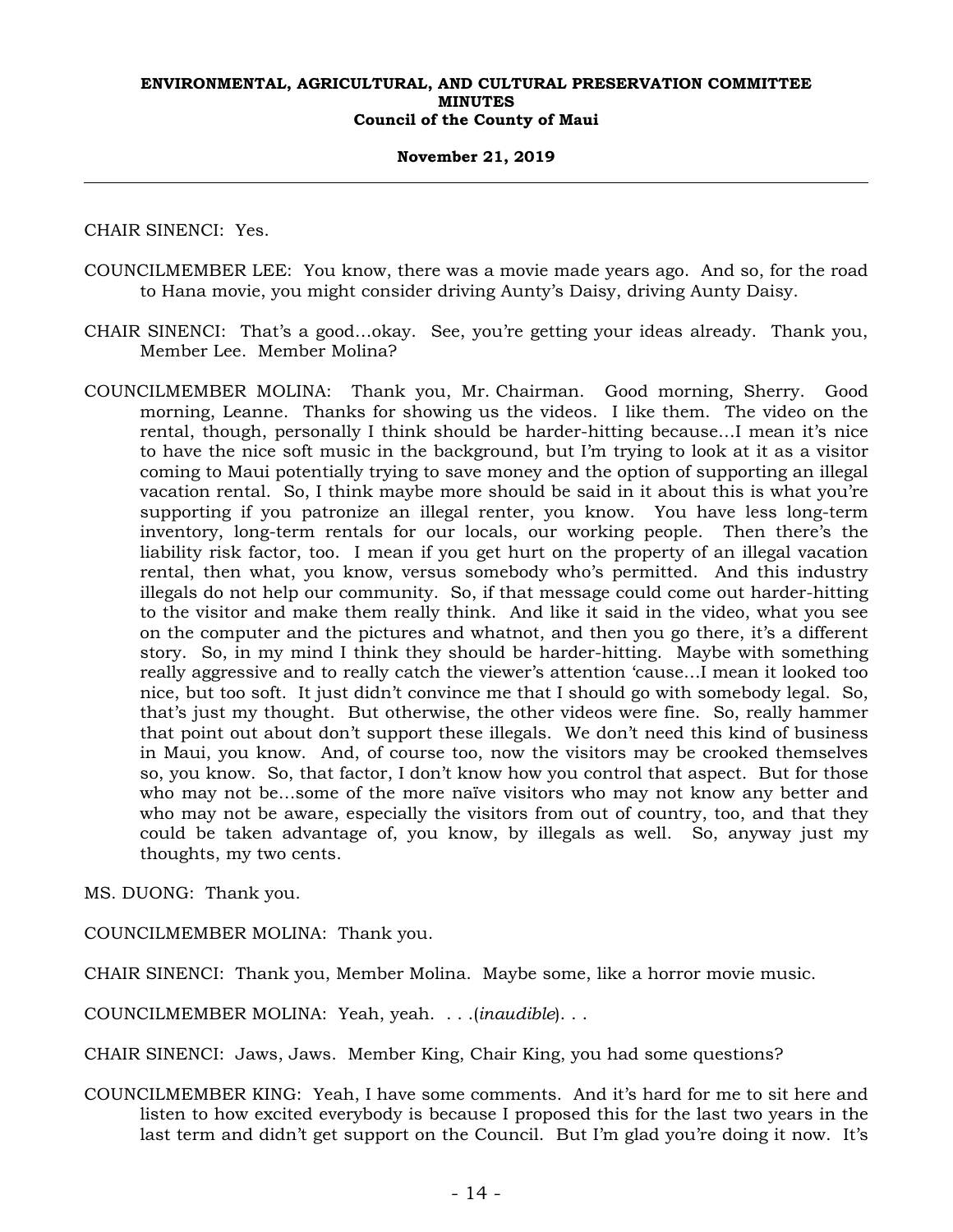#### **November 21, 2019**

just been very long coming. What I'd like to see in pursuant to Member Molina's comments is the videos more focused on the impact that people are having because the rental, the illegal rental one focused on what's going to happen to you if you maybe rent a place, and it's not what was presented to you. There's nothing in there about what you're doing to the island, or the residents on the island, when you rent an illegal short-term rental. And we've recognized that on the Council by trying to sharpen our pencil, you know, increase the fees and things. The reason why we're addressing this is because of the impact it's having on rents and on the prices of housing. And, you know, I just came back from a week and a half, as you all know, in the Galapagos. They are worlds ahead of us on this. They figured this out decades ago about messaging at the airport. You can't go anywhere without the message of don't bring anything onto the beach. Don't take anything off of the beach. And that's one of the messages. I mean the other day when we had that little scare in the Chamber, it was a package that a tourist had sent back of coral and volcanic rock. And so, and that message needs to be…you know, you don't take things off the island, as much as you don't step on the reef. And I think it needs to be more about the impact that the tourists are having on our island paradise, and our home, and our residence, and less about what's going to happen to you if you do these things because to me people are always going to take risks. And the people that are doing it are risktakers. So, they're not going to really listen to something that says, well, maybe you'll end up with, you know, a shack that doesn't look like the picture on the computer. But, you know, just coming from an area like the Galapagos where everywhere you go they're talking about the impact you're having on their wildlife, on their endangered species issues, they've managed to preserve 95 percent of their endemic species, while we've lost 50 percent here. And so, one of the things I did at the beginning of this year is I sat down with Mufi Hannemann and talked to him about this. And the whole tourism industry is finally getting on board with this. You know, some of us have been talking about it for years. But one of the things that he said, he agreed with, is that we have to be marketing to a different type of tourist. We want those eco-tourists who care about the island, don't just care about themselves, and maybe they'll get a raw deal if they rent something illegal. But care about the impact they're having when they come here and they do those things, when they walk on the reef, when they wear the wrong sunscreen, when they take our coral or our volcanic rocks. So, that's what I'd like to see. You know, yes, it is a stronger message. But it's directing towards the type of tourists that we want to bring onto our island. We don't want people who are just looking for a great deal. We don't want people who don't care about our environment and who are, you know, who will stick, you know, a few pieces of coral and rocks into their luggage because they don't think it's going to hurt anything. It does in the long run hurt us. So, that's…and when I was looking at your proposed resolution, Chair, and my first thought was the part about the video that, where you said, whereas a thoughtful, well-produced informational video could help visitors become more aware of the State's environment and culture, and then you talked about the visitor industry producing a safety video, but critics have regarded it as inadequate. And one of the other parts that I see as being necessary, and especially with the rental, the illegal rental video, is that needs to be used not on the plane because on the plane, they've already booked where they're going. They're already set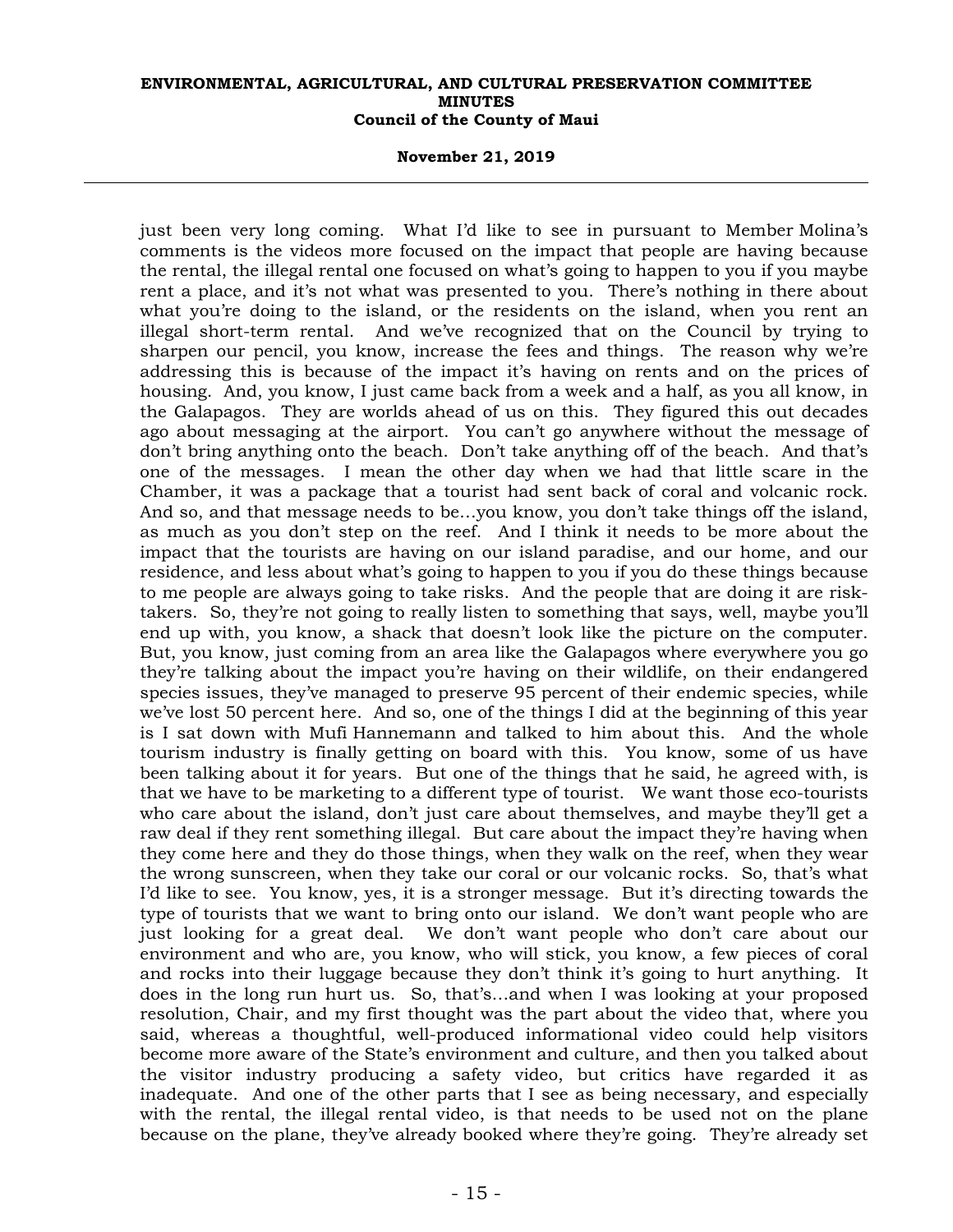#### **November 21, 2019**

to go. They're going to come in. They're going to check in to wherever they booked. They don't come on the island, decide where to stay. So, that needs to be part of the marketing material that you send out when you're advertising Maui to these different groups. You know, so think about the messaging, what messaging is going to be most effective when because I don't think that thing about illegal rentals makes any sense to show on the plane once people are coming. But the measures that, where we're at right now, we're trying to catch up. We're trying to not lose any more of our environment. You know, we've already lost a large part of it. And we're trying to…we've got groups that are trying to preserve our clean waters. We can't afford to be, you know, to be promoting just for the impact it's going to have on the tourists. We have to make them know the impact it's having on us. And that's when I think it's going to be the most effective because on those trips to the Galapagos, you don't get tourists who go there and don't care about the environment. You don't get that because that messaging is in everything that goes out, the advertises that area, and those trips. So, they get the people who care about the environment. They get the people who want to preserve. Nobody takes plastic onto the islands when they're on those tours. Everybody's got a water bottle. So, anyway, I just…I want to really make that point that we're not just doing this to satisfy a requirement. We need to do this to really make people understand what the impact is that they're having. And we want those tourists who are going to come here, maybe spend a little bit extra money to not have that impact. And there are people out there like that. You know, there's a couple million people who come here and we're…over the years what I've been hearing is that we've been losing…we've been increasing the numbers of tourists, but losing the dollars. The dollars have been going down, and the numbers of people have been going up. So, I think that's one of the things we need to reverse too. It's that let's reverse the number of people…let's decrease the number of people who come here and increase the quality of the tourists that we get. So, that we get those eco-tourists who really want to enjoy Maui for what we're advertising it as. Thank you, Chair.

CHAIR SINENCI: Thank you, Chair King, for those words. And we do want to --

MS. DUONG: Can I…

- CHAIR SINENCI: --recognize and appreciate the past work that has been put to get to this stage.
- COUNCILMEMBER KING: Thank you.

CHAIR SINENCI: Ms. Duong?

MS. DUONG: Yes, thank you, Chair King, for your comments there. I just wanted to piggyback on, you know, the industry as a whole, we've been talking about it, and we talked even more so at the HTA Conference is that you're absolutely correct. We are going after the higher spending, you know, as opposed to the quantity. And we are targeting the visitors who are wanting to come here and to give back to the community. We're doing it, you know, through our campaigns. We're doing it even in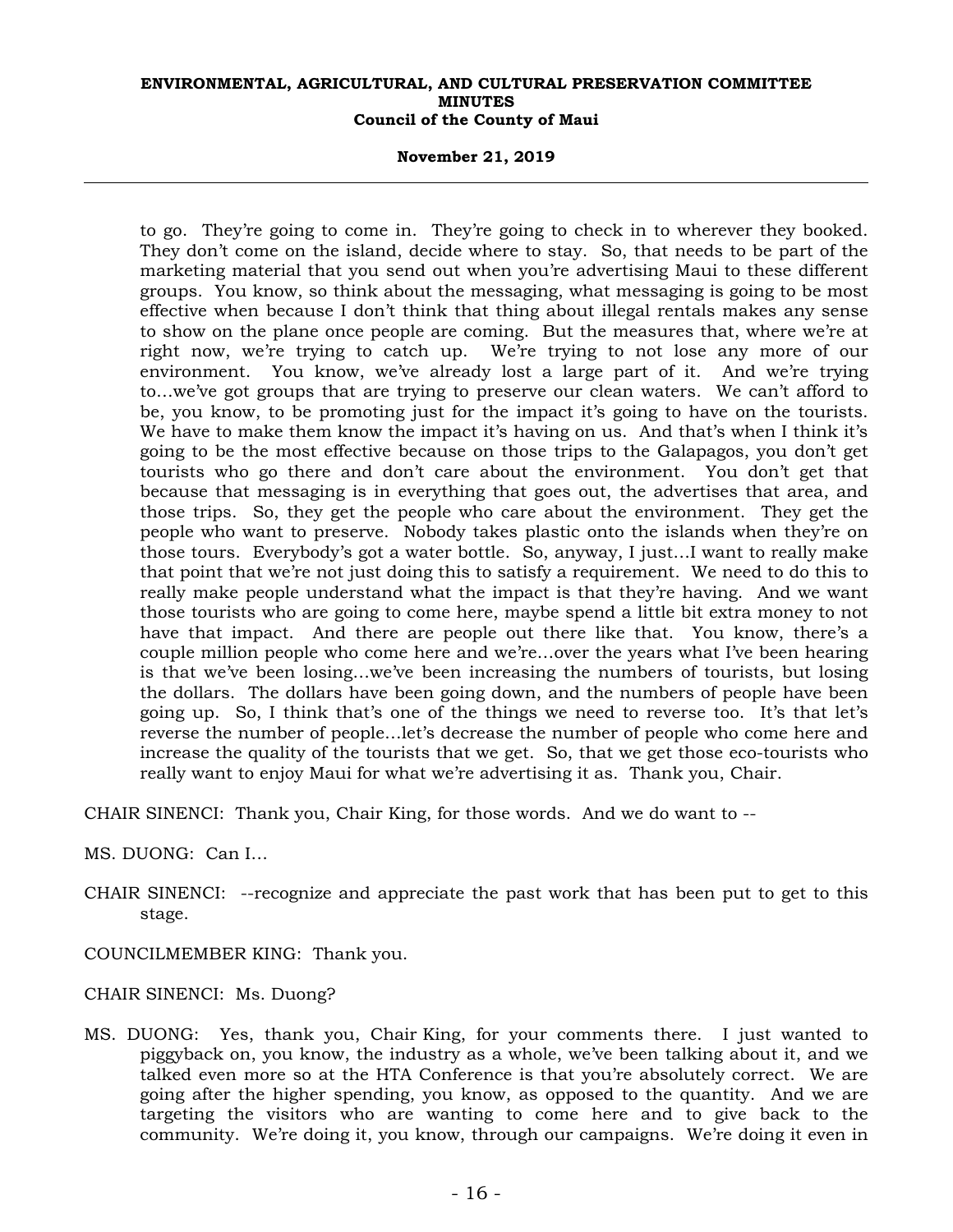#### **November 21, 2019**

our own office, too, where we are, as part of our County funds with the incentive program that we have, that we provide to groups that, you know, we no longer just give you an incentive because you chose Maui. But your group has to do something to give back to the community here in terms of some sort of a cleanup or beach, or something like that. So, yes, we are on that path to doing that. So, thank you. As far as the videos that's being shown on the plane, those are not the Maui-specific ones. We are not able to put a specific island video on there. Those are the videos that was produced by HVCB. That is Statewide that has the overarching message of all of the concerns that we have right now. So, that is…instead of just…so, they're not seeing the \_\_\_\_\_ renting and all that. So, but they're seeing videos that are…these are the things that you should do when you are here on, coming into the Hawaiian Islands. HVCB has produced a video that is a prearrival that is shown when they are thinking of Hawaii and when they are starting to book their Hawaii trip. And those videos are called the Hawaii Rooted. And that has the message of, you know, of what we're talking about here as well. So, thank you.

- COUNCILMEMBER KING: Okay. So, you're showing the impacts of…I mean that's one of the things I didn't see in that video about the illegal rentals is the real impact that they're having on the island. You know, so you're talking about the risk to the tourists for booking something illegal, but you're not talking about the impact that they're having on our community. So, those are the things that I think are really going to engender bringing the type of people who care about us to visit Maui.
- MS. DUONG: Thank you.

CHAIR SINENCI: Thank you. Member Kama, ka manao loa?

VICE-CHAIR KAMA: I just want to thank them for doing the videos. I'm glad that we've got something going. And I know you've waited a long time. And I'm grateful that this Council decided to go forward with getting those videos onto the planes and out to our tourists. But I agree 'cause I think that was the testimony of Mr. Bergau. He was looking at everything geared towards the tourist, and nothing geared towards the local people, their concerns and taking their interests at heart. So, I think Chair King said it well, and I tend to agree with that that…and at some point in time, it sounds kind of weird to say that we're going after the high-quality spenders because then it becomes like economic racism almost, you know, that we want certain class, but we don't want that class. But we're going to get whoever comes, and whoever comes we still have to treat them with aloha. So, thank you, Chair. Thank you.

CHAIR SINENCI: Thank you. Any other questions, comments, Members?

COUNCILMEMBER SUGIMURA: Chair?

CHAIR SINENCI: Member Sugimura?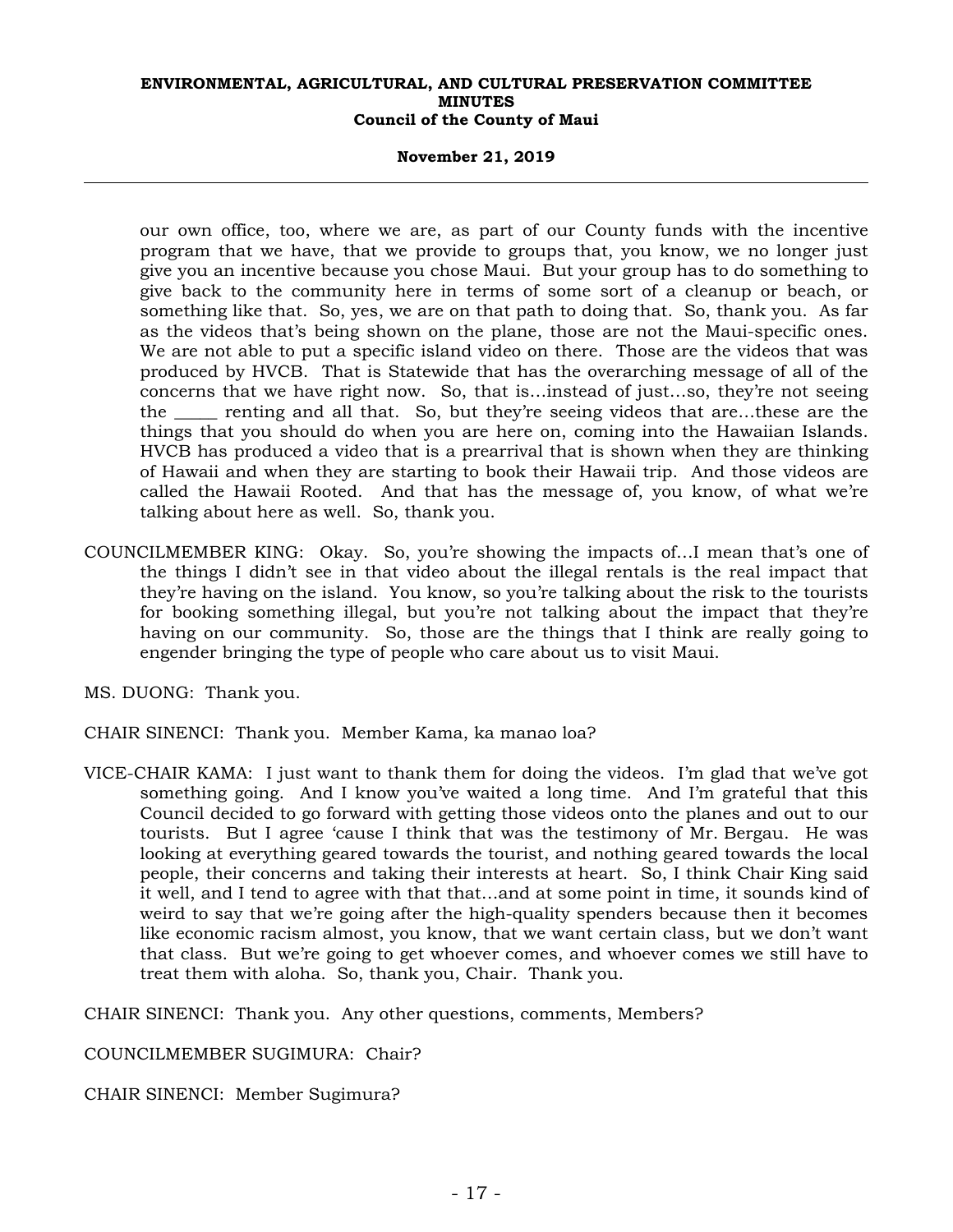#### **November 21, 2019**

COUNCILMEMBER SUGIMURA: Yeah, I wonder if you could also share with us one day the ones that are being…or were produced by HCVB [*sic*] that's more Statewide-specific. I think that may have a similar but different message.

- MS. DUONG: We're going to see if we can pull it up here.
- MS. PLETCHER: I think we lost our Internet.

CHAIR SINENCI: Members, we'll take a quick recess. Call of the Chair. *. . .(gavel). . .*

 **RECESS: 9:55 a.m.** 

### **RECONVENE: 10:05 a.m.**

- CHAIR SINENCI: *. . .(gavel). . .* Will the EACP meeting of November 21st please come back to order. It's 10:05 a.m. And for the record, we have Member King, Molina, Lee, Paltin, and Sugimura. Okay, so we're going to go ahead and show the video at this time, Ms. Duong?
- MS. DUONG: Yeah, so these are the videos that were produced by HVCB, Hawaii Visitors and Convention Bureau, Statewide, that are being shown on the planes now. So, this is the first one. Here we go. *. . .(Video starts). . .* When you're here in Hawaii, you have to think about it from a Hawaiian perspective. *. . .(Hawaiian chanting and singing). . .* So, an oli is done to ask permission. We have a custom here in Hawaii of asking permission to enter a place. It really is wise to do so because you're not assuming. Once you ask that permission to be invited to be there, oh, all kinds of doors can open. I hope that they take away a little bit of that passion and love that they experience here in Hawaii and carry that with them to their home and share that with their community and family in hopes that they, too, will want to experience the beauty of the culture, the history, the people, and of course, the aina. *. . .(Video ends). . . . . .(Video starts). . .* You have to think about it from a Hawaiian perspective. And the Hawaiian perspective is that this is our ohana. Before you go hiking, ensure that it's a public trail that you can access. If you're going to be hiking in a place where you're unsure if it's safe or legal to access, make sure you consult with a local guide that has a lot of experience in the area that you're going to. There's some really hot areas. There's some really cold areas, so just make sure you're prepared for any kind of conditions. Proper footwear is really important. Having a light jacket, having rain protection. When you're hiking, stay on the trail. Never enter places without permission. You know, the old environmental credo still stands, right. We want to take only pictures, leave only footprints. If we can take that mentality back and spread those ideas around the world, then the world will be a much better place. *. . .(Video ends). . . . . .(Video starts). . .* We encourage visitors to do what we call travel pono. Travel in a way that is positive for the thousands of miles of ocean that surround us. So, we have a really important job to protect this reef that's here. I'm extremely passionate about the ocean because the best moments of my life have been with these beautiful marine animals that I actively work to protect. And there's a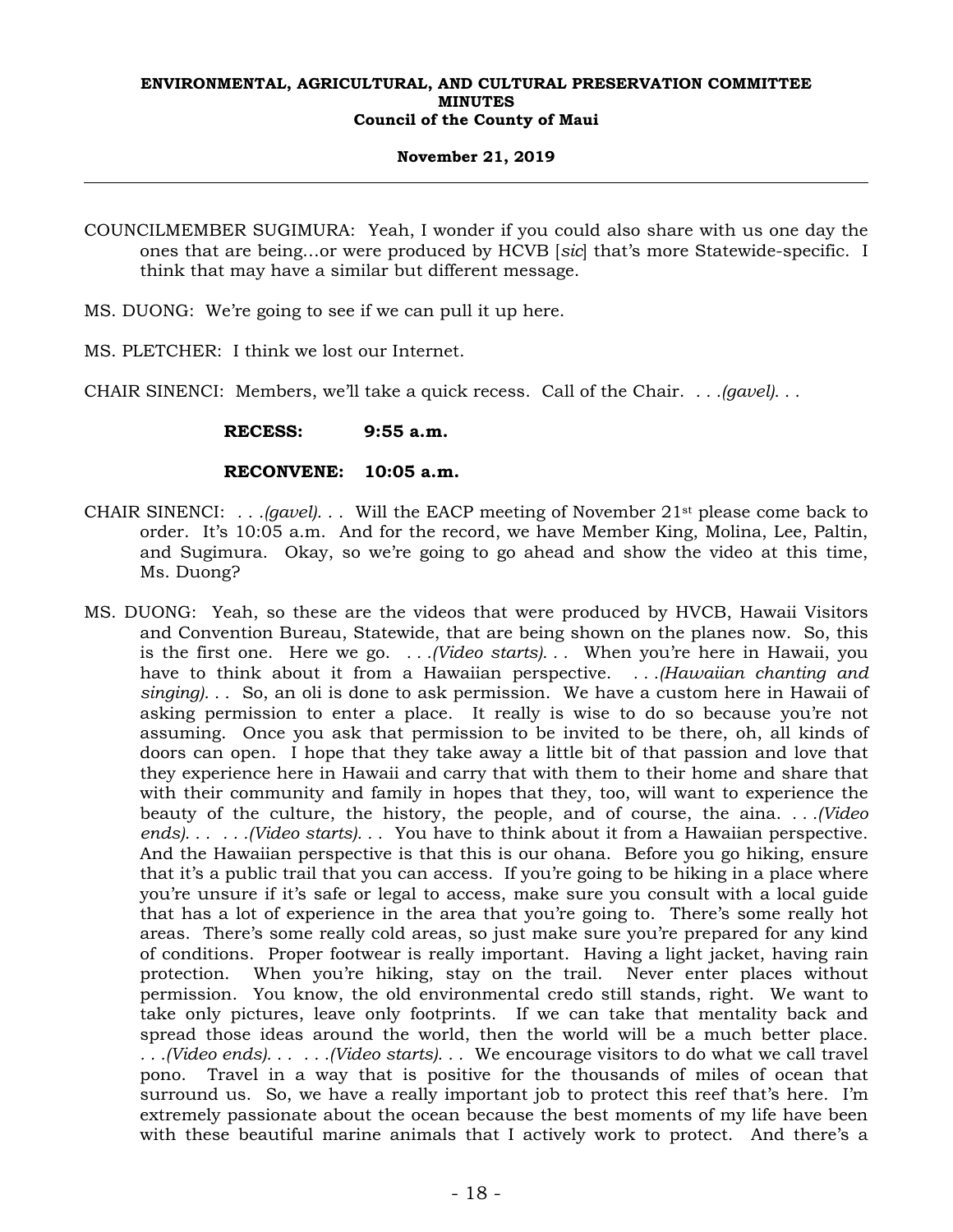#### **November 21, 2019**

number of things that you can do to help protect them as well. These are micro plastics, and this is what happens to your water bottle once it ends up in the ocean. So, when you go to the beach, travel with your own reusable water bottle or your own reusable bag. The other really important thing is choose sunscreens that don't have toxic chemicals. "Reef safe" is actually a marketing term. Any sunscreen brand can just slap on "reef safe" even if it still has harmful chemicals in it. Look at the label and choose those that are only active ingredients of zinc oxide and/or titanium dioxide. And the more people who experience what the ocean has to offer, I think the healthier our planet is going to be. *. . .(Video ends). . . . . .(Video starts). . .* The ocean revives all of us. When you look out and you see a beautiful blue ocean, calm seas, and a lot of times people don't see the beast that's hidden within that beauty. You can easily identify simple things like rip currents, shore breaks, rocks. Look for any hazard signs that are in the area that indicate some of the hazards or some of the currents. Know and be aware of the wind, the current, where the waves are breaking, a safe place to enter and exit the water. Make sure you let somebody know, or at least have a partner with you going out with you all the time. And the most important thing is always try and swim where there's a lifeguard. If you're unsure, don't be afraid to ask people. People here are super-informational. It's about understanding Mother Nature, respecting Mother Nature. We want people to be safe and enjoy themselves. *. . .(Video ends). . .*

- MS. DUONG: So, those are the four videos that are shown on the airlines that I shared with you earlier.
- CHAIR SINENCI: Thank you, Ms. Duong. Comments? Member Paltin?
- COUNCILMEMBER PALTIN: Thanks, Chair. Just, you know, on the ocean safety one, from experience a lot of times when people are getting the bad information, it's from the concierge or the snorkel rental place because a lot of the people that work in those fields have just moved here themselves. If they ask the people that are actually at the beach that are knowledgeable or real local people, that's better. I don't know how you could convey that in a movie. I mean I had all sorts of people come, try to snorkel at Fleming's in the winter, and I'm like who told you to come here? Oh, the concierge, or the guy renting me snorkel. I'm like did he look and talk like you? And I'm like, he's like, yeah. And I'm like, well, maybe don't listen to that guy then, you know. So, that's a difficulty I don't know how you would overcome. But when you say everyone is super-knowledgeable, everyone that's lived here for many years and gone in and out of the ocean is knowledgeable. But for west side where we have such a low unemployment rate and people are coming, moving here and they think that's a great job, but they don't have the knowledge. You know, they'll send people to wrong locations all the time. And so, it's…I don't know how…if they can screen their concierge folks better 'cause it's not something you just read in a book, like oh, go to this place. You know, if you're going to read *Maui Revealed*, that's a problem in and of itself, so.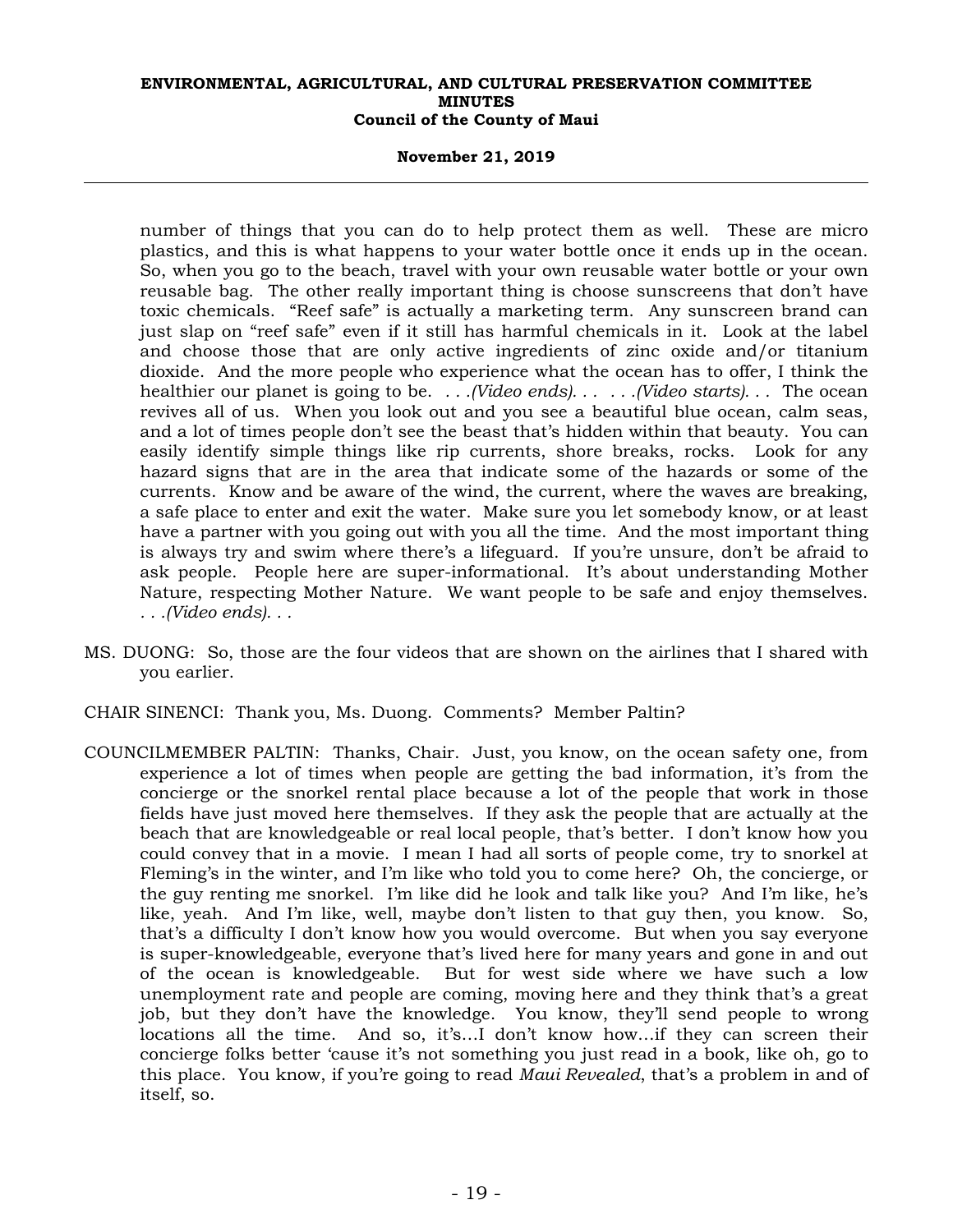#### **November 21, 2019**

- CHAIR SINENCI: Thank you, Member Paltin. Sherry, was the same filmmaker did these as well?
- MS. DUONG: Yes. So, that was Nella Media, I believe, that produced all of the videos.
- CHAIR SINENCI: Okay, thank you.
- MS. DUONG: A Hawaii-based company.
- CHAIR SINENCI: Hawaii-based media company.

MS. DUONG: Yes.

CHAIR SINENCI: Okay, thank you. Thank you for that. So, Members, moving on did everybody get to look over the resolution? And so, thank you for being here. Mahalo. Members, the Chair will entertain a motion to recommend the passage on first reading [*sic*] of the first proposed resolution entitled, "URGING THE STATE LEGISLATURE TO REQUIRE TOUR, AIRLINE, AND CRUISE OPERATORS TO SHOW VISITORS AN INFORMATIONAL VIDEO UPON ENTERING THE STATE, OR BEFORE EMBARKING ON ACTIVITIES," to be sent to Council for passage on first reading, and to allow Staff to make any non-substantive changes.

VICE-CHAIR KAMA: So moved.

- COUNCILMEMBER LEE: Second.
- CHAIR SINENCI: We have a motion, first by Tasha Kama, and a second by Member Lee. Okay. Moved and seconded. And, so…okay.
- COUNCILMEMBER KING: Chair?
- CHAIR SINENCI: Any…Chair King? Go ahead.
- COUNCILMEMBER KING: Thank you. I'd like to propose an amendment. I'm going to start first with the title. I think it's a little problematic asking to show this…to show a video before embarking on activities because, you know, then, I mean the activities could be all-inclusive. So, then you're requiring that to be shown before a snorkel cruise or a dinner show. I'm not sure what activities means, but I just wanted to make a…propose an amendment so that it says, Urging the State Legislature to Require Tour, Airline, and Cruise Operators to Show Visitors an Informational Video on Safe and Sustainable Tourism Upon Entering the State. And I think the reason why it needs to be a little more specific is because a lot of the airlines currently do show informational videos of different kinds. And so, I just don't want someone to look at this, the State legislators to look at this and say, well, we're already doing that so we don't really need to address it. So, but I think specifically what we're talking about here is safety and sustainability. That's my first amendment.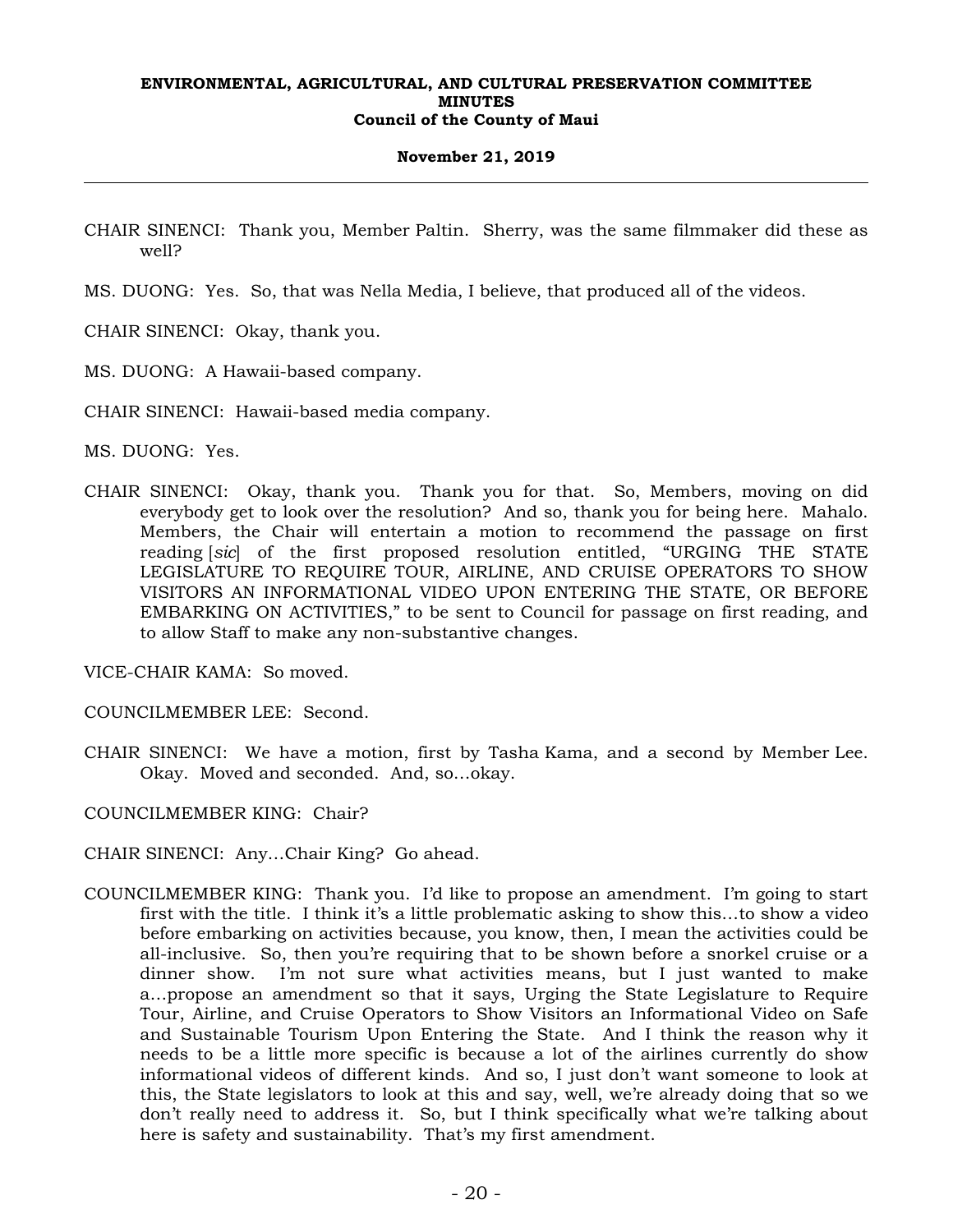#### **November 21, 2019**

CHAIR SINENCI: Okay.

COUNCILMEMBER MOLINA: Second.

- CHAIR SINENCI: Is there a second? Okay. So, moved by Chair King, seconded by Member Molina. Any discussion on it? Okay. Member Paltin?
- COUNCILMEMBER PALTIN: So, I'm not sure like when you're talking about the "require the tour," is that the part that was connected to the "embarking on activities?" Like are they talking about the bicycle tour, or the snorkel tour? Is that the "before embarking on activities" part that you were connecting originally?

CHAIR SINENCI: So…

COUNCILMEMBER PALTIN: As your intention? 'Cause I think the amendment is to remove the "before embarking on activities." So, then if that…I think that that part relates to the tour part, "Urging the State Legislature to Require Tour" because…

COUNCILMEMBER KING: Tour operators.

- COUNCILMEMBER PALTIN: Yeah, tour operators. 'Cause I mean when you enter the State, that's mostly through airline or cruise. A tour operator doesn't generally help you to enter the State, I guess, unless it's, you know, maybe JTB, or something --
- COUNCILMEMBER KING: Yeah, I think that's --
- COUNCILMEMBER PALTIN: --where you do the package deals.

COUNCILMEMBER KING: --what it's referring to is the organized tours.

- COUNCILMEMBER PALTIN: Oh, okay.
- COUNCILMEMBER KING: 'Cause they bring people into the State. They're the ones with the flags in the airport that have the big groups.
- COUNCILMEMBER PALTIN: So, that's what you are referring to, is tour, not like tour operators, snorkel tours?
- CHAIR SINENCI: I believe so. The intention of the title was to stay similar with the other councils who are also passing similar resos.

COUNCILMEMBER PALTIN: Okay.

CHAIR SINENCI: And so we wanted to have kind of a united front with the language with other county councils.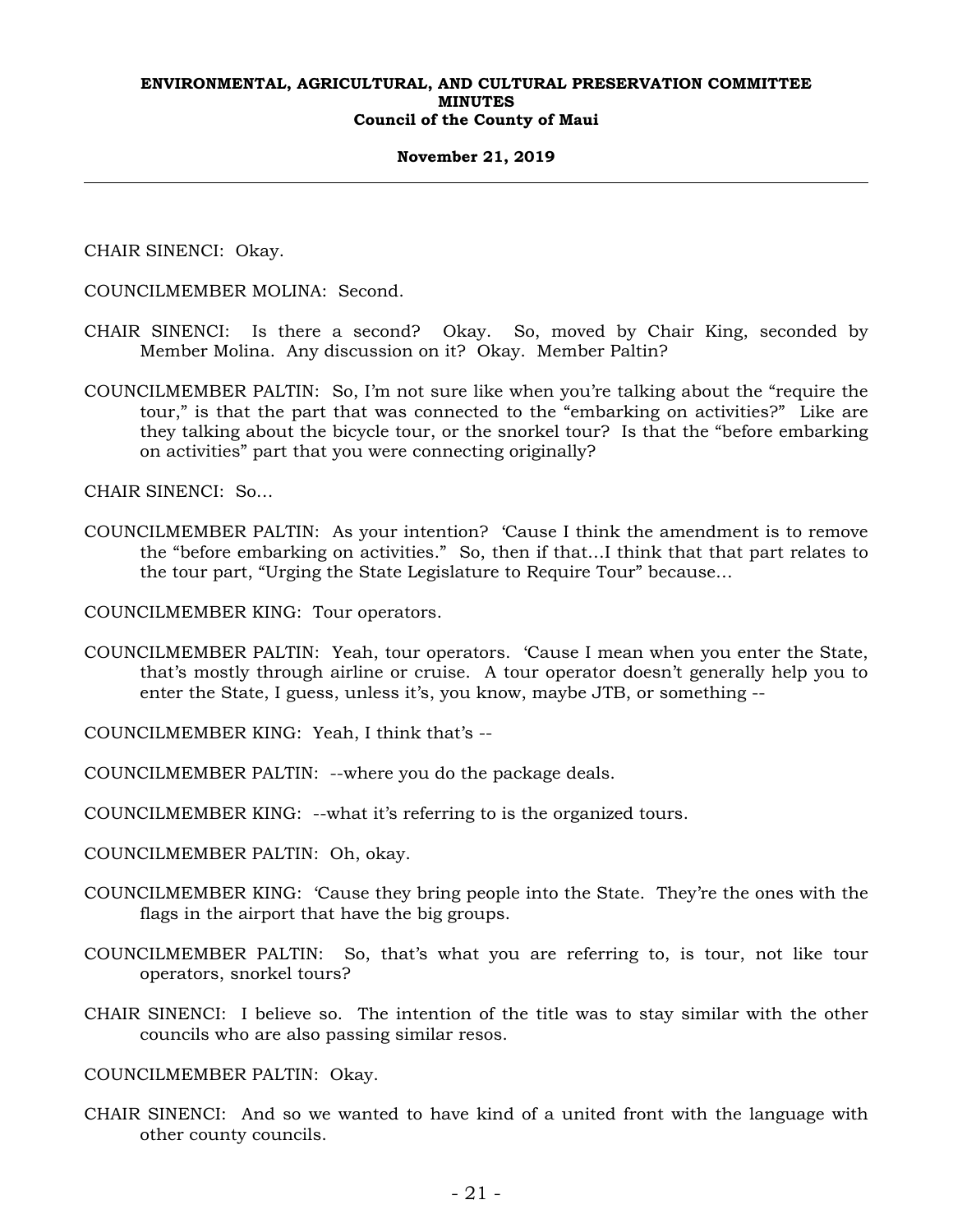#### **November 21, 2019**

- COUNCILMEMBER PALTIN: Okay, thank you for that clarification. Then would changing it to just "video upon entering the State about sustainability," would that be too much of a difference? Or it's still along the same lines, you think?
- CHAIR SINENCI: I believe…and I think the intention from Chair King was we already show the videos and by adding "safe and sustainable tourism" that it could technically be broadened to include, you know, more ecotourism.
- COUNCILMEMBER KING: Yeah, I think we already…I mean we all sit on flights. We see informational videos all the time. But they're not necessarily about safety and sustainability. So, the whole point of this resolution is to focus on that aspect of tourism.

COUNCILMEMBER PALTIN: Okay, thank you for the clarification.

- CHAIR SINENCI: Member Paltin, did you want to still include the entering…"before embarking on activities?"
- COUNCILMEMBER PALTIN: I don't think so if we're talking about tours like --
- CHAIR SINENCI: Okay.
- COUNCILMEMBER PALTIN: --JTB, or Merry Merry China [*sic*], or Crazy Wind, whatever, the ones that bring in I guess non-English-speaking groups into the State maybe. I thought we were talking about tour operators like snorkel boat tours and stuff, and then the activities part made sense. But if we're not specifically talking about that, then it makes more sense to do it upon entering the State.

CHAIR SINENCI: Okay. Member Kama, you had some comments?

VICE-CHAIR KAMA: I was just…okay, so the tour thing in the reso is okay. Nobody wants to amend something that says like organized tour. I just want to make sure I got that right. And then, and it says "and to show visitors the safety and sustainable informational video upon entering the State." So, is there a way…I was just thinking about what Chair King said earlier about sometimes we want them to have the information before they arrive as opposed to when they're already here. So, would maybe "prior to entering the State" be better? I don't know. I'm just throwing that out if the intent is to also, you know, give the information prior to.

CHAIR SINENCI: Do we have consensus or discussion on that?

COUNCILMEMBER KING: Yeah, I mean that's fine. I think the idea is that this is one aspect that we're asking the State Legislature to do. The things I was talking about earlier with the Maui Visitors Bureau, especially the one on illegal rentals --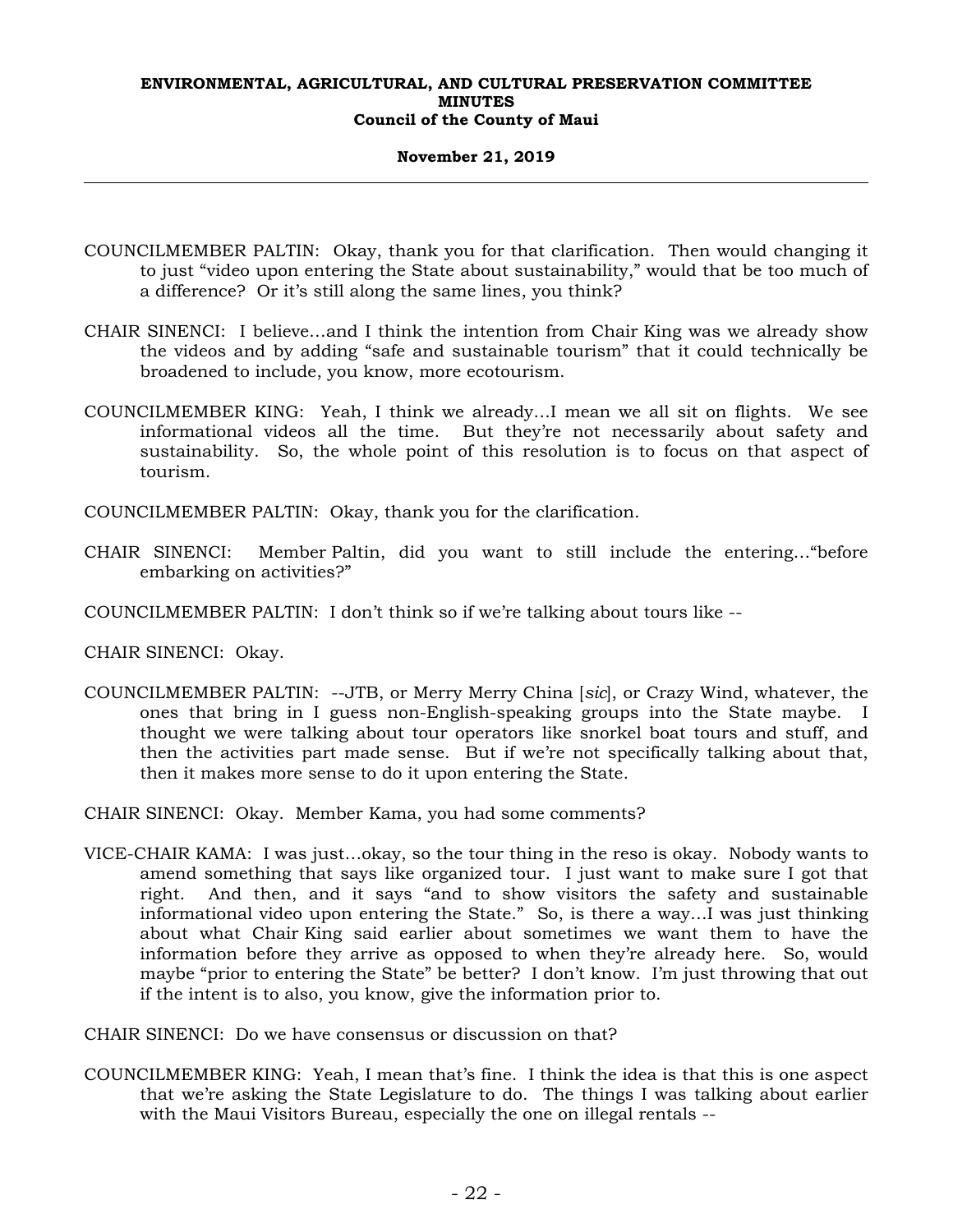#### **November 21, 2019**

VICE-CHAIR KAMA: Yeah . . .(*inaudible*). . .

COUNCILMEMBER KING: --I was making the point that that needs to be part of their marketing package before people book their trips. Once they get on the plane is when we want them to know about safety and sustainability. But it's too late to, you know, once they get on the plane, it's too late for them to change where they're staying.

VICE-CHAIR KAMA: Okay, I'm good. It's good. Thank you, Chair.

CHAIR SINENCI: Okay. So, Members, the amendment on the floor is, Urging the State Legislature to Require Tour, Airline, and Cruise Operators to Show Visitors an Informational Video on Safe and Sustainable Tourism Prior to Entering the State. Consensus on…oh, we'll call for the vote? All in favor, say "aye."

COUNCILMEMBERS: Aye.

CHAIR SINENCI: Okay, so that's seven "ayes," zero "noes" on the amendment.

| VOTE: | <b>AYES:</b>           | Chair<br>Sugimura. | Sinenci, Vice-Chair<br>Councilmembers King, Lee, Molina, Paltin, and |  | Kama, |
|-------|------------------------|--------------------|----------------------------------------------------------------------|--|-------|
|       | <b>NOES:</b>           | None.              |                                                                      |  |       |
|       | <b>ABSTAIN:</b>        | None.              |                                                                      |  |       |
|       | <b>ABSENT:</b>         | None.              |                                                                      |  |       |
|       | EXC.                   | None.              |                                                                      |  |       |
|       | <b>MOTION CARRIED.</b> |                    |                                                                      |  |       |

# **ACTION: APPROVE amendment.**

- CHAIR SINENCI: And then we'll go to the main motion on the floor. Okay. So, recommended passage on first reading [*sic*]…
- COUNCILMEMBER KING: Chair? Sorry, I have a couple other just…and then they're kind of nonsubstantive so maybe we could just do them as friendly amendments. But --

CHAIR SINENCI: Okay.

COUNCILMEMBER KING: --on the last whereas, the third bullet point. Can we just change that, "the importance of conserving Hawaii's precious waters" rather than just the "freshwater" because we're really talking about our ocean waters as well. And then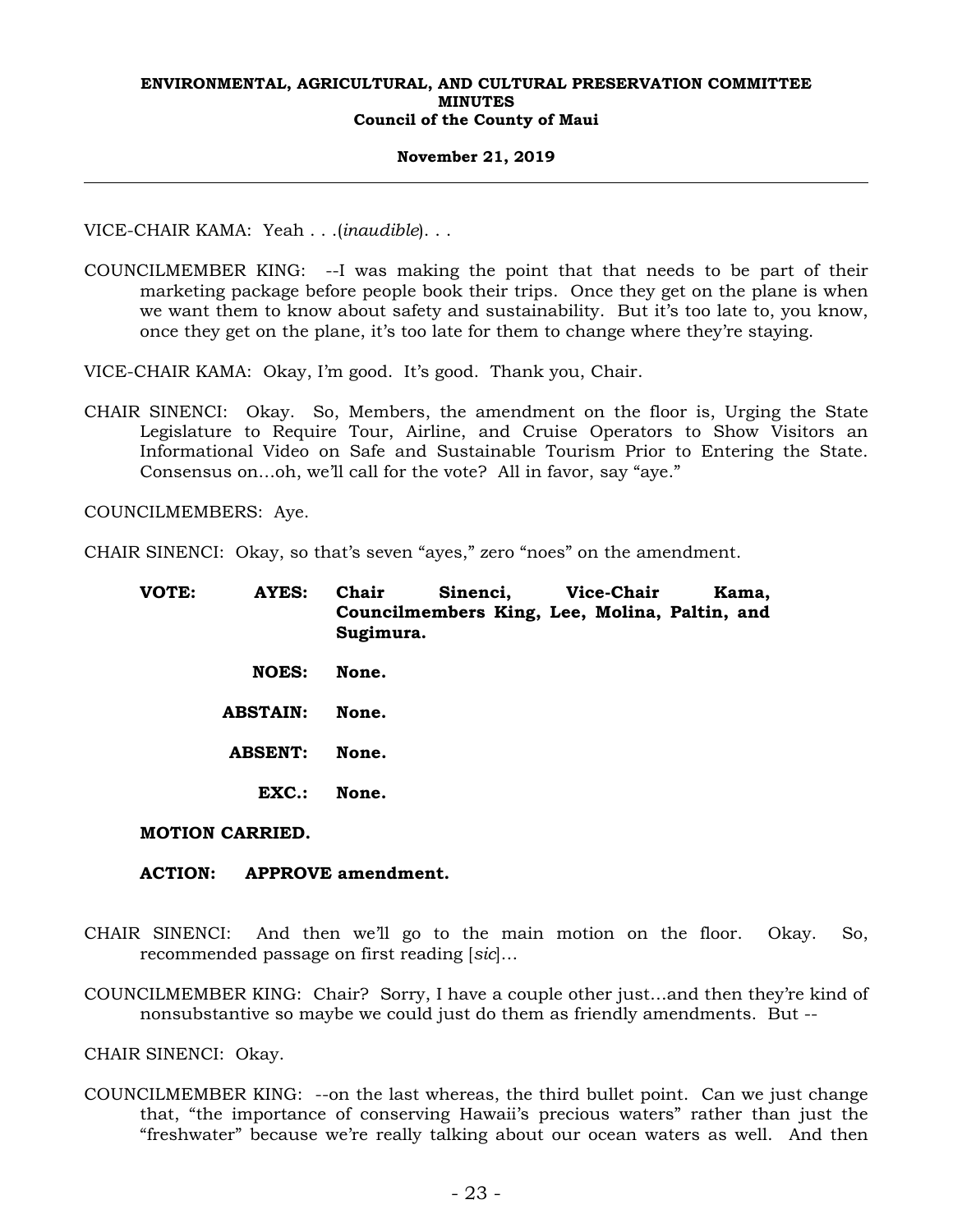#### **November 21, 2019**

under the first be it resolved, just the word, in the third line, it should say, "show visitors a thoughtful" instead of…yeah, "a thoughtful, well-produced." It's just a typo. I wonder if we can just do those friendly amendments. I don't think we need another vote.

CHAIR SINENCI: Okay. Consensus?

- COUNCILMEMBER PALTIN: For the…I missed the words you wanted for the bullet point. "The importance of conserving Hawaii's precious freshwater and marine ecosystem." Was that what you said?
- COUNCILMEMBER KING: No, I just said to take out the word "fresh" and just say, "Hawaii's precious waters."
- COUNCILMEMBER PALTIN: Oh, okay. Thanks.
- CHAIR SINENCI: Now, there was an earlier suggestion that in the last whereas, "a thoughtful, well-produced informational video could help visitors become more aware of the State's environment and culture, while" instead of "keeping them safe," "while reducing the number of accidents and fatalities?"
- COUNCILMEMBER KING: Oh, right. That was my, yeah, that was my suggestion. Instead of putting "keeping them safe," just say, "while reducing the number of accidents and fatalities" 'cause I think that's the end goal. Wasn't that part of what we were talking about is how many fatalities that we have, how many accidents and fatalities?

CHAIR SINENCI: Would that be --

COUNCILMEMBER KING: Ten times…

CHAIR SINENCI: --nonsubstantive and still have the same . . .(*inaudible*)

COUNCILMEMBER PALTIN: I think it must be substantive maybe. I don't know.

CHAIR SINENCI: Member Paltin?

COUNCILMEMBER PALTIN: For the bullet point one, I kind of support "conserving Hawaii's precious freshwater" because when you're saying conserving waters and you're referring to the ocean, it's…I think it's two different meanings because when we're talking about conserving Hawaii's precious freshwater, we're talking, I'm hoping, about not taking like 30-minute showers or a Jacuzzi bathtub every night, like, you know, conserving our precious freshwater. We can also add like "and our marine ecosystem" if we want to say ocean. But if you're conserving just water, and then intending it to apply to oceans, how are you conserving the ocean? Like practicing conservation and…I mean it's not, like, crystal clear to me.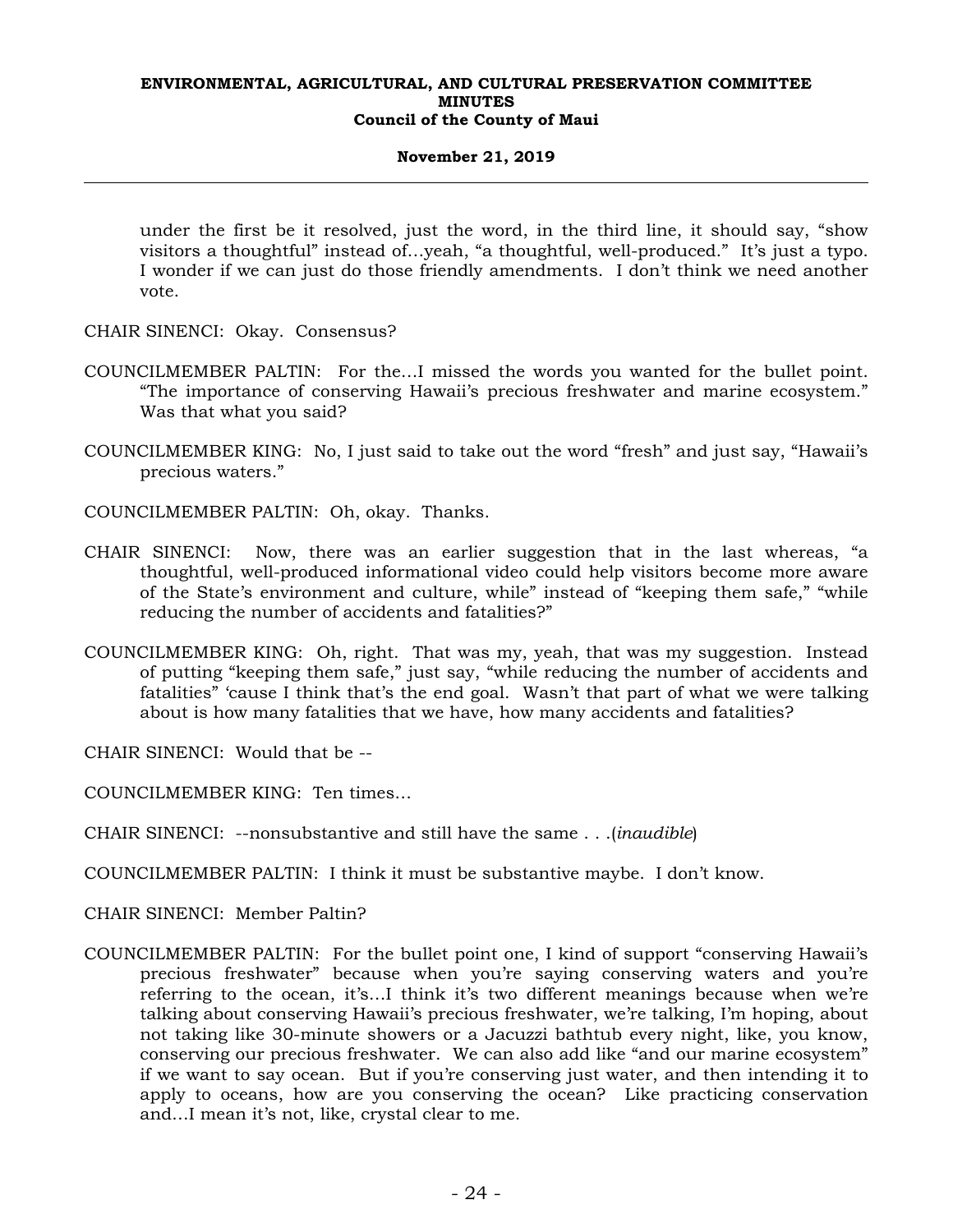#### **November 21, 2019**

COUNCILMEMBER KING: I'm not sure. So, what was the proposal?

COUNCILMEMBER PALTIN: I would change it to "the importance of conserving Hawaii's precious freshwater and marine ecosystems."

COUNCILMEMBER KING: Okay, that's fine.

CHAIR SINENCI: Okay. Ms. Apo Takayama?

MS. APO TAKAYAMA: Thank you, Chair. Since we have so many amendments on the floor, can we just do one clean motion so we can get it --

COUNCILMEMBER KING: Okay.

- MS. APO TAKAYAMA: --into the record? Thank you.
- COUNCILMEMBER KING: Okay, so I'll make a motion to make the following changes. In the…at the beginning of the last whereas paragraph to change it to "while reducing the number of accidents and fatalities" in place of "keeping them safe." And then the third bullet point, to change the wording to "the importance of conserving Hawaii's precious freshwater and marine ecosystems." And then the last one is just the…changing the word "thought" to "thoughtful" in the first paragraph of be it resolved.

CHAIR SINENCI: Any second to the motion?

VICE-CHAIR KAMA: Second.

CHAIR SINENCI: Okay. Moved by Chair King, seconded by Member Kama. All in favor?

COUNCILMEMBERS: Aye.

CHAIR SINENCI: That's for the amendments. Yeah, so that would be seven "ayes," zero "noes."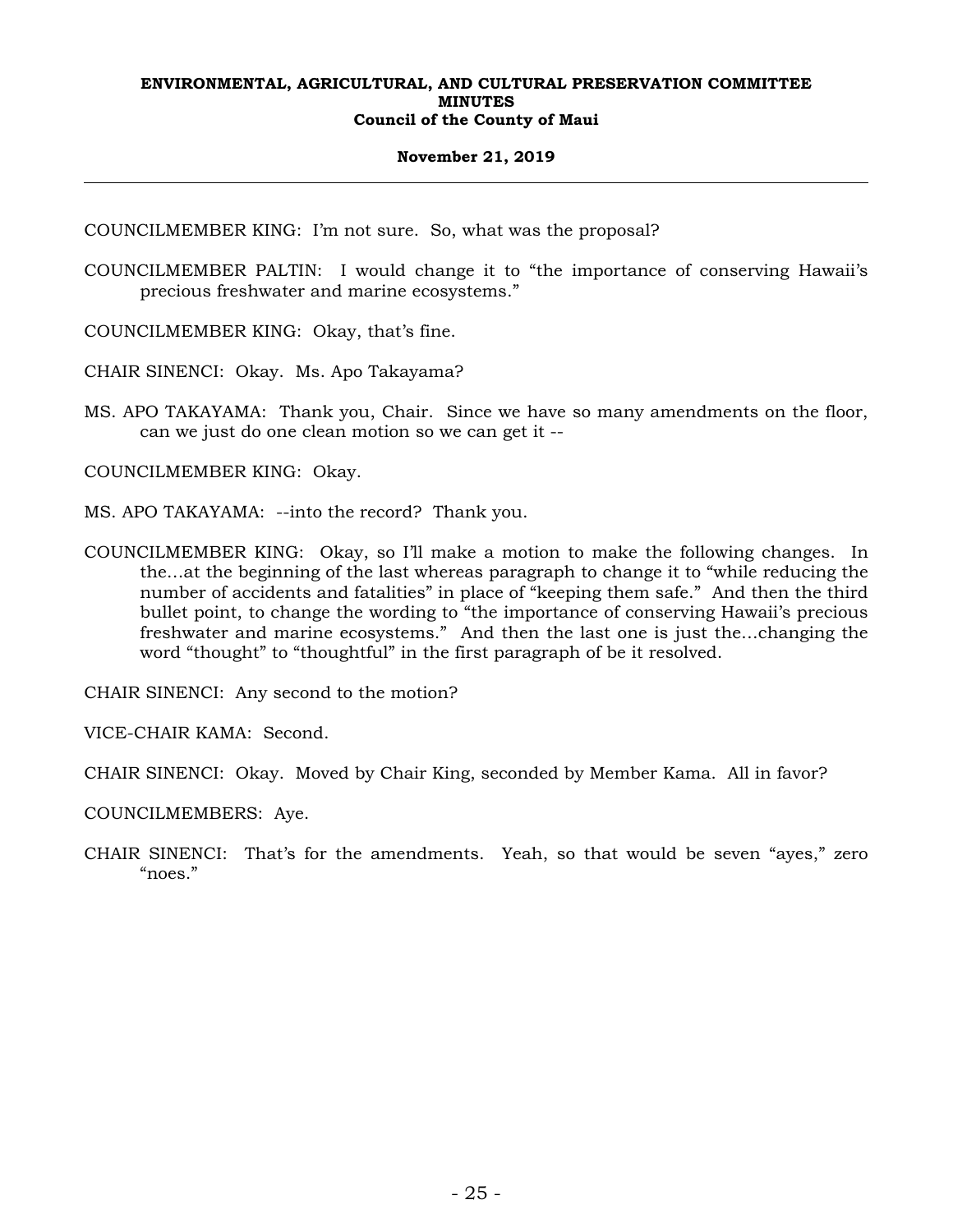**November 21, 2019** 

| VOTE: | AYES:           | Chair<br>Sugimura. | Sinenci, Vice-Chair<br>Councilmembers King, Lee, Molina, Paltin, and |  | Kama, |
|-------|-----------------|--------------------|----------------------------------------------------------------------|--|-------|
|       | <b>NOES:</b>    | None.              |                                                                      |  |       |
|       | <b>ABSTAIN:</b> | None.              |                                                                      |  |       |
|       | <b>ABSENT:</b>  | None.              |                                                                      |  |       |
|       | EXC.            | None.              |                                                                      |  |       |
|       |                 |                    |                                                                      |  |       |

# **MOTION CARRIED.**

# **ACTION: APPROVE amendment.**

- CHAIR SINENCI: Moving on to the main motion, with the amendments. Recommending the passage on first reading [*sic*] of the first proposed resolution entitled, "URGING THE STATE LEGISLATURE TO REQUIRE TOUR, AIRLINE, AND CRUISE OPERATORS TO SHOW VISITORS AN INFORMATIONAL VIDEO UPON ENTERING THE STATE OR BEFORE EMBARKING ON ACTIVITIES," be sent to Council for passage on first reading [*sic*]; and allow Staff to make any nonsubstantive changes.
- COUNCILMEMBER KING: Chair, I think the title was "Informational Video on Safe and Sustainable Tourism Before Entering the State."
- CHAIR SINENCI: Okay. Duly noted. So, we'll go to the main motion, with the amendments. All in favor, say "aye."

COUNCILMEMBERS: Aye.

CHAIR SINENCI: No? Okay. So, unanimous, seven "ayes," zero "noes."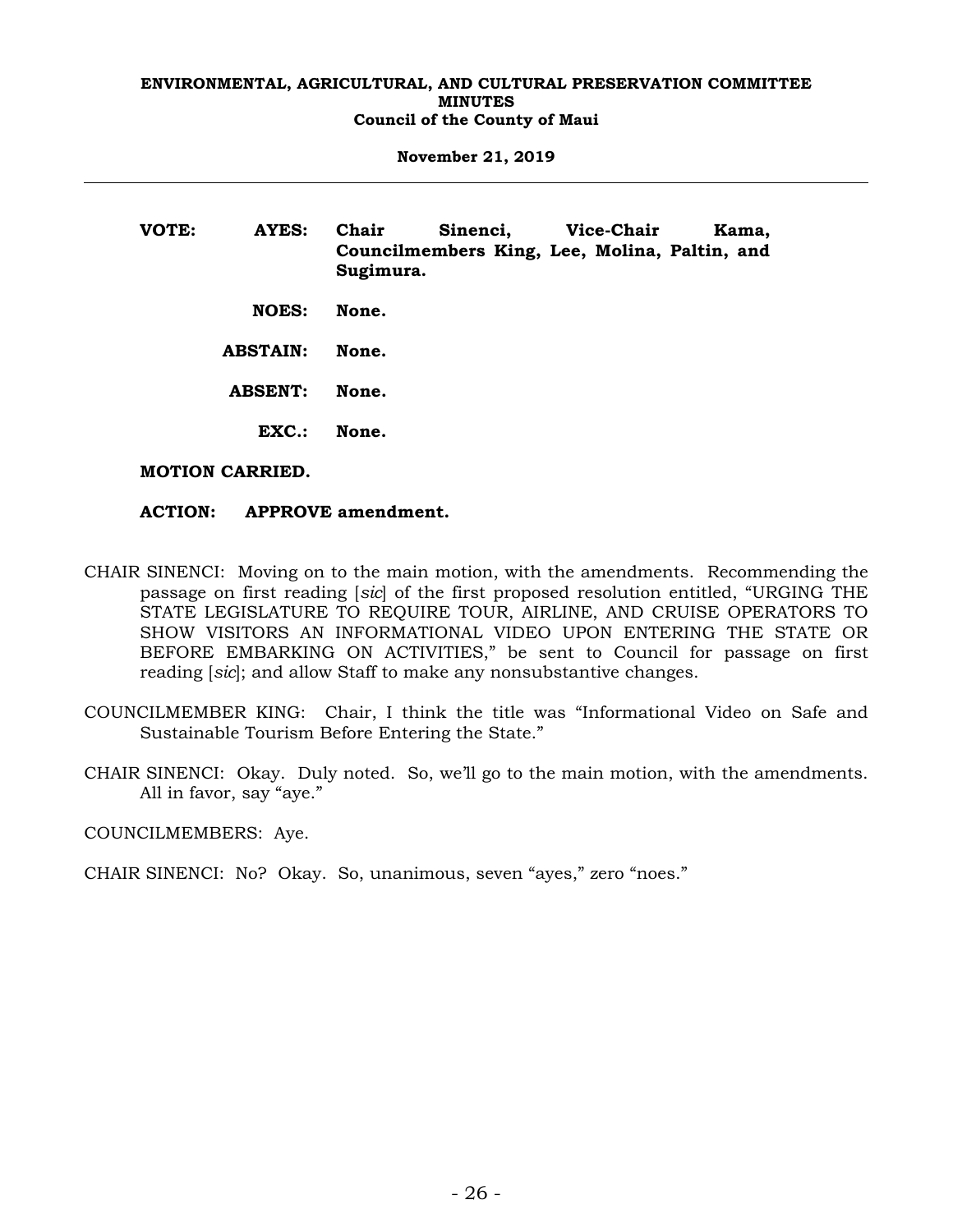**November 21, 2019** 

| VOTE: | AYES:           | Chair<br>Sugimura. | Sinenci, Vice-Chair<br>Councilmembers King, Lee, Molina, Paltin, and |  | Kama, |
|-------|-----------------|--------------------|----------------------------------------------------------------------|--|-------|
|       | <b>NOES:</b>    | None.              |                                                                      |  |       |
|       | <b>ABSTAIN:</b> | None.              |                                                                      |  |       |
|       | <b>ABSENT:</b>  | None.              |                                                                      |  |       |
|       | EXC.            | None.              |                                                                      |  |       |
|       |                 |                    |                                                                      |  |       |

# **MOTION CARRIED.**

#### **ACTION: Recommending ADOPTION of revised resolution.**

- CHAIR SINENCI: And then, Members, my intention was not to file this item, and leave County Communication 17-231 open, as we have several Committee topics relating to this communication. I know that Member Rawlins-Fernandez is also…she'll be heralding a Keep Hawaii Hawaii reso as well. And so, she's working with different organizations. So, at another date, she'll propose those resos. Okay. Okay, Members, we haven't taken our morning break. So, we'll break now, and we'll come back at 10:40, if there are no objections.
- MS. APO TAKAYAMA: Chair?
- CHAIR SINENCI: Ms. Apo Takayama?
- MS. APO TAKAYAMA: Thank you. Can we just clarify that we're still going to be on the same item when we come back. So, maybe we want to wait to defer the item until after the second reso.

CHAIR SINENCI: Okay, we can do that.

- MS. APO TAKAYAMA: Thank you.
- CHAIR SINENCI: And so, we'll take our morning recess and be back here at 10:40. *. . .(gavel). . .*

#### **RECESS: 10:26 a.m.**

### **RECONVENE: 10:47 a.m.**

CHAIR SINENCI: *. . .(gavel). . .* Will the EACP meeting of Thursday, November 21st please come back to order. It's 10:47 a.m. So, Members, we're going to take up our second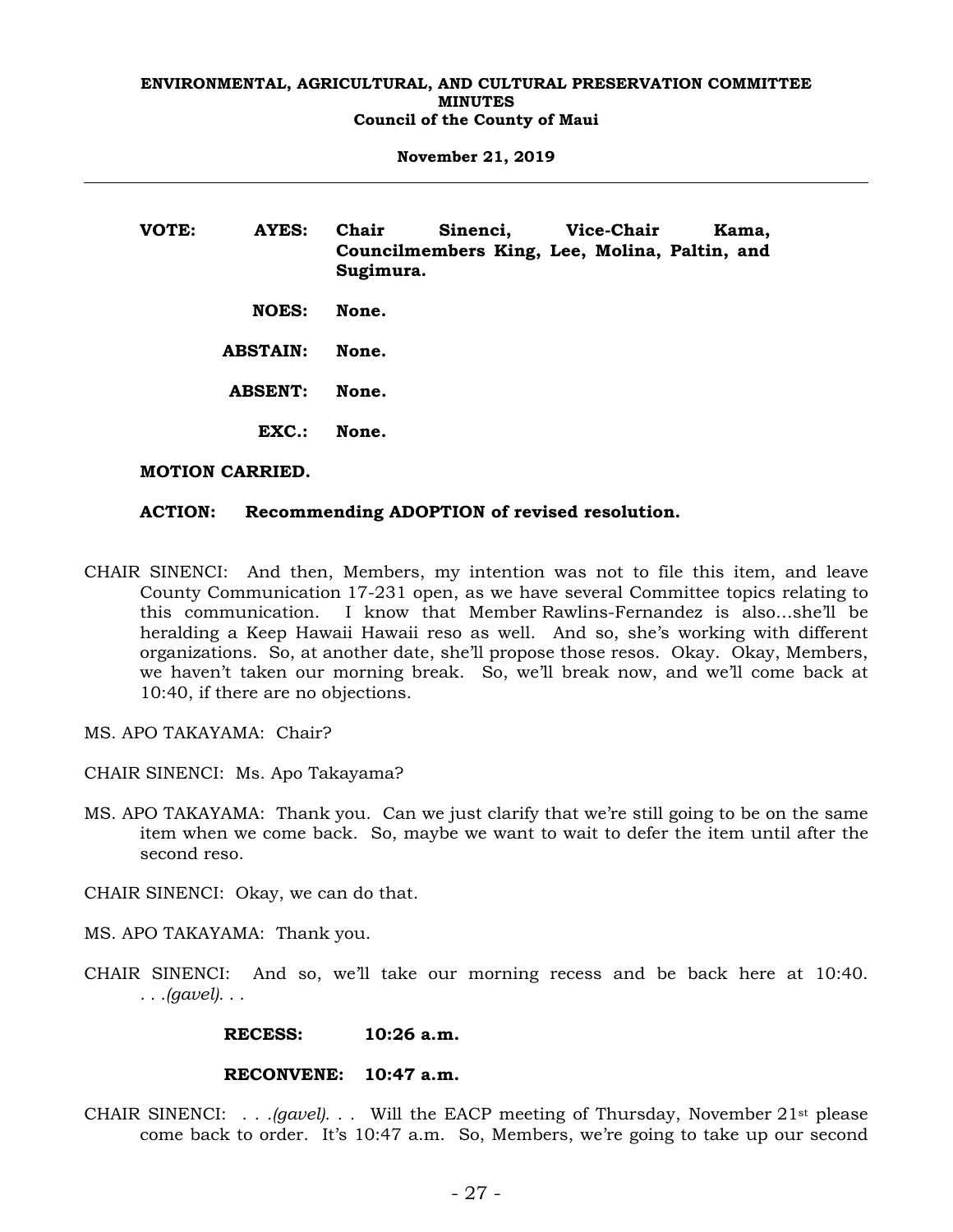#### **November 21, 2019**

resolution on today's agenda entitled, "URGING THE STATE LEGISLATURE TO ESTABLISH IMPACT FEES FOR TOURISTS." According to statistics compiled by the Hawaii Tourism Authority, just under 10 million visitors came to the Hawaiian Islands in 2018, a 5.9 percent increase from 2017. Visitor arrivals are up 5.2 percent for the first eight months of 2019, as compared to the same period last year. Travel destinations around the world have established tourism impact fees to maintain infrastructure, fund visitor services, and protect the natural environment. The resolution states the cost of maintaining infrastructure, providing visitor services, and preserving the natural environment should be shared…should be a shared responsibility of both residents and the nearly 10 million tourists who visit the Hawaiian Islands every year. This resolution urges the State Legislature to enact legislation to establish impact fees for our visitors, and to add an impact fee to the cost of each airline ticket and cruise ship ticket purchased by visitors to Hawaii and to share a portion of the proceeds generated from impact fees with the counties to supplement the budgets of agencies impacted by tourism such as those dealing with parks and recreation, fire protection and rescue, ocean safety, emergency services, and law enforcement. And I do want to clarify that we are not proposing a bill specific language but instead urging the State legislation [*sic*] to take action. And I also wanted to add that the Fire Commission has also formed a TIG on visitor impacts. So, they're also addressing this issue at the Fire Commission. So, Members, did everybody get a chance to go over the bill [*sic*]?

UNIDENTIFIED SPEAKER: The reso.

- CHAIR SINENCI: It's not a lengthy one. But I just read a lot of the substance that's in it. Chair King?
- COUNCILMEMBER KING: No, I think it's a good bill [*sic*]. It's good to urge something like this. I would say that according to our OCS attorneys, there may be a way, you know, if we get involved in doing a TIG or doing some studies, there may be a way to do this on a more local level like for Maui, and maybe we should also, in addition to this, look into…'cause we know if the State Legislature does do this, we're not going to get our fair share. We can just admit that upfront. But if we actually looked into the potential for doing an impact fee on Maui --
- VICE-CHAIR KAMA: Why don't we do that?
- COUNCILMEMBER KING: --I think it requires some studying and some other things, but it could be something that we look forward to in the next Budget Session. But I also wanted to mention that having just come from the Galapagos, they have impact fees of \$100 per person and \$50 if you're under 12. These are proposed to increase at the end of the year. And they're going to a two-tiered system where \$200 if you spend three nights or more on the mainland, which is Ecuador, \$400 if you don't. So, what Ecuador has done is to say, if you're not going to spend time on the mainland, Ecuador, and put money there, we're going to get it upfront. So, we're going to charge you \$400. But if you spend three nights or more on Ecuador, then your impact fees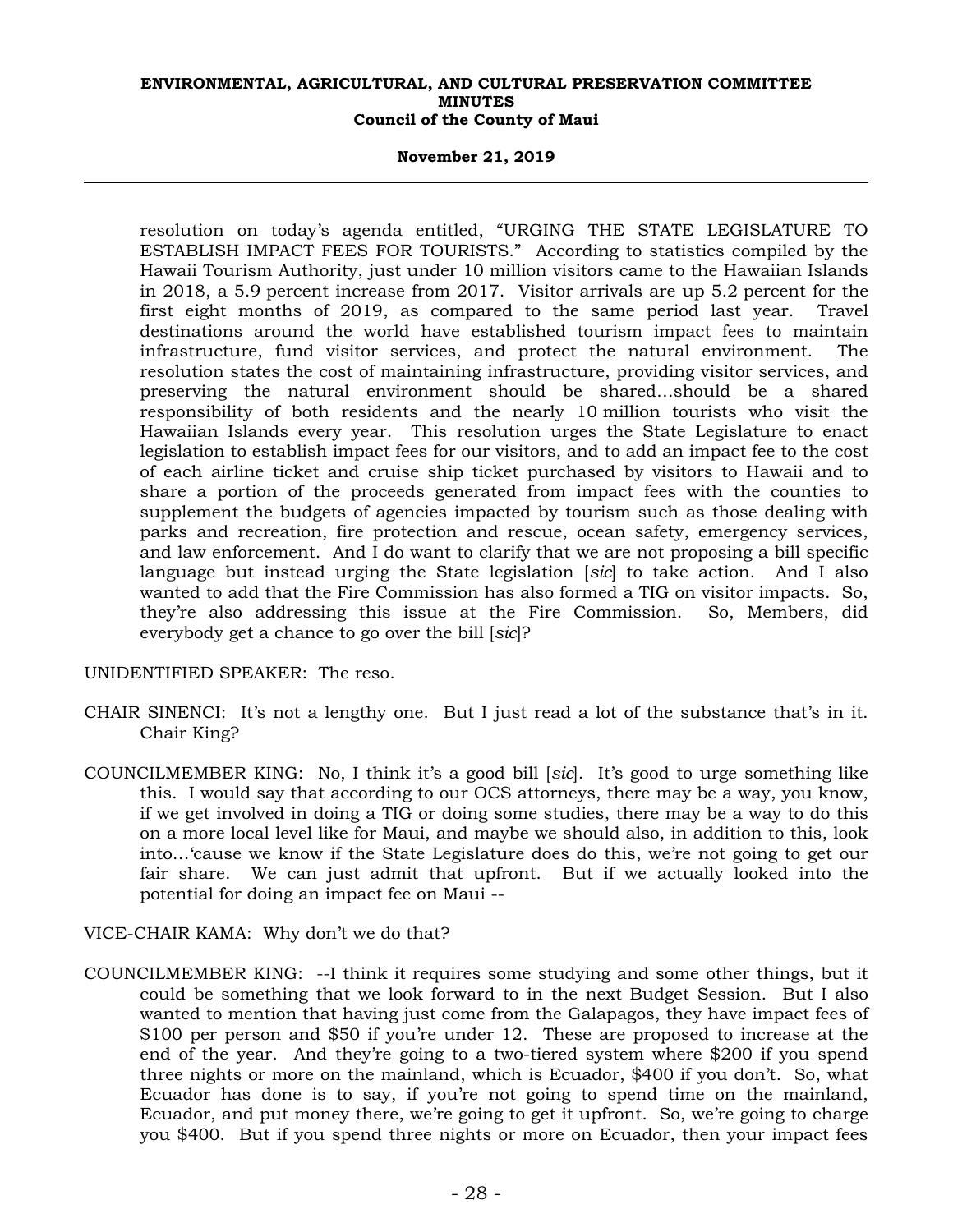#### **November 21, 2019**

goes down to \$200. So, just kind of an interesting…along with some of their other policies which are…they have a real intensive invasive species eradication program right now where they're actually eradicating…they've eradicated cats off of several of the islands. They've eradicated goats off of most of the other islands, feral rats and things like that that they're working on. And they've also passed a--I think I've talked about this yesterday--that they passed a…in 2015 a five-year maximum residency for all newcomers. So, you can't even live there more than five years. And you can't own property. And so, next year, 2020, is they're coming up on to their first year of people having to leave who have been there for five years since 2015. So, these are just some of the things…they require a naturalist, the tours require a naturalist to be with you at all times. So, if they're going to…they can't even just take you to the beach and leave you there. You have to have a naturalist with you. So, there's somebody requiring that…it requires you to be really diligent as far as not taking plastic and other trash on to the islands, and not removing resources. But the impact fees I think have been going…have been there for a long time. The increase is almost quadruple the base fee for this year. So, somewhere, probably somewhere closer to the low end is what maybe the State would be looking at if they decide to do it. My biggest concern is just that we, like the TAT, we probably wouldn't end up with our fair share.

CHAIR SINENCI: All right.

COUNCILMEMBER KING: But I support the resolution.

CHAIR SINENCI: Thank you, Chair King. Member Molina?

COUNCILMEMBER MOLINA: Yeah, thank you, Mr. Chairman. In concept I support the resolution. Just maybe a concern with the second be it resolved. The first…well, I'm sorry. The first be it resolved a., you know, establish impact fees for tourists, I'm fine with that. The b. part, that's where I kind of have questions, maybe a little bit of concern where it says, "add an impact fee to the cost of each airline ticket total package," I guess that was written in, "and cruise ship ticket purchased by visitors to Hawaii." I'm more so concerned with the impact fees for airline tickets because as local residents, we sometimes go to Oahu, Big Island to go visit family and friends. But I guess in theory, one could argue you're technically a tourist. So, now with the cost of airlines as we know for us here gets pretty pricey. So, I'm not sure if at this point we should include that in the reso just yet 'cause, you know, we're just urging the Legislature to look at impact fees. And the question is how much would it cost? How much more…now am I as a resident going to have to pay to go to Honolulu or Big Island an impact fee for that as well? So, I'm hoping that that can be hammered out up there. And I'm not sure if we as a Council want to take that stance now to potentially tax ourselves on this airline, you know, tickets, paying that impact fees. So, and what about parents sending their kids to school on the mainland for college? You know, those airlines tickets are already pretty pricey. So, now would we have to be, well, I guess this is more for people coming into Hawaii I guess, yeah. But now what about their return trip coming home, too, yeah? So, if I... like for example, I sent my daughter to school in Minnesota. She comes back home to Hawaii. Now that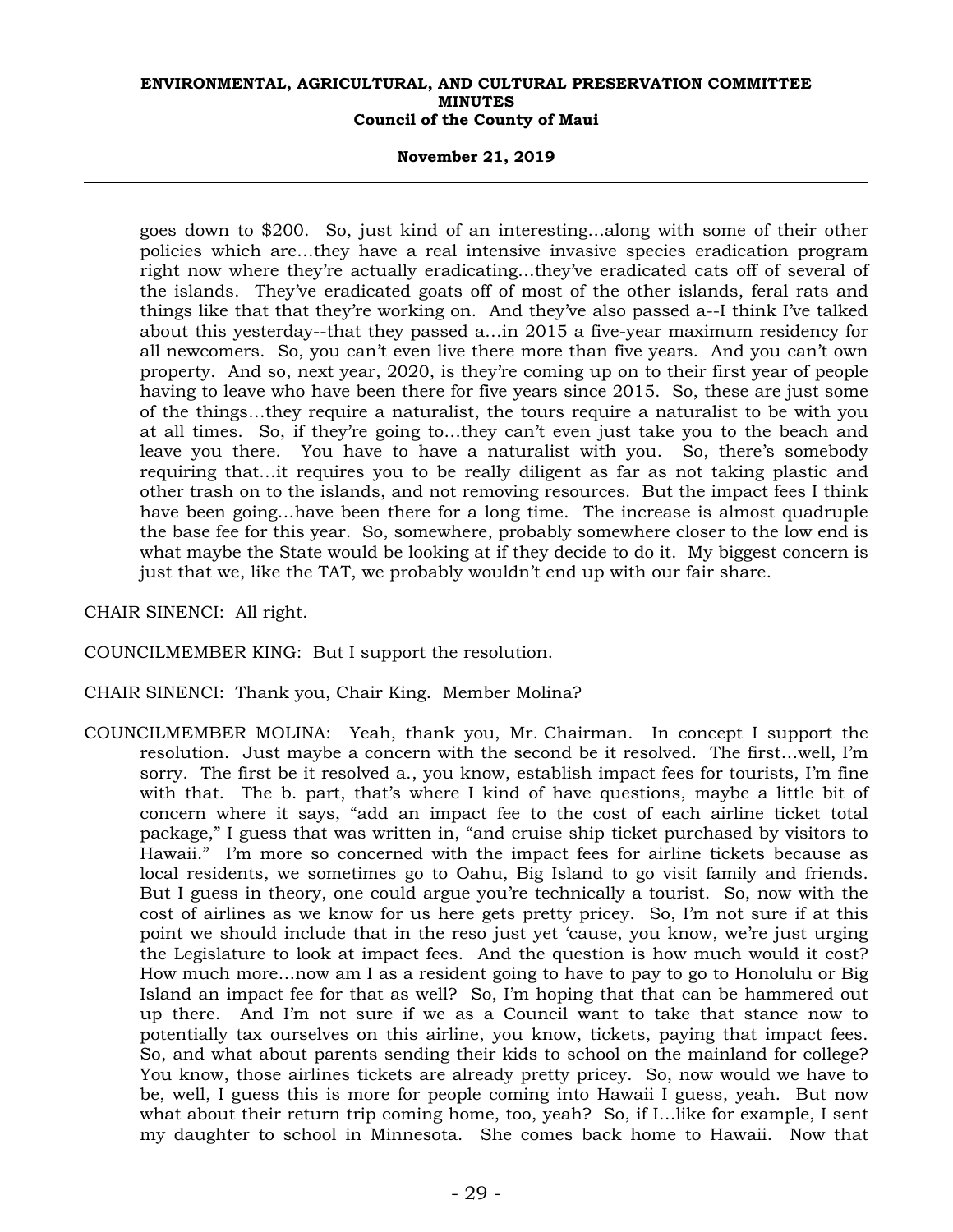#### **November 21, 2019**

ticket, would that be…would you be paying the impact fee there coming…on a return home thing? So, these are just some of the things I think we have to all, to me, just take into consideration, or the State Legislature. So, that's kind of where I kind of have my little bit of a hang-up with the impact fee on the airline ticket. How do we differentiate the impact fee? Who's going to pay for it? Do we collectively as residents still got to pay, or is it, this is going to be just exclusive for the visitors only? So, I'd just like to see that portion hammered out and…

UNIDENTIFIED SPEAKER: . . .(*inaudible*). . .

COUNCILMEMBER MOLINA: Yeah, or maybe I guess as Chair King had stated more nonresident. That way it's clear as to who's going to pay the impact fees.

CHAIR SINENCI: All right.

- COUNCILMEMBER MOLINA: So, anyway, just some food for thought 'cause I know that that would be on the mind of a lot of residents, like saying, wow, now I'm going to pay an impact fee even though I'm a resident, so.
- CHAIR SINENCI: So, you're thinking maybe an exemption for residents.
- COUNCILMEMBER MOLINA: Yeah, something along those lines because I mean we do want to target the visitors to pay this impact fee rather than, you know, the residents get caught up in an unintended consequence where, okay, well, I guess we got to pay it too. So, and the question is how much more is it going to cost us if we have to pay for this impact fee as, you know, residents. So, but like I said, you know, if the kids are up in school on the mainland returning home, and would that portion of their airfare be subjected to this impact fee. So, there's just for me just more questions about this.
- CHAIR SINENCI: Okay. I believe Japan has an example of the airlines where they don't pay any fees if they show their passports. So, maybe something similar for Hawaii residents if you have a Hawaii driver's license or a Hawaii address, then you'll be exempted --
- COUNCILMEMBER MOLINA: Yeah, and I think --
- CHAIR SINENCI: --from the impact fees.
- COUNCILMEMBER MOLINA: --that would make a lot of residents more comfortable because, you know, well, I'll name the airlines that for years was really hitting residents for a long time, Hawaiian Airlines. And only now that we have competition, now they're bringing prices down. And now if we're looking at impact fees, and you don't know what these airlines might do with that. So, I just…we just heard the cries from our residents that we're just getting whacked with so much costly airfares, especially as residents. So, anyway thank you for letting me get on my soapbox, Chairman.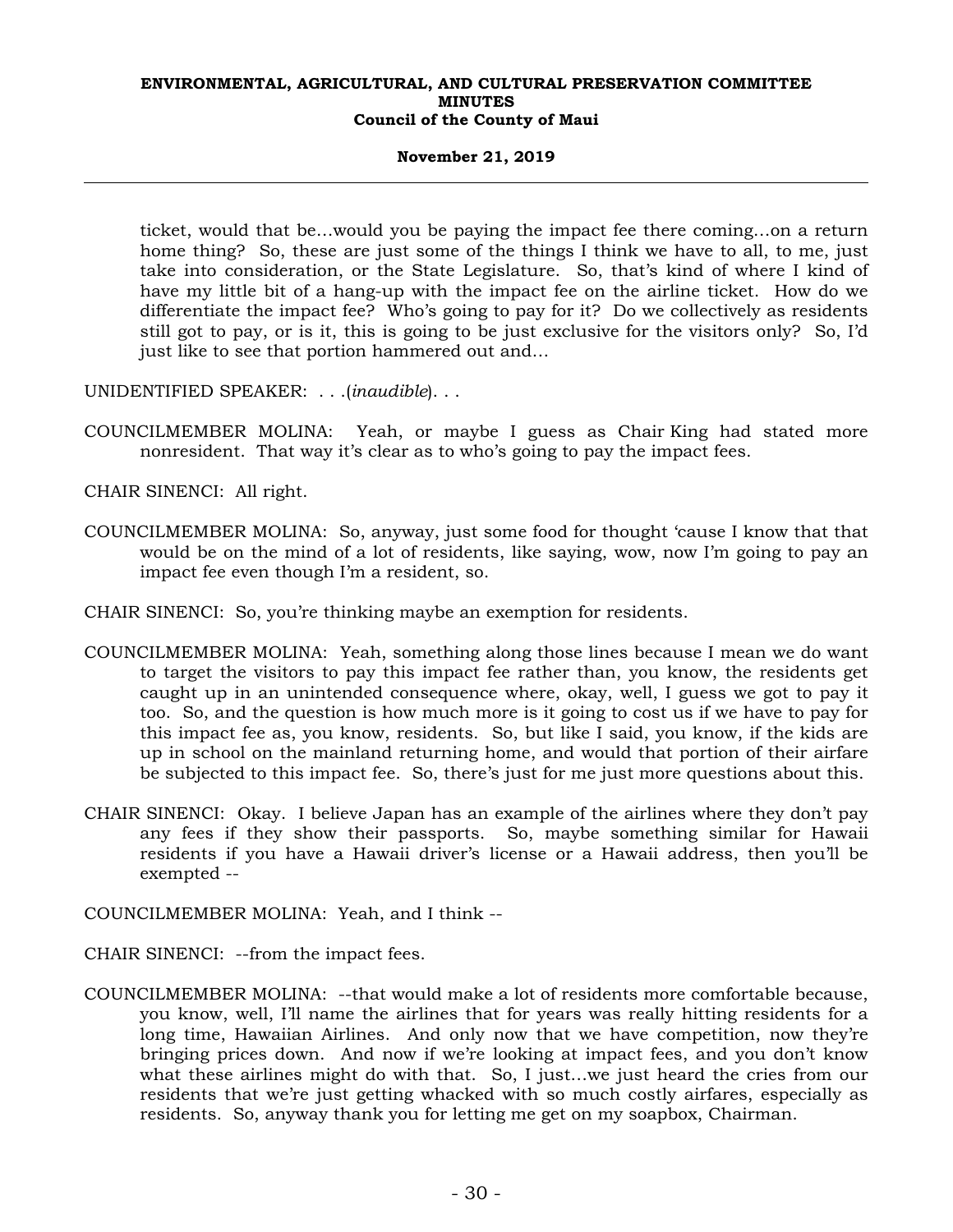#### **November 21, 2019**

CHAIR SINENCI: Thank you, sir. Member Sugimura?

COUNCILMEMBER SUGIMURA: Yeah, thank you. So, tying in to what Member Molina is talking about, so I'm just wondering what are the current fees being charged when people come here 'cause I know there's taxes added on. So, just wondering what…do you know what the existing fees are?

UNIDENTIFIED SPEAKER: TAT.

COUNCILMEMBER SUGIMURA: Well, this TAT is one thing, but we're talking about airline, yeah. So, when people come in, do you know what they currently are charged? What the State charges?

CHAIR SINENCI: I don't…and again this would --

COUNCILMEMBER SUGIMURA: I wonder if we could look into it.

CHAIR SINENCI: --just be…sure we can.

- COUNCILMEMBER SUGIMURA: I'm curious. Are you on a deadline with this? I was wondering if we could get more information 'cause good discussion.
- CHAIR SINENCI: Yeah, and for this reso we're just urging the State Legislature to take action.

COUNCILMEMBER SUGIMURA: Right.

CHAIR SINENCI: So, but we could, you know, like just all the different fees --

COUNCILMEMBER SUGIMURA: Yeah.

CHAIR SINENCI: --that you get when you come to Hawaii. Okay, we could look into that.

COUNCILMEMBER MOLINA: Chair? Chair?

COUNCILMEMBER SUGIMURA: 'Cause we added on more fees for rent-a-cars. That was done through the Legislature, and I just wonder, you know, what are the visitors being paid…or paying with additional taxes? And if you're on a deadline, you know, let me know. But I think these are valid questions as it gives the full picture of what's happening. Thank you.

CHAIR SINENCI: Okay, we had some comments. Member Molina?

COUNCILMEMBER MOLINA: Yeah, Chair, I know Member Kama had a question, but I just want to quickly dovetail off what Member Sugimura was saying. She kind of jogged something in my mind. Many times the visitors get better deals to come to Hawaii.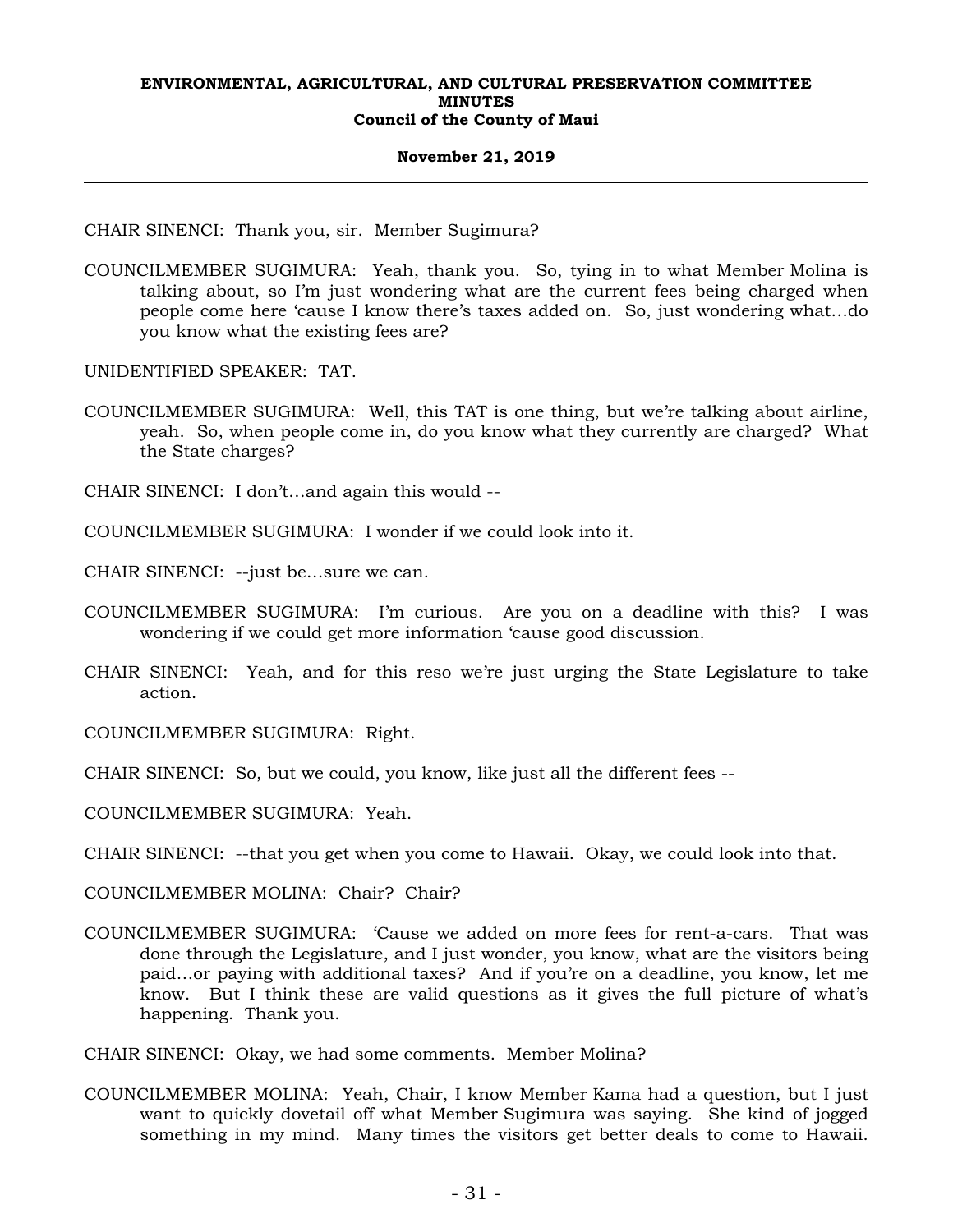#### **November 21, 2019**

The airlines, you know, cheaper airfares just to get 'em here. But when we as residents go out, we get whacked with higher airfares. So, I think that's a good thing that Member Sugimura is bringing up. Let's see what the fees they get hit with. And so I think it just…because they're getting a lot more cheaper airfares to come to Hawaii that, you know, an impact fee is certainly…I don't think would hurt. But thank you for bringing that up. 'Cause that's always been a issue with me, you know.

- CHAIR SINENCI: So, on the…it looks like the Hawaiian Airlines flights, there's a base fare and then you get a U.S. transportation tax, a U.S. 9/11 security fee, and a U.S. flight segment tax. And between Maui and Oahu, they're less than \$5 so maybe a total of \$15 for all of those fees that they're being charged. So, three additional fees to your base fare.
- COUNCILMEMBER SUGIMURA: And so you're saying on top of that, you would like to suggest another impact fee?
- CHAIR SINENCI: And, you know, we have, what, 10 million visitors, upwards of 10 million visitors a year. So, I don't know what the Legislature would look at what types of fees or that figure would be up to them.
- COUNCILMEMBER SUGIMURA: So, in addition to the TAT, and that's for people who stay in legal short-term vacation rentals or hotels, so in addition to that, you're just saying…
- CHAIR SINENCI: This is for the airline, yeah, the airline fee.
- COUNCILMEMBER SUGIMURA: Yeah.
- CHAIR SINENCI: Yeah. Okay, thank you for the question. Member Paltin, you had a question?
- COUNCILMEMBER PALTIN: Oh, thank you, Chair. Thank you, good discussion. I was maybe thinking of going a different direction on this. You know, a lot of times we as the County don't have much input as to what goes on with the airport, and if we're talking about adding on fees, I mean I don't know how palatable that is to the visitor industry. But from my perspective, the airline fees and things that they use it for is not very palatable to residents in terms of the big-ticket items that they do with the fees. And I think it's…what you're saying is true that, you know, the airlines bringing in people, tourists in particular, has a big effect on all our services, our safety services and our roads and things like that. And they're not contributing to the effects. What they're contributing using their fees and their monies to are building like, you know, \$360 million ConRAC, just specifically for the rental cars, or building a big waterfall structure as you come in. And if you ask the people within our County, like you know, you see the post of like, oh, ConRAC, or waterfall. Nobody is supportive of those types of \$300 million expenditures. So, you know, instead of adding on yet another fee to them, I think I would be more supportive of urging the Legislature to give some of that…change the law to give some of that money to address the impacts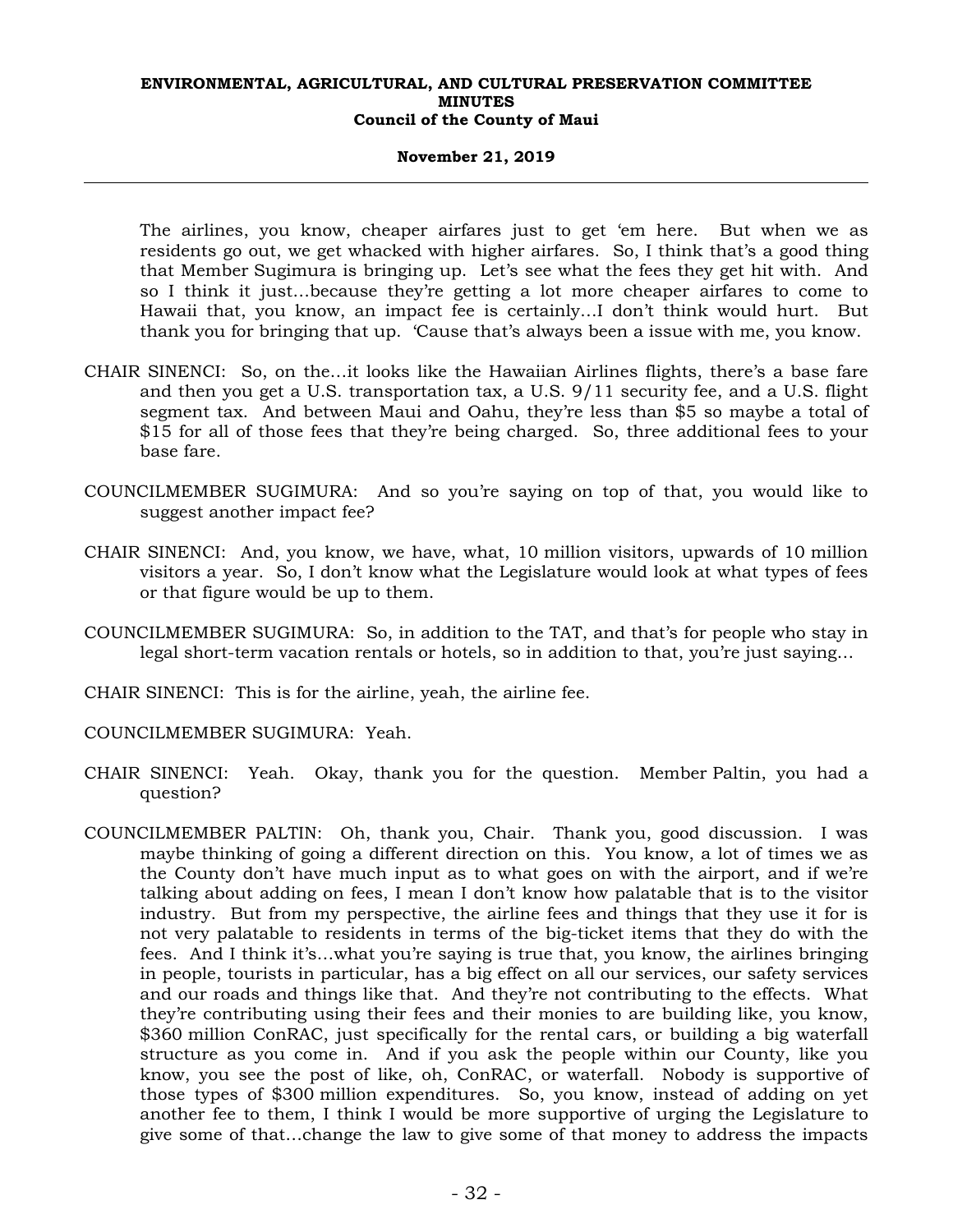#### **November 21, 2019**

that we have here by bringing in all of those folks because, you know, yeah, a waterfall as you come in would be nice. But is it as needed to address the impacts by all the people flying in, you know, clogging up the Hana Highway, clogging up Highway 30 into Lahaina, or you know, calling the ambulance every time they see a whale dorsal fin flap and they think it's a windsurfer like in distress or something, you know. So, it's like really addressing the impacts with the fees that they're already collecting because it's like they have this \$360 million and they say, oh, that's not taxpayer money so we can do whatever we want with it and you don't have a say. And I mean with that tram, you have to make sure you go to the airport way early because what if the gate is locked from the parking lot for the regular people that don't have rental cars. Then you got to wait for the tram to go and the gate to open before you can cross the street. And I mean that was…I don't know. I mean maybe it was good for construction, but I wouldn't…I would like the \$360 million construction money to be like the north phase of the bypass, or move the road in, or Paia bypass, or something that would really help enhance the visitors' experience as well as the residents' experience. Like that ConRAC, worst idea ever in my opinion.

- CHAIR SINENCI: Just a comment. I believe the ConRAC was funds that was fees that was collected at the airport, if I'm not mistaken. And then so those fees --
- COUNCILMEMBER SUGIMURA: Cannot be used for roads.
- CHAIR SINENCI: --wouldn't be able to be used for anything else but at the airport. But I can think of a lot of other things that it could've been --
- COUNCILMEMBER PALTIN: Yeah, I'm just saying --
- CHAIR SINENCI: --used for at the airport.
- COUNCILMEMBER PALTIN: --that's by law and lawmakers change the law all the time. So, that would be my suggestion, is change the law that those fees address the impacts that the airport is creating on us, you know, after they repave their runway, or whatever. But I mean, ConRAC?
- CHAIR SINENCI: So, you're bringing up the…would this impact fee also be just…
- COUNCILMEMBER PALTIN: Like to me, instead of adding a new fee, have them share the fees that they already have because they have way too much money then they know what to do with. You know, if they're thinking \$360 million parking garage for rental cars only with a tram that takes you like from point A to point B, you know, I don't…to me that's the way I see it. Like if we're urging them to do something, urge them to change the law that some of those fees that they collect needs to address the impacts that they're creating which is, you know, clogging up the roads and the visitors calling 911 for frivolous or even worthwhile things because the visitors are doing things they shouldn't be doing, or whatever, you know. So, that's my opinion. I would prefer instead of putting another tax on, like for using the fees appropriately and urge them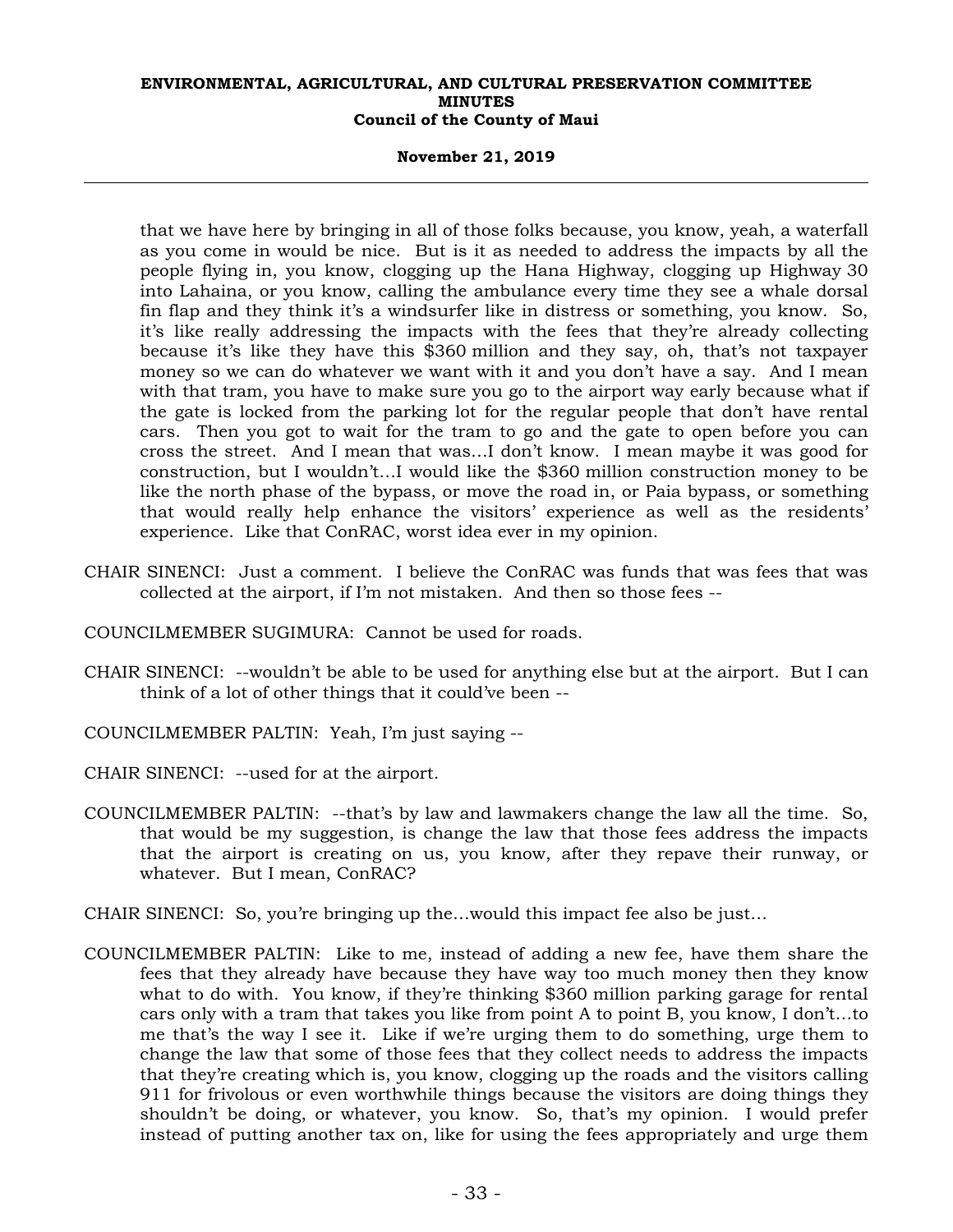#### **November 21, 2019**

to change that law. Legislators are famous for changing laws, that's what they do, right?

CHAIR SINENCI: Thank you, Member Paltin. Member Kama?

- VICE-CHAIR KAMA: I just wanted to piggyback on what Member Paltin said is that that's something that maybe NACo could take up. I mean I know it's a big deal, but I mean it's like we should be urging our legislators to do that kind of stuff. We don't get enough from the TAT as it is. And yet if we're going to urge them to set up another fee, how much do you think of that fee are we going to actually get? I mean so…I mean if we're serious about doing an impact fee, then maybe the County should put an impact fee on them. But if we're thinking about urging the Legislature to change the laws, we should do that also. And all of these things are doable. It's dependent upon whether this body wants to do that or not. So, whatever the will of this body is, that's what it'll be. But that's my sense of things, Chair. Thank you.
- CHAIR SINENCI: Mahalo, Member Kama. Chair King, you had…
- COUNCILMEMBER KING: Thank you. Yeah, I think we should look into doing it ourselves if we want to do an impact fee. But I did want to point out that the fees that the airport currently charges, they're self-funded. So, all the repair and maintenance that happens at the airport comes out of those fees. And I don't see the State Legislature wanting to use that…wanting to give that money away because the airport…I mean I've talked to the last two DOT directors, and they're already scrambling because they've been trying to, you know, change all their light bulbs and do all the things to address more efficiency, energy efficiency and renewable energy. But I do want to point out that in the resolution for the, you know, urging the impact fees it does say that, you know, the proceeds generated from the impact fee a portion goes to the counties to supplement the budgets of the counties' agencies. So, that's already provided for in this resolution, although I think it needs a little bit of wordsmithing because I think it should say, "share of pro rata portion" because Maui never gets our pro rata portion. You know, we have the most visitors and somehow we don't end up with the most money. So, maybe, you know, when we get there we can do some…I've already kind of done some wordsmithing. But I do like the fact that, you know, if we're asking them to do an impact fee for tourism, that that money is spent on the impacts of tourism.

CHAIR SINENCI: Okay, thank you, Chair King. Member Sugimura?

COUNCILMEMBER SUGIMURA: So, I have a question for Corp. Counsel, if I could. So, by State Constitution the State and the County are allowed to tax differently. Ours is real property tax and fees. So, we're calling this an impact fee. Is this something that the County could do if we wanted to do our own? Or, is it something that the Legislature only could charge?

MR. KUSHI: Mr. Chair?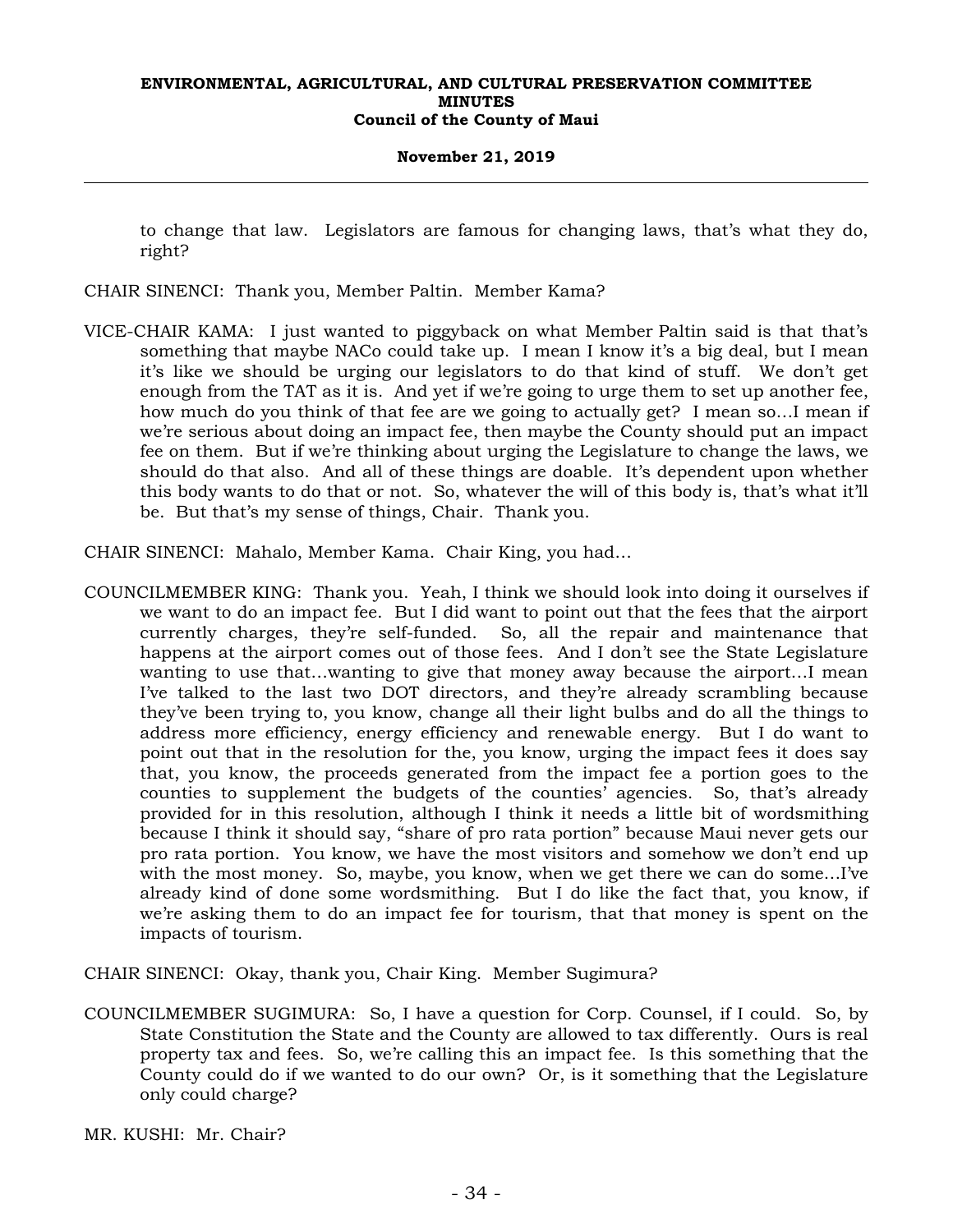#### **November 21, 2019**

CHAIR SINENCI: Mr. Kushi?

MR. KUSHI: My understanding is that the…basically, you start off with the general rule the State has the power to tax. But in some areas they authorize the counties to do it. In terms of collection, the County collects. But in terms of…instead of…in terms of things other than real property tax, my understanding is the counties cannot…does not have that power.

COUNCILMEMBER SUGIMURA: Okay.

MR. KUSHI: You have the authority to do impact fees, and it's set forth in the State Statute. But that only applies to developments. Example, or impacts like traffic impact fees. You have that on your books, but you haven't implemented it yet because you haven't gone through the study. Other example, school impact fees, that's applied by the State. So, getting back to your subject area now, you're talking about impact fees on airlines and…

VICE-CHAIR KAMA: Tourists. Tourists.

MR. KUSHI: Cruise ships, you know. I'm not sure how the State would do that. But I imagine the State would see from your resolution, or the intent of your resolution, is to increase the tax on them, you know. Or do a transient rental TAT tax on the providers, like how you do on the hotels. But then it goes into the State pot. Then what you get is up to the State.

COUNCILMEMBER SUGIMURA: Okay…

- MR. KUSHI: Anyway, but again the reso is just urging the State to look at it.
- COUNCILMEMBER SUGIMURA: You answered my question. So, it's not something the County could do. It is…it's State jurisdiction and \_\_\_\_\_.
- CHAIR SINENCI: We're just kind of putting the ball in their court. And, but it is educating us about maybe the next Budget that we could potentially look at as far as Maui impact fees.

COUNCILMEMBER SUGIMURA: I think he just said we couldn't though, right?

CHAIR SINENCI: He said traffic.

COUNCILMEMBER SUGIMURA: Well, we have traffic.

CHAIR SINENCI: Yeah.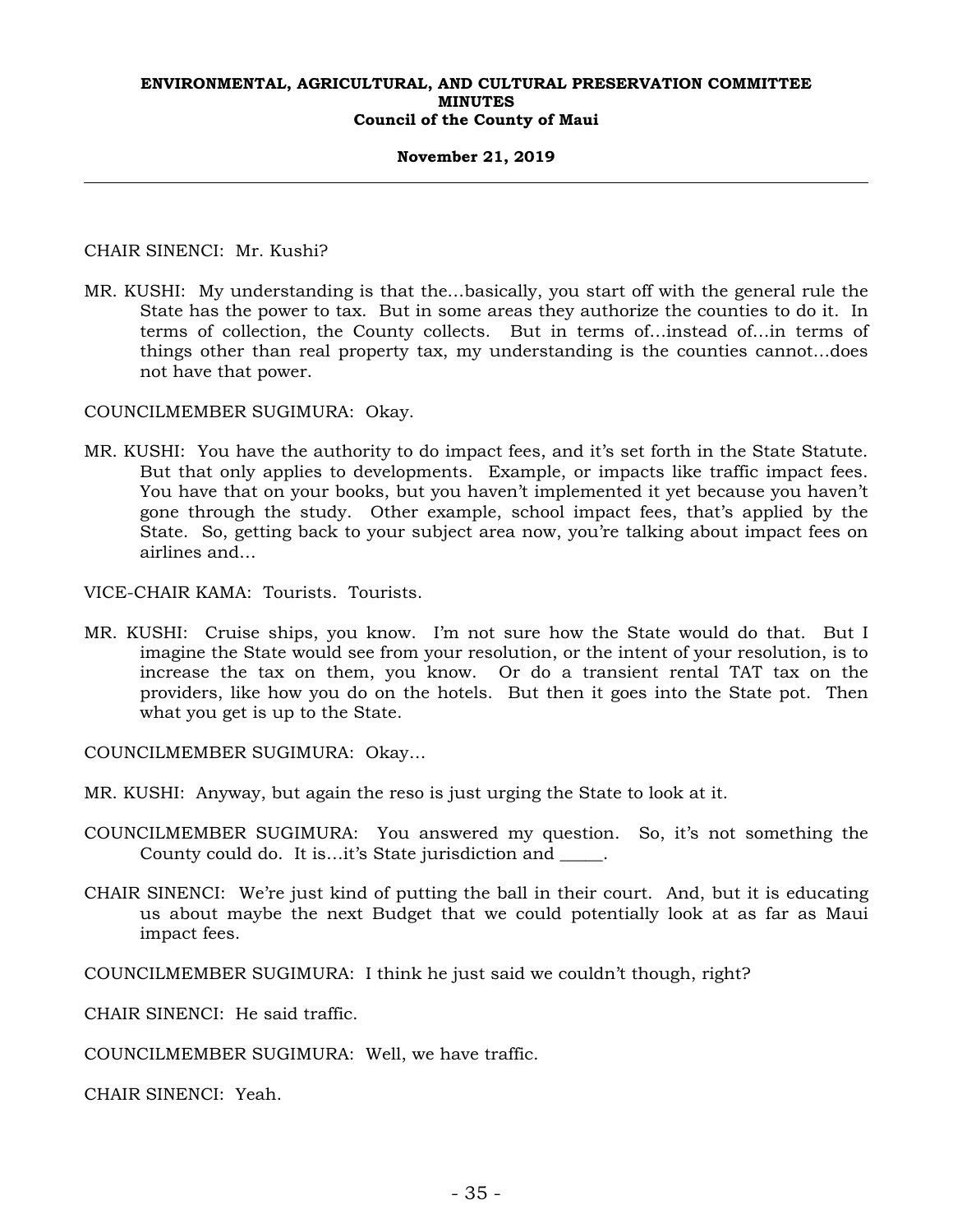#### **November 21, 2019**

- COUNCILMEMBER SUGIMURA: Correct, and then the development, educational development fee comes from…
- VICE-CHAIR KAMA: State.
- COUNCILMEMBER SUGIMURA: But this particular subject, I think what he said we couldn't, right?
- CHAIR SINENCI: Mr. Kushi?
- MR. KUSHI: Mr. Chair, I mean at this point, you know, I'm not sure what developments you would target to impose an impact fee on that would affect the tourist.
- COUNCILMEMBER SUGIMURA: Tourism, yeah.
- MR. KUSHI: Okay. I mean the transients. That's what you're talking about, right?
- COUNCILMEMBER SUGIMURA: Yeah, we're actually talking about TAT which is…
- MR. KUSHI: So, it would be premature from my office to comment, even comment at this point.
- COUNCILMEMBER SUGIMURA: Okay, thank you.
- CHAIR SINENCI: Thank you. Member Kama, you had comments?
- VICE-CHAIR KAMA: So, yeah, I just wanted to ask Corp. Counsel. So, the State of Hawaii gives the authority to tax? Is that correct?
- CHAIR SINENCI: Mr. Kushi?
- MR. KUSHI: My understanding, it delegates the real property tax functions to the County. But like general excise tax, I believe they also can, the County can do it. I'm not sure if you raised it yet, but by special legislation, in addition to the Governor's tax, the 4 percent.
- VICE-CHAIR KAMA: So, is there a way to actually do what we want to do? Chair, does it mean that we have to get the State's authority to do what we want to do? If we wanted to do it ourselves, knowing that they don't give us our fair share anyway.
- MR. KUSHI: Well, I mean if I understand your question, I guess you would have to change the State law.
- VICE-CHAIR KAMA: There we go, change laws.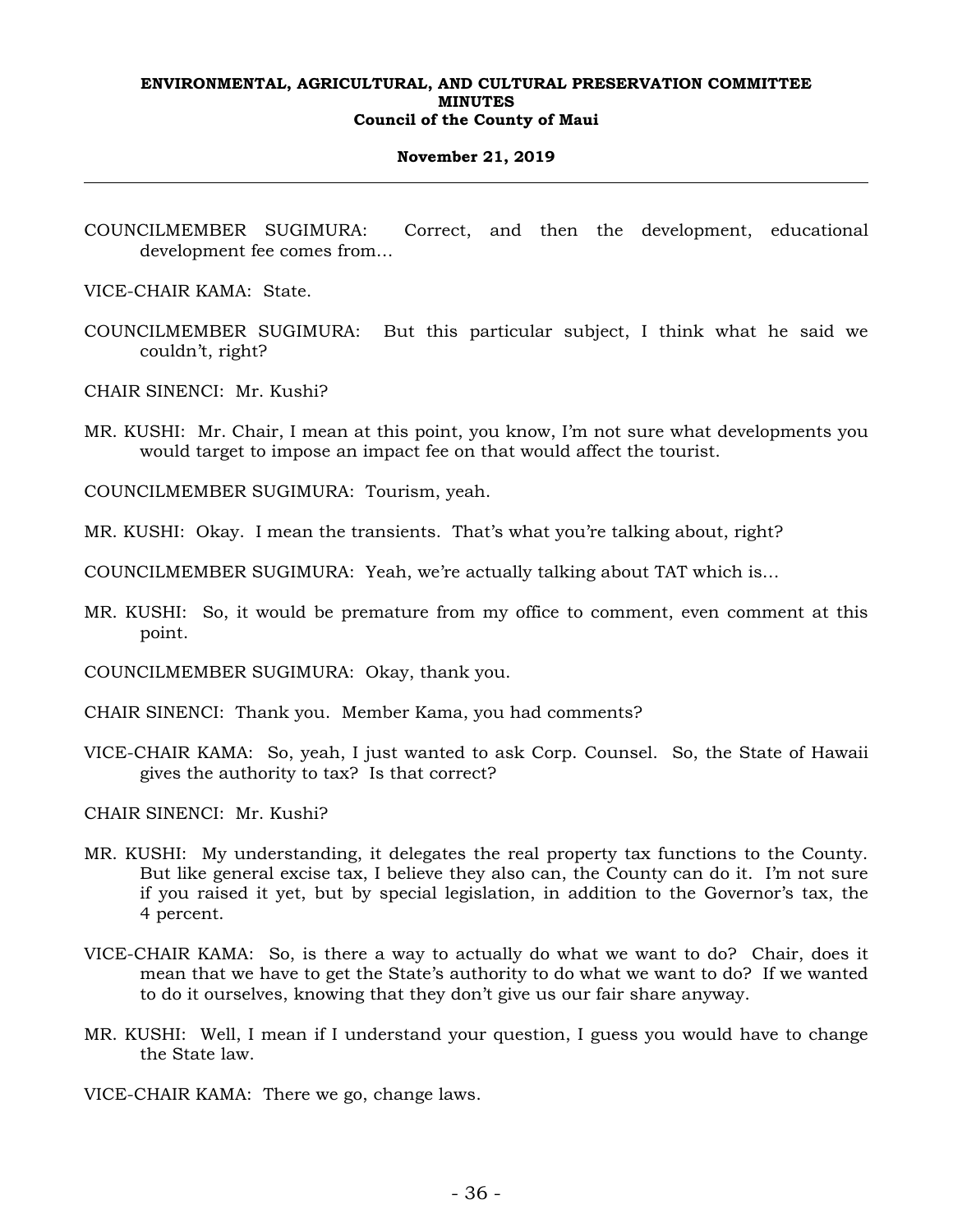#### **November 21, 2019**

- MR. KUSHI: You know, and tell 'em, look all visitor-related functions and entities in Maui County shall be under the County's jurisdiction, and we can tax 'em whatever we want. I mean that would be one way to, you know…and if the State Legislature agrees with you, fine. Build your own airport, or tax the State airport, if they agree to it.
- VICE-CHAIR KAMA: Yeah, yeah. Okay, thank you.
- CHAIR SINENCI: Thank you. Chair King, you had a comment?
- COUNCILMEMBER KING: Yeah, I just…thank you, Chair. I just asked our OCS attorney about this, and he says the Council first has to enact an ordinance mandating a study, fund the study, and then evaluate the study, then enact an ordinance establishing the fee. The Council could frame the fee in such a way that it would fall within County authority I'm sure. So, you know, it would take some time to go…but, you know, it's worth looking into I think to…
- CHAIR SINENCI: That's the process. Okay. All right, Members. And, like I said earlier, this is out of…we're just…it's a resolution that we're urging the State Legislature to establish these impact fees. There's other county councils that also have similar resolutions. And so, it's, like Mr. Kushi said, it's something that the State…and so our reso is just to urge the State to take that action. And it could be, you know, this is a possible…because we do have County, you know, that proceeds do come to counties that are affected by visitor impacts, you know. This is potentially one way to get added money that we don't normally get from the TAT. So, if everyone is in support of something like this, then we can call for the vote --

COUNCILMEMBER SUGIMURA: Question.

CHAIR SINENCI: --and then make some amendments. Member Sugimura?

COUNCILMEMBER SUGIMURA: So, one last question. So, this also is something that the other counties are pushing forward?

CHAIR SINENCI: Correct.

COUNCILMEMBER SUGIMURA: Oh, I see. Okay, it's like part of what HSAC is.

CHAIR SINENCI: Yeah, although that has…

COUNCILMEMBER SUGIMURA: Separately.

CHAIR SINENCI: Yeah.

COUNCILMEMBER SUGIMURA: Okay.

CHAIR SINENCI: Okay. Thank you.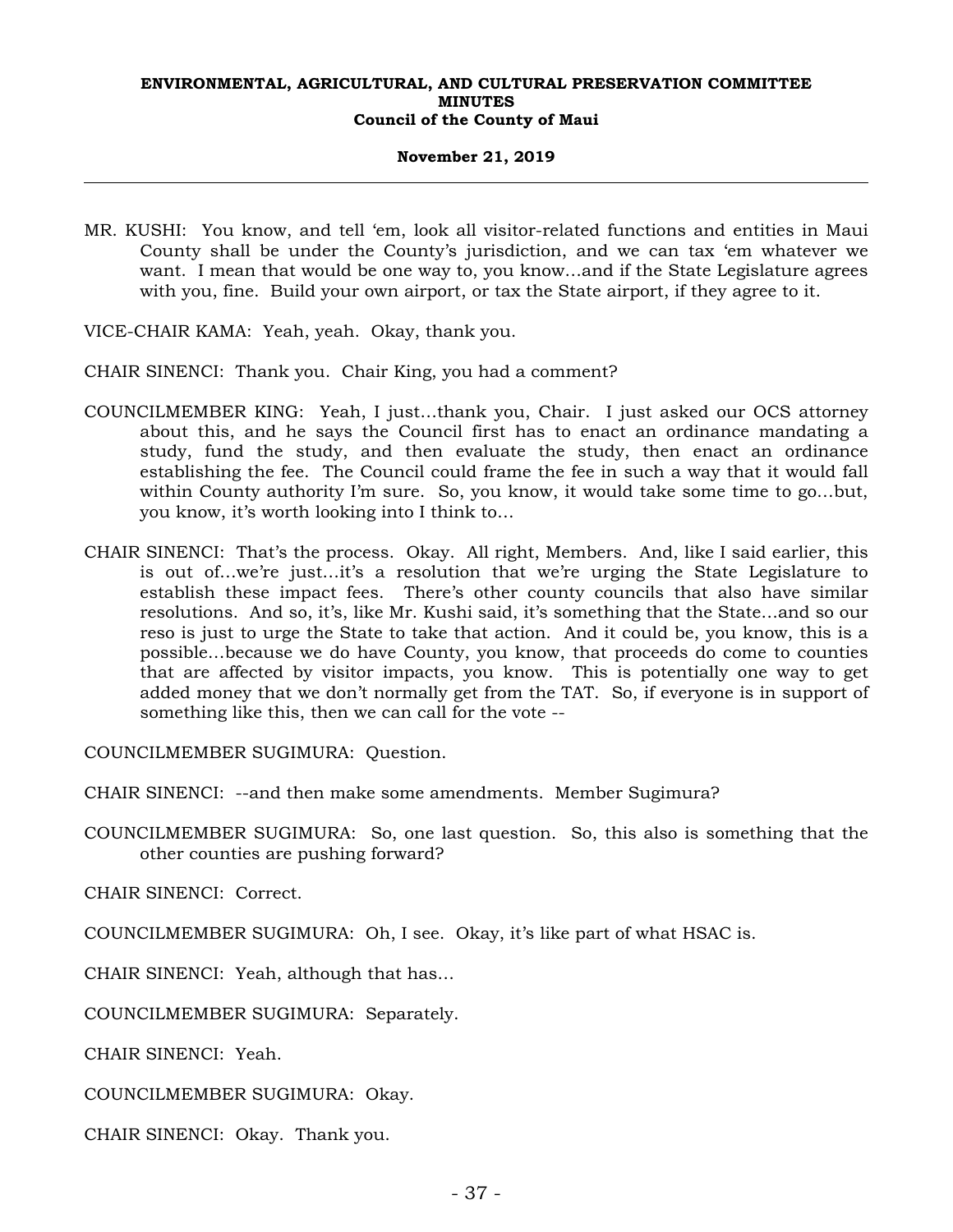#### **November 21, 2019**

COUNCILMEMBER KING: Chair?

CHAIR SINENCI: Chair King?

- COUNCILMEMBER KING: You know, I just wanted to say that HSAC is not…doesn't do resolutions urging the State, so we actually will support legislation. This is not legislation. This is a County resolution --
- CHAIR SINENCI: Resolution.
- COUNCILMEMBER KING: --urging the State to do something. But do you want a motion, Chair?

CHAIR SINENCI: Sure.

COUNCILMEMBER KING: Okay.

CHAIR SINENCI: So, Members, the Chair will entertain a motion to recommend the passage on first reading [*sic*] of the second proposed resolution entitled, "URGING THE STATE LEGISLATURE TO ESTABLISH IMPACT FEES FOR TOURISTS" be sent to Council for passage on first reading [*sic*]; and allow Staff to make any nonsubstantive changes.

VICE-CHAIR KAMA: So moved.

COUNCILMEMBER SUGIMURA: Second.

- CHAIR SINENCI: Okay. Moved by Member Kama, seconded by Member Sugimura. Discussion?
- COUNCILMEMBER KING: Chair? Yeah, I just wanted to propose a couple of amendments. I would propose the first amendment under be it resolved a., to change the word "tourists" to "nonresidents." So, it says, "establish impact fees for nonresidents."

COUNCILMEMBER MOLINA: Second.

COUNCILMEMBER KING: And to change the…under c., to add the word "pro rata" before "portion." So, it says, "share a pro rata portion of the proceeds generated from impact fees with the counties to supplement the budgets of," and I think the word "departments" is better than "agencies" because we want to make sure it's a County department and not a private agency. We're talking about supplementing the County budgets, not private agencies. So, that would be my suggestion.

CHAIR SINENCI: Chair King, would want to add "infrastructure?"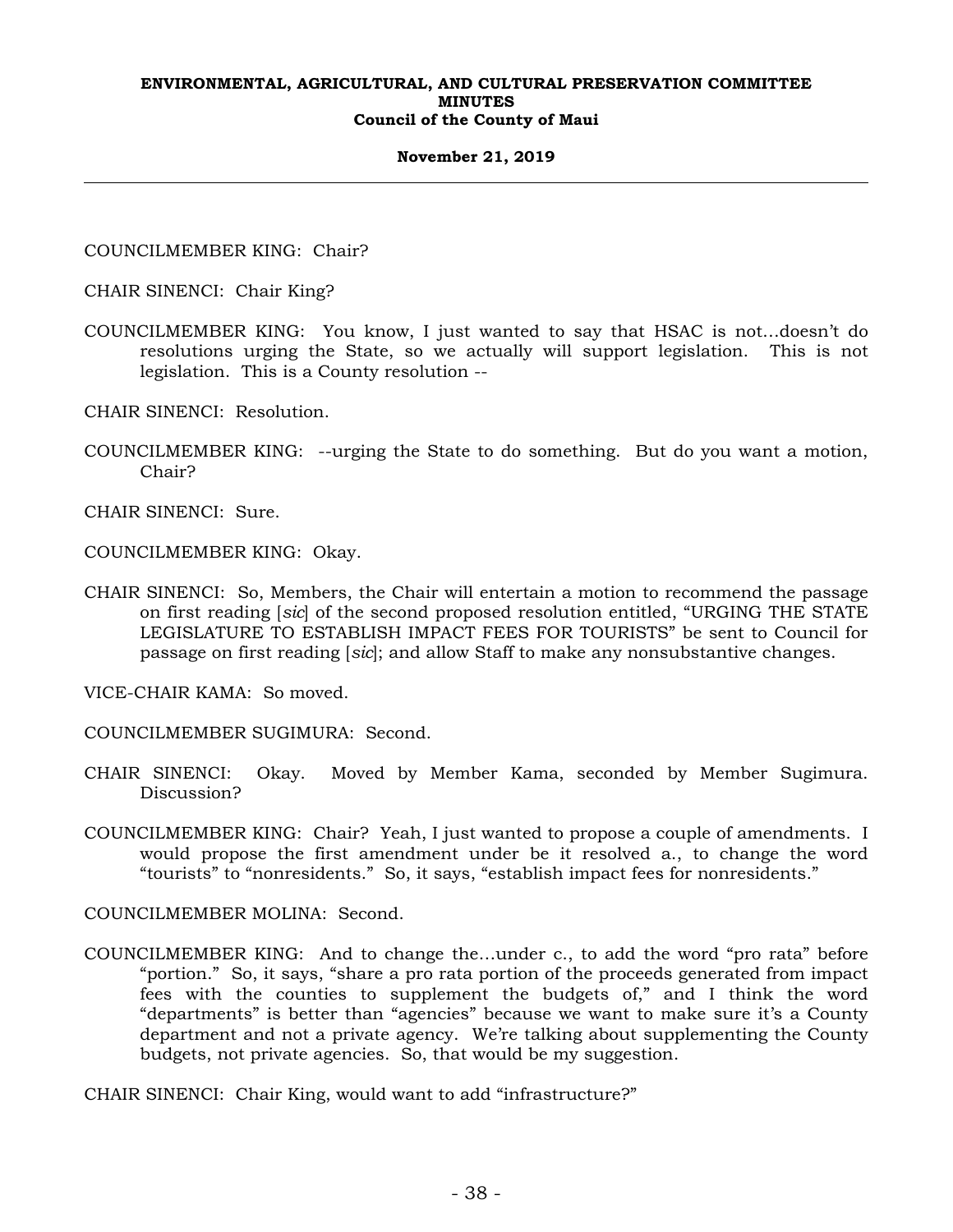#### **November 21, 2019**

COUNCILMEMBER KING: Well, I think, yeah, I think it…what we should just say is "to supplement the County budgets to address impacts of tourism" because that could include all of that and beyond. I mean we don't have to specify everything we're going to spend it on. But the things that are…if it's an impact fee, then we want to spend it on the impacts of tourism.

CHAIR SINENCI: Okay. But you still want to keep parks, recs, fire protection?

COUNCILMEMBER KING: Well, you can say "such as" but…so anyway, that c. would read "share a pro rata portion of the proceeds generated from impact fees with the counties to supplement the County budgets of departments to address the impacts of tourism, such as parks and recreation, fire protection and rescue, ocean safety, emergency services, and law enforcement issues." Because I think those are some of things impacted, but there are other things that are impacted too. Our roads are impacted, our wastewater is impacted. I don't think we're going to be able to list everything there, but if you put "such as," then that allows us to go beyond that too.

CHAIR SINENCI: Okay, is that your motion?

COUNCILMEMBER KING: That's my motion.

COUNCILMEMBER MOLINA: Second.

CHAIR SINENCI: Okay. Moved by Chair King, seconded by Member Molina. Any discussion on the amendment? Seeing none, all in favor of the amendment, say "aye."

COUNCILMEMBERS: Aye.

CHAIR SINENCI: "Noes?" Okay. So, it's six "ayes," zero "noes." Motion passes.

| VOTE: | <b>AYES:</b>           | Chair<br>Sinenci,                                     | <b>Vice-Chair</b> | Kama, |  |
|-------|------------------------|-------------------------------------------------------|-------------------|-------|--|
|       |                        | Councilmembers King, Molina, Paltin, and<br>Sugimura. |                   |       |  |
|       | <b>NOES:</b>           | None.                                                 |                   |       |  |
|       | <b>ABSTAIN:</b>        | None.                                                 |                   |       |  |
|       | <b>ABSENT:</b>         | None.                                                 |                   |       |  |
|       | EXC.                   | <b>Councilmember Lee</b>                              |                   |       |  |
|       | <b>MOTION CARRIED.</b> |                                                       |                   |       |  |

**ACTION: APPROVE amendment.**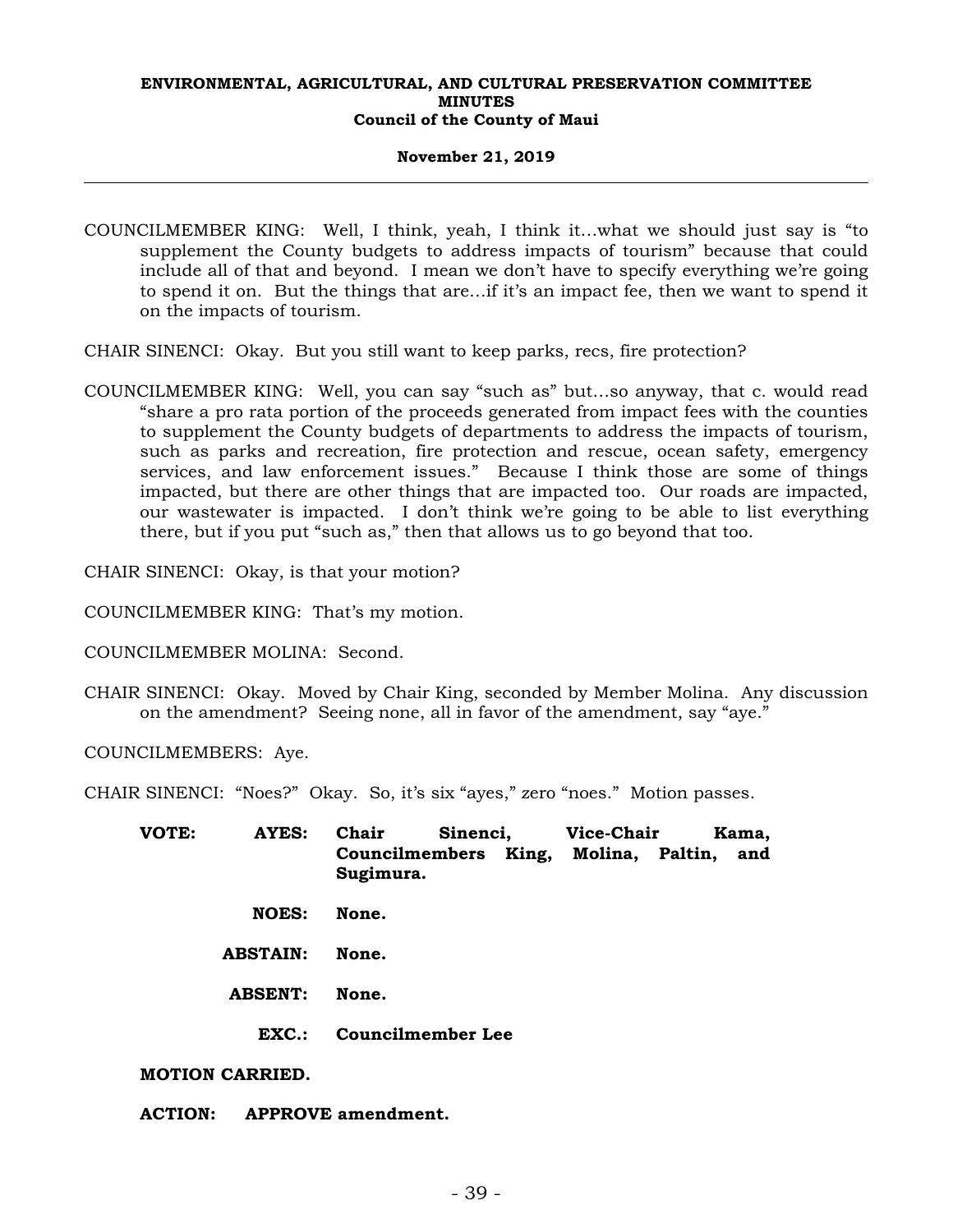#### **November 21, 2019**

CHAIR SINENCI: Member Molina?

COUNCILMEMBER MOLINA: Thank you, Mr. Chair. I would like to consider…have the body consider another amendment to the be it resolved 1.b., where it says "add an impact fee to the cost of each airline ticket." I'd like to add in after the word "ticket," "for nonresidents." That would be my amendment.

COUNCILMEMBER SUGIMURA: Second.

- CHAIR SINENCI: Okay. Moved by Member Molina, seconded by Member Sugimura. Any discussion? Member Paltin?
- COUNCILMEMBER PALTIN: Maybe I could make a friendly amendment because everyone is a resident some place. So, should we say "non-Hawaii residents?"

CHAIR SINENCI: Consensus?

COUNCILMEMBERS: Consensus.

CHAIR SINENCI: Okay. So, Members, all in favor of the amendment on the floor, say "aye."

COUNCILMEMBERS: Aye.

CHAIR SINENCI: "No?" Okay. So, six "ayes," zero "noes." Motion passes.

- **VOTE: AYES: Chair Sinenci, Vice-Chair Kama, Councilmembers King, Molina, Paltin, and Sugimura.** 
	- **NOES: None.**
	- **ABSTAIN: None.**
	- **ABSENT: None.** 
		- **EXC.: Councilmember Lee**

**MOTION CARRIED.** 

### **ACTION: APPROVE amendment.**

CHAIR SINENCI: Any other amendments proposed? Okay. Seeing none, the Chair will recommend passage on first reading [*sic*] of the second proposed resolution entitled, "URGING THE STATE LEGISLATURE TO ESTABLISH IMPACT FEES FOR TOURISTS"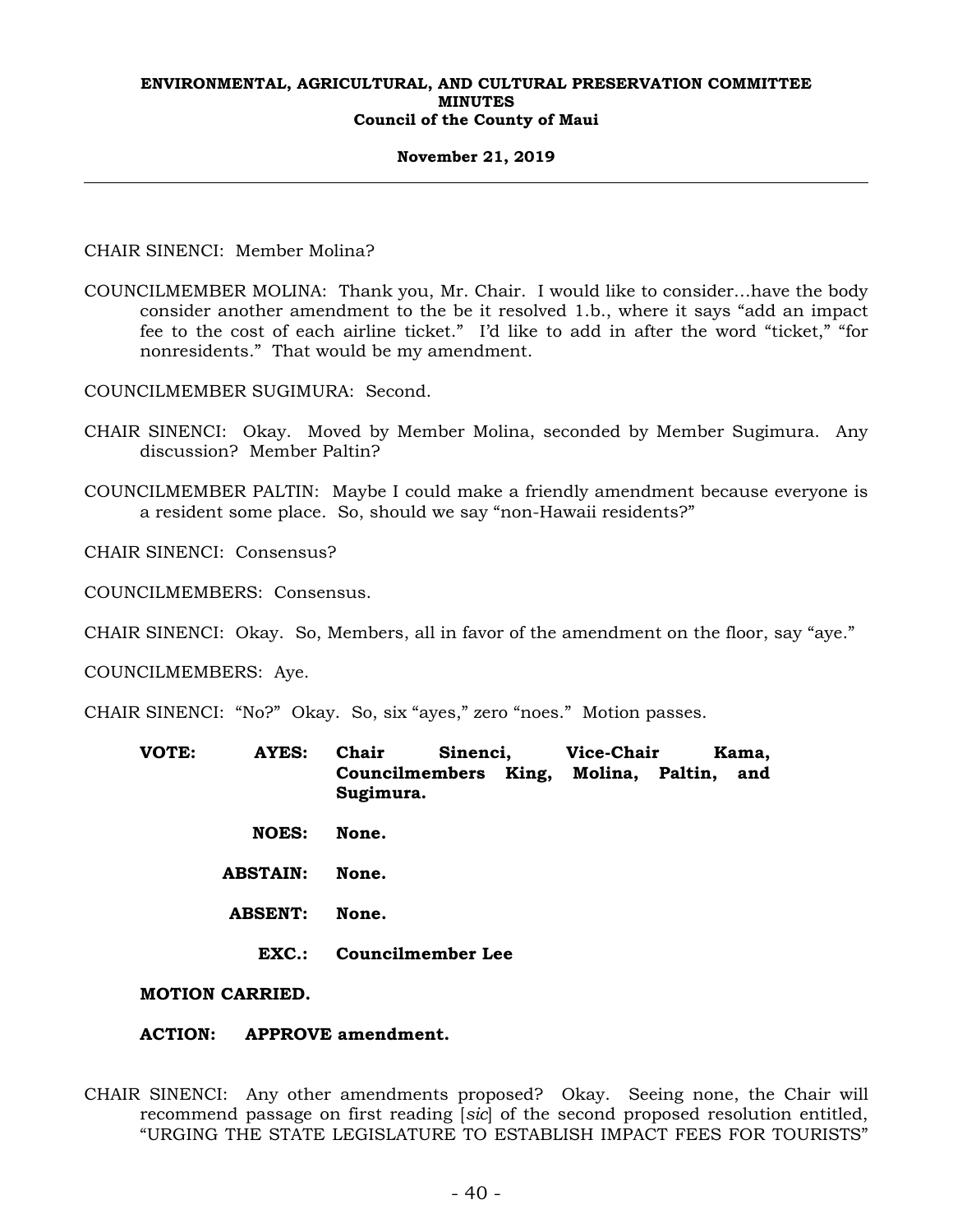#### **November 21, 2019**

to be sent to Council for passage on first reading [*sic*]; and allow Staff to make any nonsubstantive changes. It is my intention to not file and leave the County Communication 17-231 open, as we had several Committee topics relating to this communication. All those in favor, say "aye."

COUNCILMEMBERS: Aye.

CHAIR SINENCI: All opposed, say "no." Okay. Motion passes. Six "ayes," zero "noes."

| Chair |           |                                | Kama,                                                     |
|-------|-----------|--------------------------------|-----------------------------------------------------------|
|       |           |                                | and                                                       |
| None. |           |                                |                                                           |
| None. |           |                                |                                                           |
| None. |           |                                |                                                           |
|       |           |                                |                                                           |
|       | Sugimura. | Sinenci,<br>Councilmember Lee. | <b>Vice-Chair</b><br>Councilmembers King, Molina, Paltin, |

# **MOTION CARRIED.**

# **ACTION: Recommending ADOPTION of revised resolution.**

CHAIR SINENCI: Okay. Thank you, Members. The motion passes. So, if there are no objections, the Chair would like to defer this item.

# **COUNCILMEMBERS VOICED NO OBJECTIONS.** (Excused: ALL)

# **ACTION: DEFER PENDING FURTHER DISCUSSION.**

CHAIR SINENCI: Okay. This concludes today's Environmental, --

VICE-CHAIR KAMA: Get Multimodal today?

CHAIR SINENCI: --Agricultural, and Cultural Preservation Committee meeting. Thank you very much, Members, for your work. This November 21st meeting of the EACP Committee is adjourned. Mahalo. . . .*(gavel)*. . .

# **ADJOURN: 11:21 a.m.**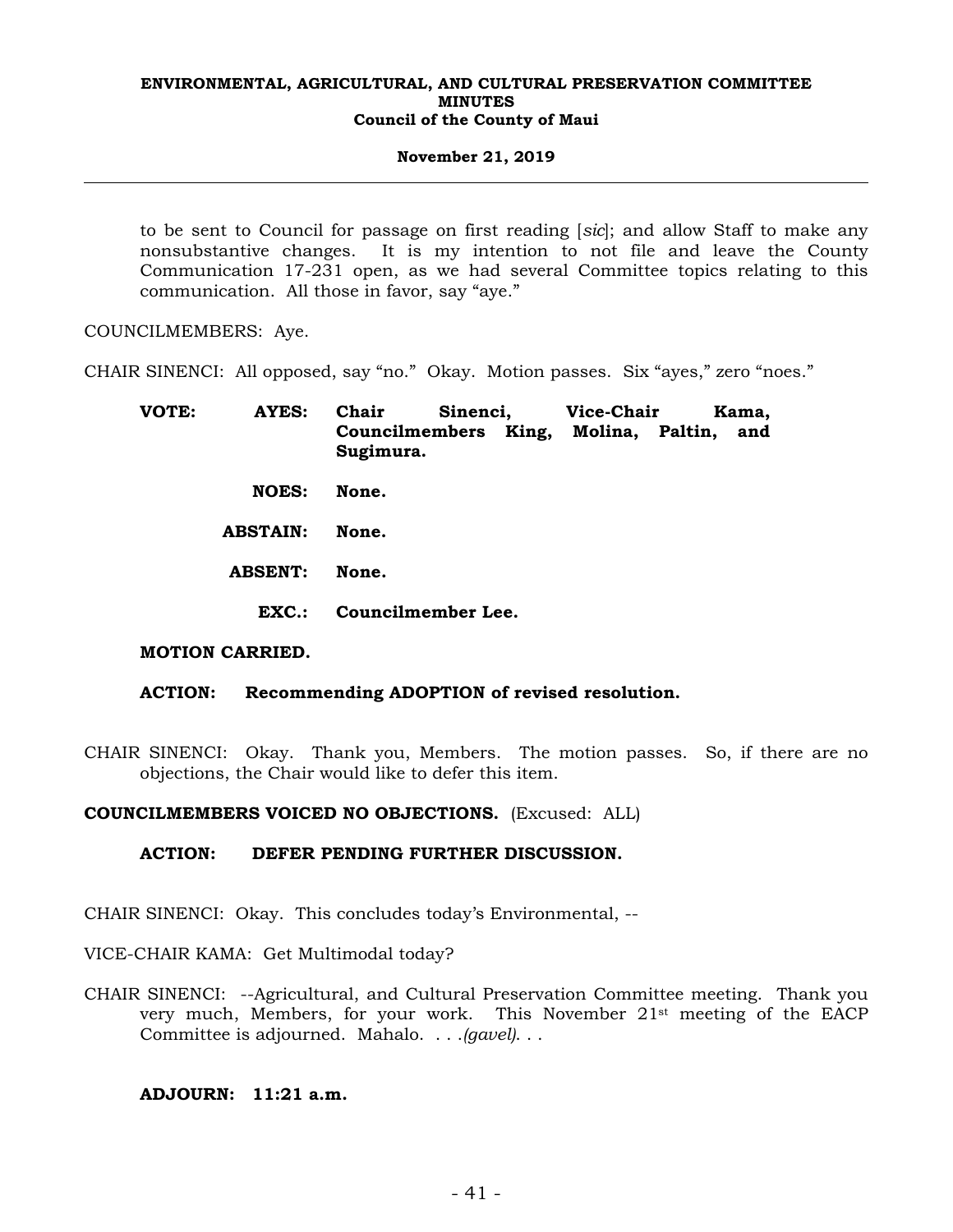November 21, 2019

APPROVED:

Sume M. Dummer

SHANE M. SINENCI, Chair Environmental, Agricultural, and Cultural Preservation Committee

eacp:min:191 121:rlk Transcribed by: Reinette L. Kutz